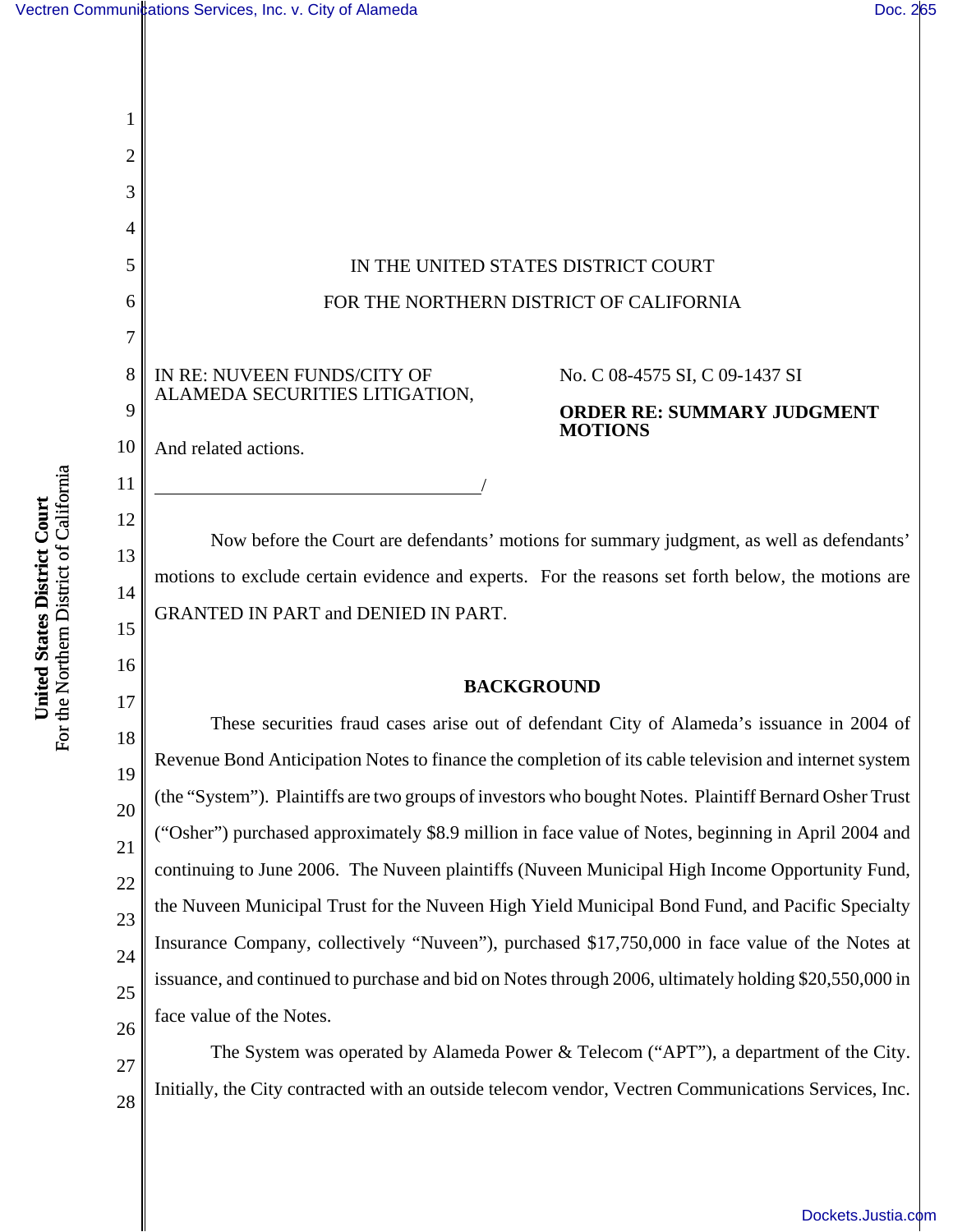1 2 3 4 5 6 7 ("Vectren") to design, construct and manage the System. In 2000, APT, Vectren and Citibank entered into a short-term financing transaction whereby Citibank lent \$16 million to APT, due in May 2004, for construction of the System. The Citibank debt was secured by a corporate guarantee from Vectren. In 2002, when the System was partially constructed, the City agreed to pay Vectren \$6.3 million out of the net profits of the System, if any, in exchange for Vectren relinquishing its rights to construct and operate the System. Under the terms of the City's agreements with Vectren, if the City failed to repay the Citibank loan, Vectren would have the right to take over the System.

8 9 10 11 12 13 14 15 16 In April 2003, APT hired defendant Stone & Youngberg ("S&Y"), a municipal bond underwriter, to facilitate a refinancing of the \$16 million Citibank loan, while raising additional funding to complete construction of the System; this financing was the Notes. The Investment Banking Agreement between APT and S&Y provides, *inter alia*, that "the Investment Banker [S&Y] will work with the Utility [APT] to create the most feasible and efficient structure to meet the Utility objectives and market requirements." Docket No. 180-12, Ex. 24 at SY 026524 in C 08-4575 SI. The agreement also states that S&Y would work with APT and others "in evaluating and recommending program parameters," and that S&Y would "direct preparation of an official statement." *Id*. With regard to the sale of the Notes, the Agreement states,

At the designated time for sale of the Bonds, the Investment Banker will submit an offer to the Utility to purchase the Bonds and enter into a purchase contract, subject to resolutions, the official statement, and all other necessary documents, approvals, and proceedings governing such Bonds having been determined by bond counsel, the Utility, and the Investment Banker to be satisfactory in all respects for financing purposes. It is intended that, once purchased, the Bonds will be re-offered to the public on the basis of an immediate "bona fide public offering."

21 *Id*. at SY 026525.

22 23 24 25 26 27 28 At S&Y's suggestion, the City hired a consultant to issue a "feasibility report" for the proposed refinancing. Uptown Services was the lowest bidder, and agreed to do the work for a flat fee of \$25,000. The parties dispute whether Uptown was qualified to perform the feasibility study, and whether S&Y was entitled to rely on Uptown's study as part of  $S\&Y$ 's due diligence. The parties devote a significant amount of their papers presenting differing accounts of the preparation of the Official Statement ("OS"). Plaintiffs allege that based upon the System's historical operations, APT and S&Y had extensive information before them showing that the System had never met projections, and that the System was

17

18

19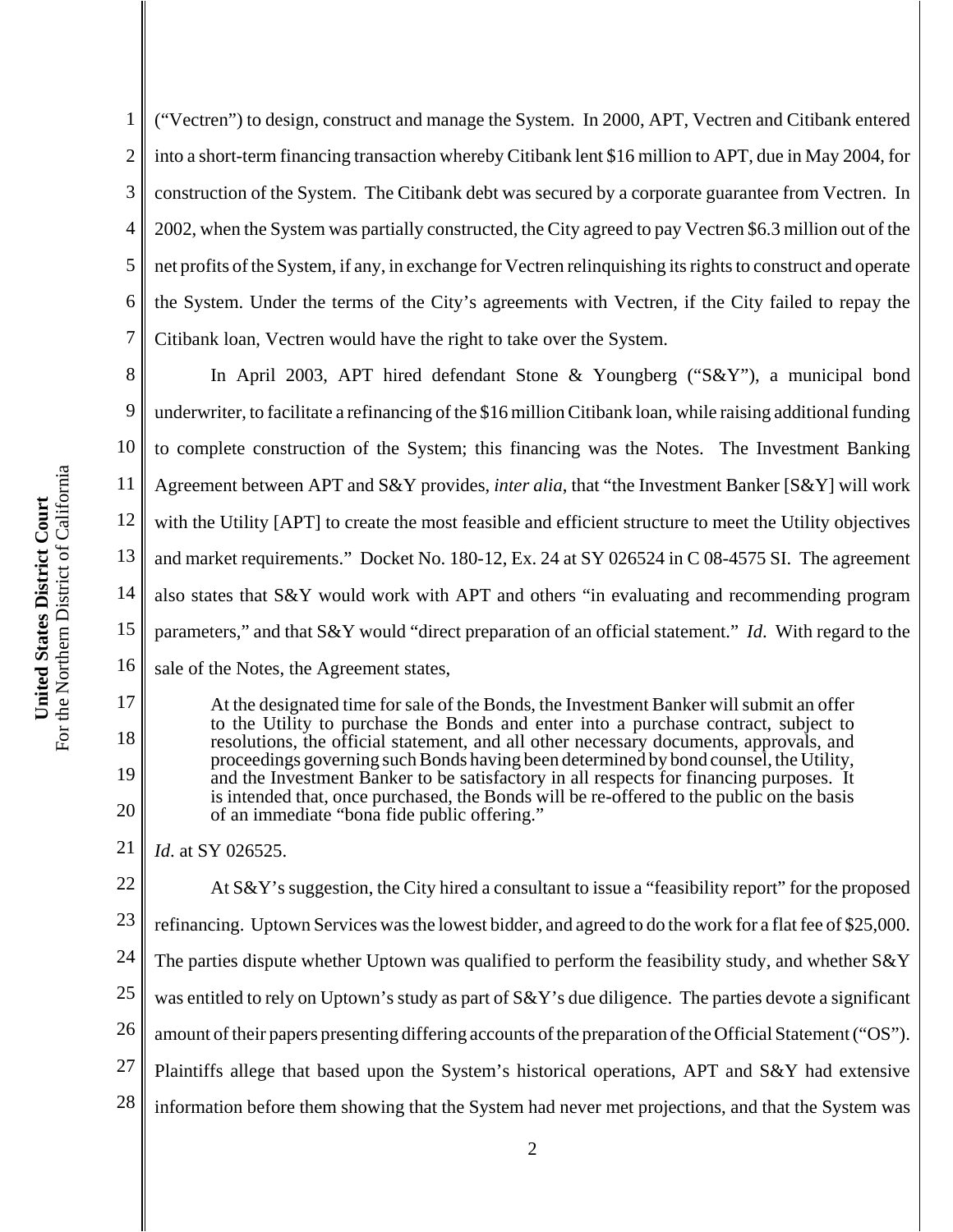1 2 3 4 5 never going to be successful. Plaintiffs claim that despite this information, APT, Uptown, and S&Y prepared an OS that contained inflated and wildly optimistic – and unrealistic – projections that were necessary in order to sell the Notes. Plaintiffs claim that a number of APT documents, including a contemporaneous 2005-2009 APT Business Plan adopted by the Public Utilities Board in March 2004 just several weeks before the OS was finalized, demonstrate the falsity of the OS projections.

6 7 8 9 10 11 12 13 14 15 16 17 Plaintiffs also claim that the Uptown feasibility study was fatally flawed – and therefore that defendants' reliance on it was at a minimum reckless – because, *inter alia*, one of the two "benchmark" telecom systems that Uptown used as a comparable to evaluate the APT System was the City of Palo Alto's telecom system. At the time, the City of Palo Alto's telecom system was also in development, and Uptown was working for the City of Palo Alto to validate that city's telecom business plan. Docket No. 181-9, Ex. 40 in C 08-4575 SI. Nuveen argues "Uptown used the **totally untested** projections it was 'validating' for AP&T to 'validate' the business plan it was preparing for Palo Alto, and then used the **totally untested** projections it was doing for Palo Alto to 'validate' the forecasts and assumptions provided by AP&T. This is total nonsense. How can any competent feasibility consultant use its own totally untested work product to validate anything? Nonetheless, this is exactly what Uptown did and neither AP&T nor Stone & Youngberg had anything to say about it." Docket No. 179 at 27:2-7 in C 08-4575  $SI.1$ 

18 19 20 21 22 Defendants hotly dispute plaintiffs' characterization of the preparation of the OS, and assert that there was a reasonable basis for the projections contained in the OS. Defendants also assert that it was reasonable for them to rely on the Uptown feasibility study, and  $S\&Y$  argues that it conducted extensive due diligence. Defendants emphasize that plaintiffs are sophisticated investors, and that the OS repeatedly disclosed the risks associated with the Notes.

Due to the high risk nature of the Notes, the offering was limited to institutional purchasers and

to individual investors who certified in writing their experience and sophistication in financial matters

- 23 24
- 25

<sup>26</sup> 27 28 <sup>1</sup> Plaintiffs have also submitted, *inter alia*, a June 6, 2003 email from APT Manager Juelle-Ann Boyer to Dave Stockton of Uptown Services, on which Anna Van Degna of S&Y was copied, stating that "We are continuing to review and develop the remaining metrics. Some are a matter of research and others will be 'Creative Writing 101.'" Docket No. 181-9, Ex. 41 in C 08-4575. Alameda objects to this document on the grounds of lacks foundation and lacks personal knowledge. The Court OVERRULES Alameda's objections to this document.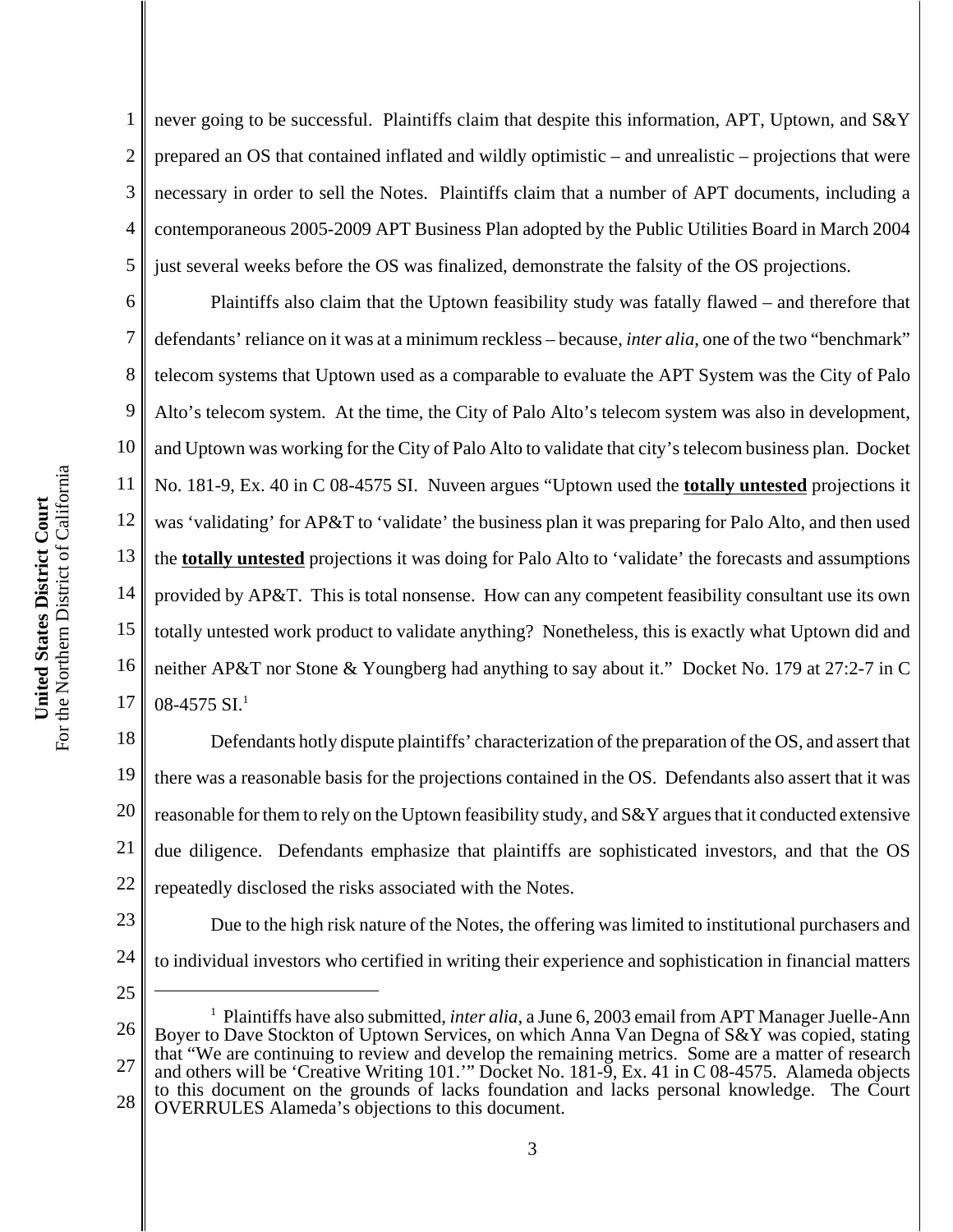1 2 3 4 5 6 and ability to bear the risk of economic loss. In addition, the Notes carried a yield of 7.25 percent, or 4 percent higher than a typical tax-free municipal bond in 2004. Docket No. 60 in C 09-1437 SI (OS at CITY 000493 $)^2$ . The coupon payments were fully capitalized (pre-funded from the proceeds of the Notes) at the time of issuance. *Id*. at CITY 000505. The Notes were offered in denominations of \$250,000, and they were "unrated" by any rating agency. *Id*. at CITY 000503, CITY 000528. The Notes had a term of five years, maturing in June 2009. *Id*. at CITY 000493.

7 8 9 10 11 12 13 14 15 16 The Notes were secured by three sources of repayment: (1) proceeds of a potential 2009 refinance; (2) net revenues generated by the System<sup>3</sup>; and (3) the net proceeds of any sale of the System. *Id.* at CITY 000504. The OS explained that a refinancing could be secured only by the System's revenues, and that APT had no obligation to repay the Notes if revenues were insufficient. *Id*. at CITY 000493 ("[N]o revenues or assets of Alameda P&T other than those of the Telecom System (*i.e.*, no revenues or assets of Alameda P&T related to its electric utility facilities . . .) are pledged to the payment of the Notes or any obligation securing the Notes."); *see also id*. at CITY 000494 ("Security for the Notes" section). The OS also stated that a refinancing would only be feasible if, *inter alia*, APT completed building the System, expanded its customer base, and generated sufficient revenues to support a refinancing in 2009. *Id*. at CITY 000493.

17 18 19 20 21 22 The System never achieved the subscriber projections contained in the OS. By June 2008, APT determined that refinancing of the Notes would not be possible and announced that the System would be sold. In November 2008, the System was sold to APT's primary competitor, Comcast, for approximately \$15 million. Alameda paid all of the net proceeds of the sale to the noteholders. It is the difference between the plaintiffs' pro rata share of the \$33 million par value and the approximately \$15 million received by the noteholders for which plaintiffs sue.<sup>4</sup>

- 23 24
- $2$  All citations to the OS are to the OS found at this docket number.
- 25 26 <sup>3</sup> An Intercreditor Agreement between the Noteholders and Vectren gave the Noteholders the right to post-June 2009 net revenues and pre-June 2009 net revenues in excess of the \$6.2 million needed to pay Vectren's 2002 Certificates of Participation. Docket No. 163-1, Ex C.
- 27 28 <sup>4</sup> Nuveen received \$10,105,111 and Osher received \$4,401,103 towards the principal of the Notes. Sosa Report Ex.5-6 (Docket No. 165-1 in C 08-4575 SI). Nuveen and Osher also received payments from the capitalized interest at the time of the sale. Nuveen received \$679,947 from the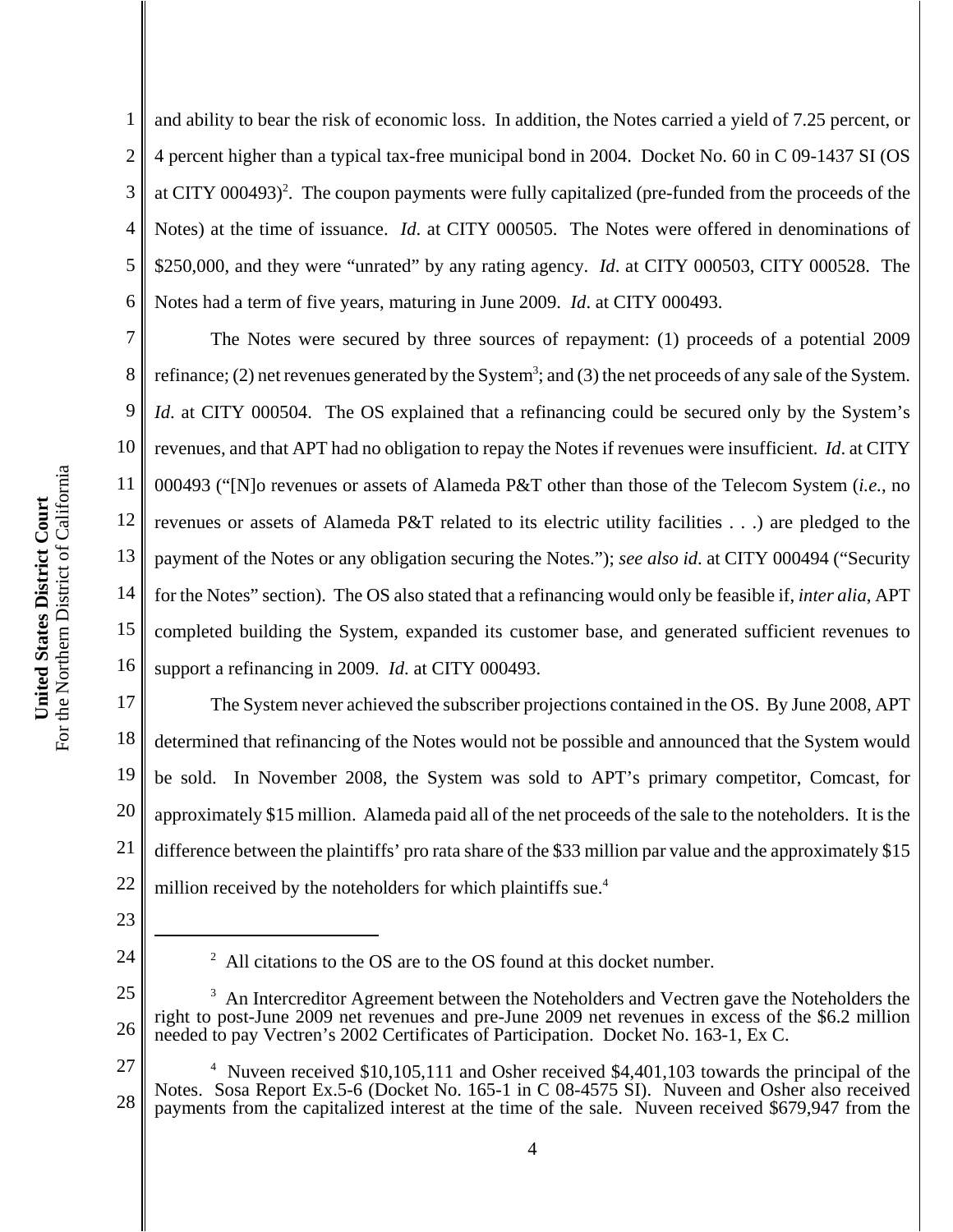1 2 3 4 5 6 7 On October 1, 2008, Alameda filed a declaratory relief action against Nuveen. Nuveen's first amended counterclaim alleges the following claims: (1) Section 10b-5 of the Securities Exchange Act of 1934, against both defendants<sup>5</sup>, (2) Section 20(a) of the Securities Exchange Act of 1934, asserted in the alternative against the City, (3) California Corporate Securities Act §§ 24500 and 25500, against both defendants, (4) California Corporate Securities Act §§ 25504.1, against both defendants, (5) Illinois Securities Act, against both defendants, (6) common law fraud, against S&Y, (7) aiding and abetting common law fraud, against S&Y, (8) and negligent misrepresentation, against S&Y.

8 9 10 11 12 13 14 On April 1, 2009, Osher filed this lawsuit. Osher's first amended complaint alleges the following claims: (1) Section 10b-5 of the Securities Exchange Act of 1934, against both defendants, (2) Section 20(a) of the Securities Exchange Act of 1934, asserted in the alternative against the City, (3) California Corporate Securities Act §§ 24500 and 25500, against both defendants, (4) California Corporate Securities Act § 25504.1, against both defendants, (5) common law fraud, against S&Y, (6) aiding and abetting common law fraud, against S&Y, negligent misrepresentation, against S&Y, and (7) breach of fiduciary duty, against S&Y.

#### **LEGAL STANDARDS**

#### **I. Summary judgment**

18 19 20 21 22 23 24 25 Summary adjudication is proper when "the movant shows that there is no genuine dispute as to any material fact and the movant is entitled to judgment as a matter of law." Fed. R. Civ. P. 56(a). In a motion for summary judgment, "[if] the moving party for summary judgment meets its initial burden of identifying for the court those portions of the materials on file that it believes demonstrate the absence of any genuine issues of material fact, the burden of production then shifts so that the non- moving party must set forth, by affidavit or as otherwise provided in Rule 56, specific facts showing that there is a genuine issue for trial." *See T.W. Elec. Service, Inc., v. Pac. Elec. Contractors Ass'n*, 809 F.2d 626, 630

26

15

16

17

27 capitalized interest, and Osher received \$296,038. *Id*., Ex. 3-6.

<sup>28</sup> <sup>5</sup> This order refers to Nuveen and Osher as plaintiffs, and Alameda and Stone & Youngberg as defendants.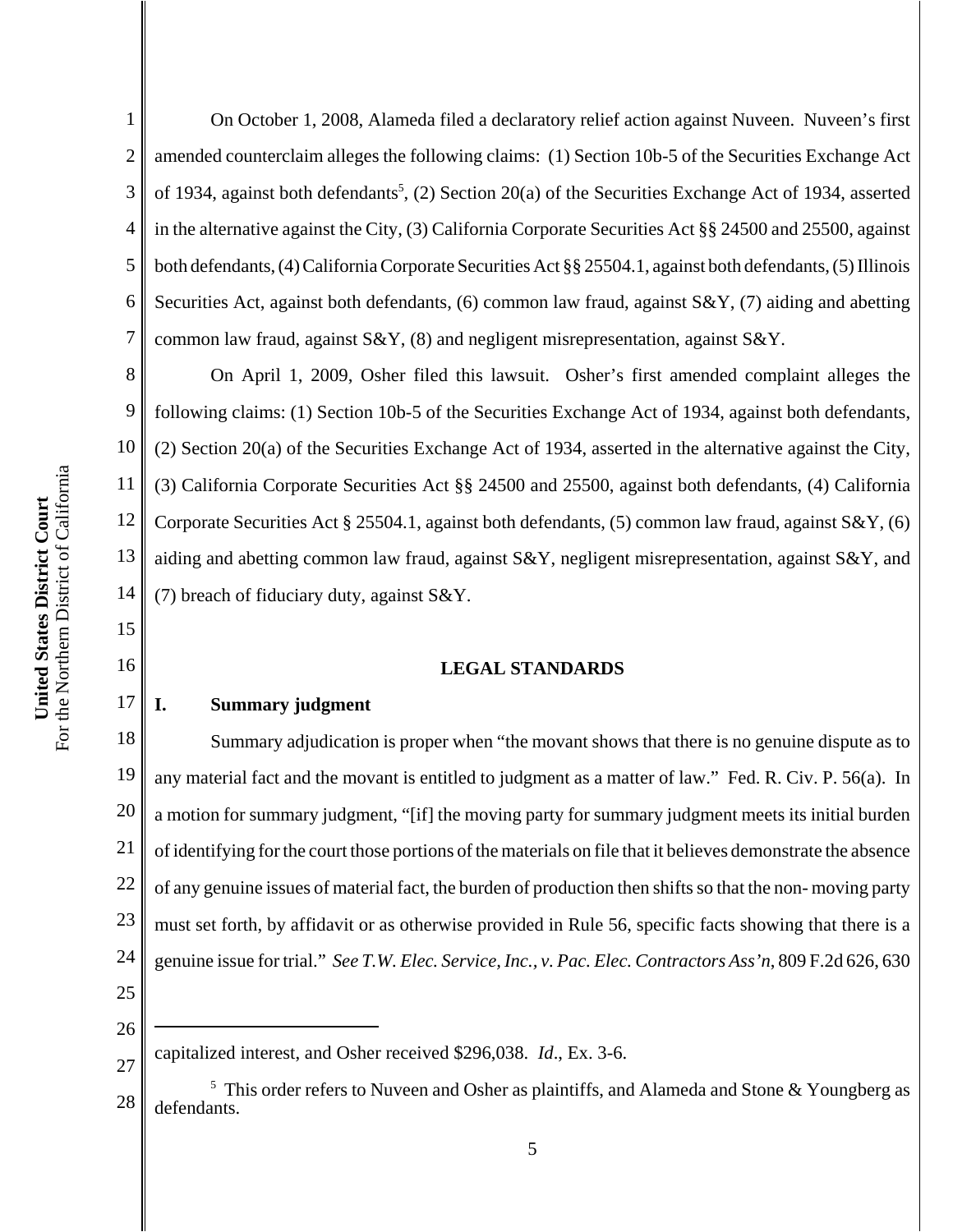1 2 3 4 5 6 7 8 (9th Cir. 1987) (citing *Celotex Corp. v. Catrett*, 477 U.S. 317 (1986)). In judging evidence at the summary judgment stage, the Court does not make credibility determinations or weigh conflicting evidence, and draws all inferences in the light most favorable to the non-moving party. *See T.W. Electric*, 809 F.2d at 630-31 (citing *Matsushita Elec. Indus. Co., Ltd. v. Zenith Radio Corp*., 475 U.S. 574 (1986)); *Ting v. United States*, 927 F.2d 1504, 1509 (9th Cir. 1991). The evidence presented by the parties must be admissible. *See* Fed. R. Civ. P. 56(c)(4). Conclusory, speculative testimony in affidavits and moving papers is insufficient to raise genuine issues of fact and defeat summary judgment. *See Thornhill Publ'g Co., Inc. v. GTE Corp*., 594 F.2d 730, 738 (9th Cir. 1979).

9

10

#### **II. Motion to exclude expert testimony**

11 12 13 14 15 16 17 Federal Rule of Evidence 702 provides that expert testimony is admissible if "scientific, technical, or other specialized knowledge will assist the trier of fact to understand the evidence or to determine a fact in issue." Fed. R. Evid. 702. Expert testimony under Rule 702 must be both relevant and reliable. *Daubert v. Merrell Dow Pharms., Inc*., 509 U.S. 579, 589 (1993). When considering evidence proffered under Rule 702, the trial court must act as a "gatekeeper" by making a preliminary determination that the expert's proposed testimony is reliable. *Elsayed Mukhtar v. Cal. State Univ., Hayward*, 299 F.3d 1053, 1063 (9th Cir. 2002), *amended by* 319 F.3d 1073 (9th Cir. 2003).

18 19 20 21 22 23 24 25 26 27 28 As a guide for assessing the scientific validity of expert testimony, the Supreme Court provided a nonexhaustive list of factors that courts may consider: (1) whether the theory or technique is generally accepted within a relevant scientific community, (2) whether the theory or technique has been subjected to peer review and publication, (3) the known or potential rate of error, and (4) whether the theory or technique can be tested. *Daubert*, 509 U.S. at 593-94; *see also Kumho Tire Co., Ltd. v. Carmichael*, 526 U.S. 137 (1999). The Ninth Circuit also has indicated that independent research, rather than research conducted for the purposes of litigation, carries with it the indicia of reliability. *See Daubert v. Merrell Dow Pharmaceuticals, Inc*., 43 F.3d 1311, 1317 (9th Cir. 1995) ("*Daubert* II"). In particular, using independent, pre-existing research "provides objective proof that the research comports with the dictates of good science" and is less likely "to have been biased by the promise of remuneration." *Id*. If the testimony is not based on "pre-litigation" research or if the expert's research has not been subjected to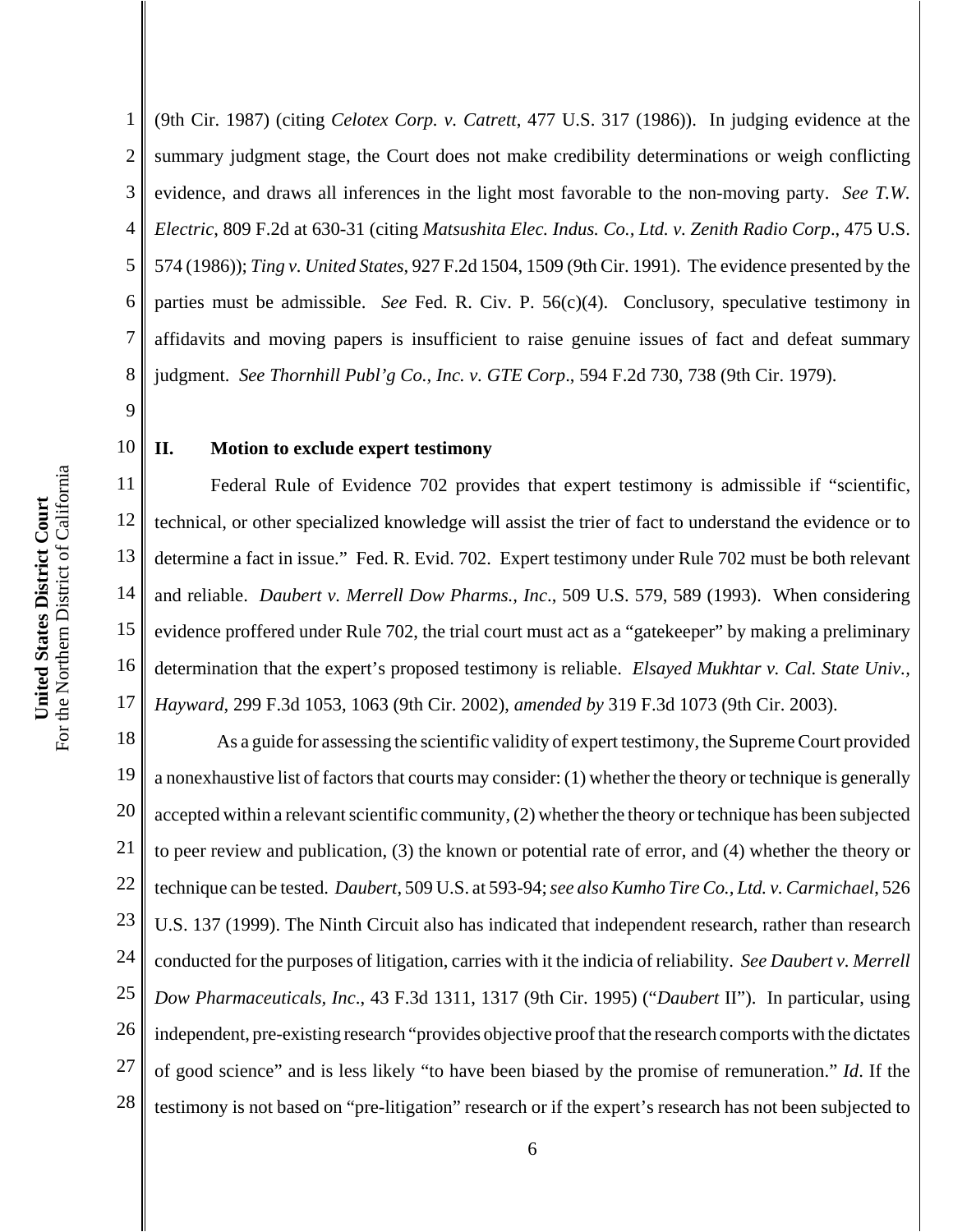8

9

10

1 2 3 4 5 6 7 peer review, then the expert must explain precisely how he went about reaching his conclusions and point to some objective source – a learned treatise, the policy statement of a professional association, a published article in a reputable scientific journal or the like – to show that he has followed the scientific method, as it is practiced by (at least) a recognized minority of scientists in his field. *Id*. at 1318-19 (*citing United States v. Rincon*, 28 F.3d 921, 924 (9th Cir. 1994)); *see also Lust v. Merrell Dow Pharmaceuticals, Inc*., 89 F.3d 594, 597 (9th Cir. 1996). The proponent of the evidence must prove its admissibility by a preponderance of proof. *See Daubert*, 509 U.S. at 593 n.10.

#### **DISCUSSION**

#### **I. Defendants' motions for summary judgment on plaintiffs' 10b-5 claims**

11 12 13 14 15 16 The elements of a claim under Rule 10b-5 are (1) material misrepresentation or omission of a material fact, (2) scienter, (3) a connection with the purchase or sale of a security, (4) reliance, or transaction causation, (5) economic loss, and (6) loss causation. *In re Daou Systems, Inc.*, 411 F.3d 1006, 1114 (9th Cir. 2005). Defendants move for summary judgment against the Nuveen and Osher plaintiffs' 10b-5 claims on the grounds that plaintiffs cannot establish loss causation, materiality, or scienter.

17 18 19 20 21 22 23 24 25 26 27 28 Loss causation is the causal connection between the defendant's material misrepresentation and the plaintiff's loss. *Metzler Inv. GMBH v. Corinthian Colleges, Inc.*, 540 F.3d 1049, 1062 (9th Cir. 2008) (citing *Broudo v. Dura Pharmaceuticals, Inc.*, 544 U.S. 336, 342 (2005)). "A plaintiff bears the burden of proving that a defendant's alleged unlawful act 'caused the loss for which the plaintiff seeks to recover damages.'" *In re Gilead Sciences Sec. Litig*, 536 F.3d 1049, 1055 (9th Cir. 2008) (quoting 15 U.S.C. § 78u-4(b)(4)). Put another way, "[t]o establish loss causation, 'the plaintiff must demonstrate a causal connection between the deceptive acts that form the basis for the claim of securities fraud and the injury suffered by the plaintiff.'" *Id.* (citing *In re Daou*, 411 F.3d at 1025); *see also Metzler*, 540 F.3d at 1063 (the plaintiff must show that "the practices that the plaintiff contends are fraudulent were revealed to the market and caused the resulting losses") (discussing *Daou*). "The misrepresentation need not be the sole reason for the decline in value of the securities, but it must be a 'substantial cause.'" *Gilead*, 536 F.3d at 1055 (citing *Daou*, 411 F.3d at 1025). In *In re Oracle*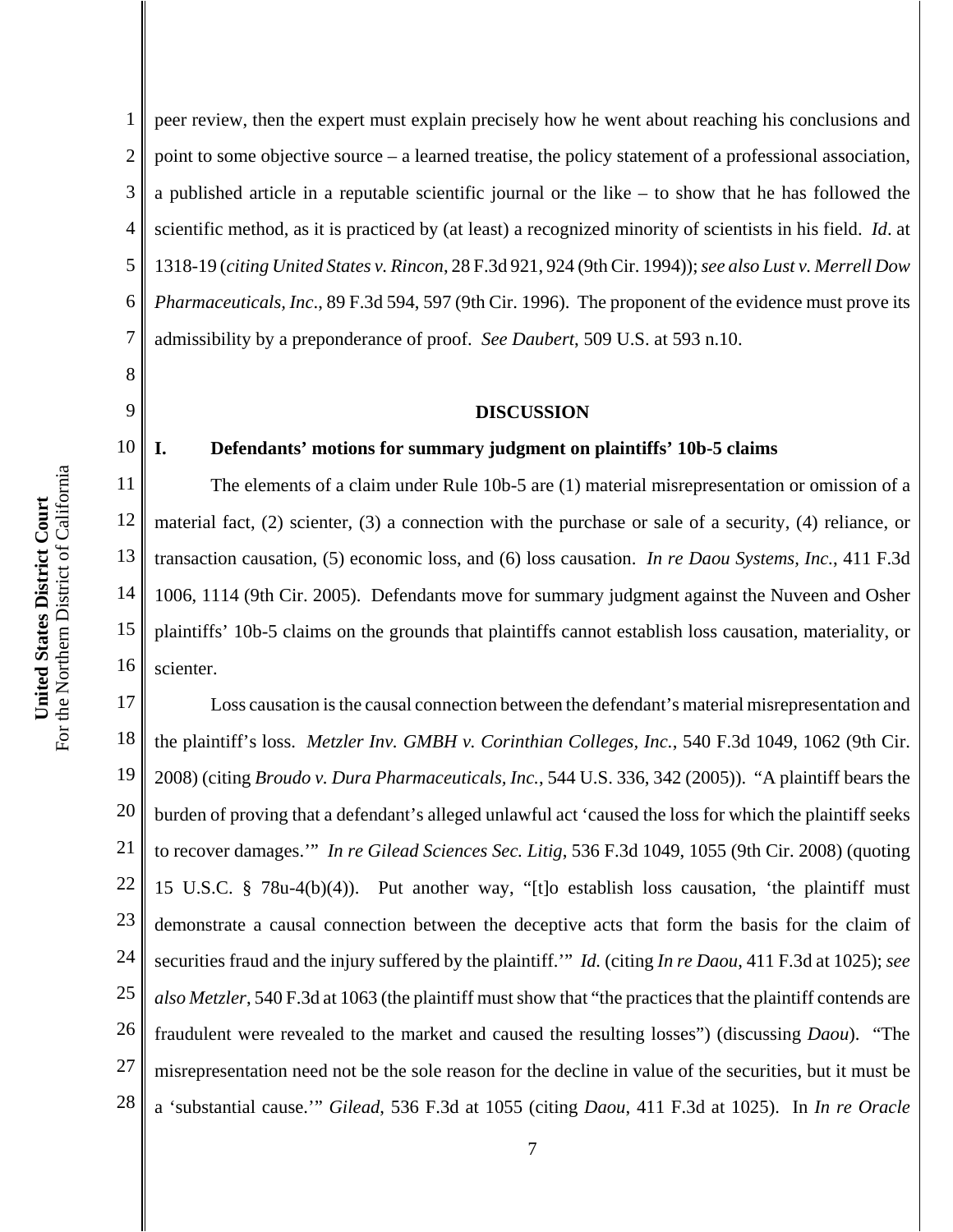1 2 3 4 *Corporation Securities Litigation*, 627 F.3d 376 (9th Cir. 2010), the Ninth Circuit rejected the argument that loss causation could be demonstrated by showing that the market reacted to the purported "impact" of the alleged fraud – in that case, an earnings miss – rather than to the fraudulent acts themselves. *Oracle*, 627 F.3d at 392. Defendants argue that plaintiffs cannot establish loss causation because the "corrective disclosure" that plaintiffs identify does not reveal any alleged fraud. Plaintiffs' expert, David Sosa, testified that "[t]he curative disclosure was the notification by Alameda and Stone  $\&$ Youngberg to noteholders that the system would have to be sold and would be sold at a substantial discount to the value of the outstanding principal for these on the anticipation notes." Sosa Depo. at 78:7-13 (Docket No. 165-2 in C 08-4575 SI). Sosa further testified that "at the latest, the curative disclosure occurred on the 19th of June, 2008." *Id*. at 78:23-79:1. Defendants contend that this loss causation theory is deficient because the June 19, 2008 disclosure about the decision to sell the system to Comcast and the sale price did not reveal anything about the allegedly fraudulent practices, namely the inflated projections contained in the OS.<sup>6</sup> Instead of the market reacting to the disclosure of the allegedly fraudulent acts or practices and causing plaintiffs' loss, as is required to demonstrate loss causation, defendants argue that here plaintiffs' loss was caused by the price paid for the System when APT was forced the liquidate the assets underlying the Notes. Defendants cite Sosa's testimony on this point:

Q: With regard to the price that Comcast paid for the system at the sale of the system, is it your opinion that the price was related to the defendants' fraud, alleged fraud?

A: No. That was the market price of the system.

22 23 24 25 Sosa Depo. at 232:12-16. Defendants argue that plaintiffs have not linked the loss that they suffered – which was caused by the price Comcast paid – to defendants' alleged fraud. Defendants argue that it was not simply the sale of the System to Comcast that caused plaintiffs' loss, because if Comcast had paid \$33 million for the System instead of \$15 million, plaintiffs would not have suffered any loss.

26

19

20

<sup>27</sup> 28 <sup>6</sup> S&Y has separately moved to strike the expert report of Mr. Sosa on numerous grounds. The Court addresses this motion *infra*. However, to the extent that the motion to strike relates to Mr. Sosa's opinion about loss causation, the Court addresses the parties' arguments about Mr. Sosa's damages opinion in this section of the order.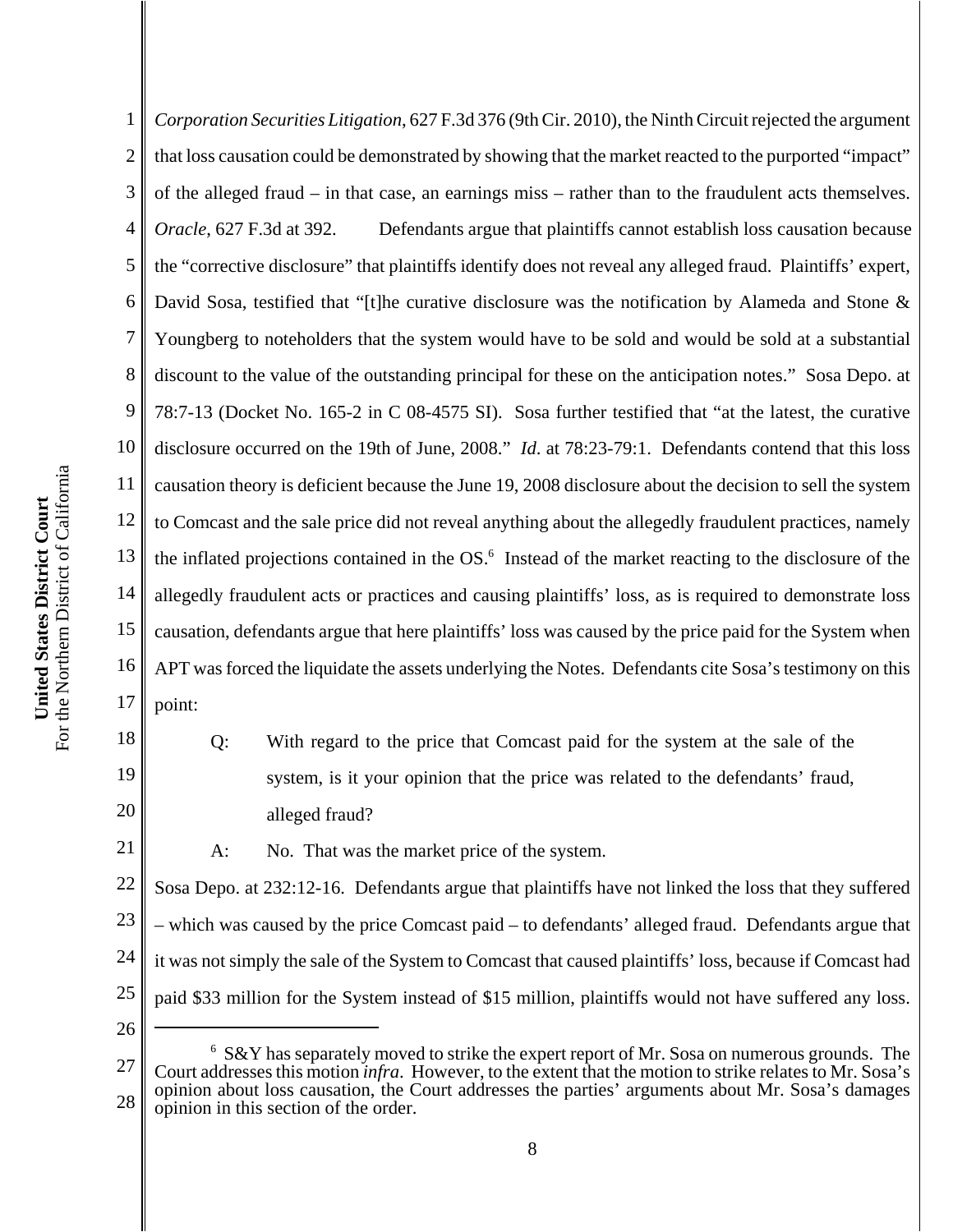1 Thus, defendants argue, plaintiffs must be able to link the price paid to the

2 alleged fraud, and they cannot do so.

3 4 5 6 7 8 9 10 11 12 13 Relatedly, S&Y moves to strike Mr. Sosa's opinion regarding loss causation as irrelevant and unreliable. Sosa's expert report concludes that defendants' alleged fraud is responsible for 100% of plaintiffs' investment losses. In his report, Sosa assumes "that S&Y and AP&T misled Plaintiffs about the expected operating and financing performance of the [System], and that S&Y and AP&T misled Nuveen about the market value of the [System]." Sosa Report  $\P$  6 (Docket No. 165-1 in C 08-4575 SI). Although Sosa does not identify any specific misrepresentations or omissions, Sosa cites plaintiffs' other experts' reports to support his assumptions that the projections contained in the OS were misleading and that defendants misled Nuveen about the market value of the System. *See id*. ¶¶ 26-28 (discussing Rosston and Garfunkel reports). Sosa then opines that the truth of defendants' alleged fraudulent conduct was revealed by a corrective disclosure, and that this disclosure resulted in a loss in value of the Notes:

> 44. The last trade of the BANs that I am aware of was reported on May 1, 2008 "at a slight premium." Consistent with observed market prices through May 2008, Ms. Garfunkel concludes that if the OS projections had been truthful, investors reasonably could have expected that AP&T would be able to refinance the BANs at maturity. Therefore, although trading in the BANs was limited, I conclude that the market value of the BANs before the truth was revealed was par.

46. Before the disclosure, the market value of the BANs was par. I am aware of no confounding news, unrelated to the fraud, around the time of the system sale that would have caused the price of the BANs to decline. Thus the inflation in the market price of the BANs, immediately prior to the disclosure, is equal to the decline in the value of the BANs from par to the amount recovered in the sale, and the entire decline in value of the BANs from the market price of par to a price based on the sale of the system was caused by the fraud. Using constant dollar back-casting, the inflation at the time of each purchase is equal to the difference between par and the proceeds received from the sale of the system.

Sosa Report ¶¶ 44, 46. Although Sosa's report does not identify the "corrective disclosure" that restored the Notes inflated price to the "true" price absent defendants' fraud, as noted *supra*, at his deposition

Sosa testified that the corrective disclosure was the notice that the System would be sold. Sosa Depo.

27 at 78:7-13.

S&Y contends that Sosa's opinion regarding loss causation should be excluded because he did

14

15

16

17

18

. . .

19

20

21

22

23

24

25

26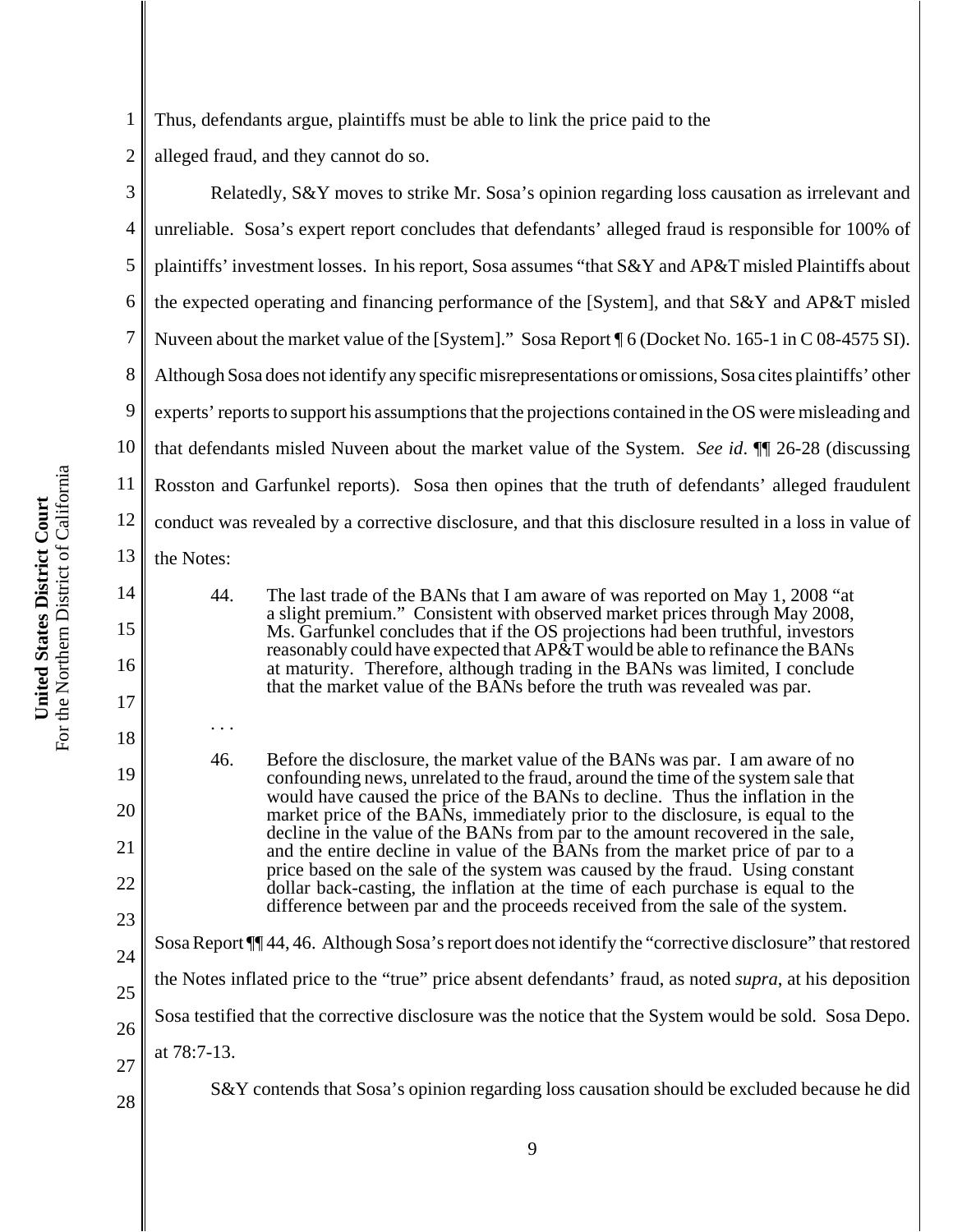1 2 3 4 5 6 7 8 9 10 11 12 13 14 15 16 17 18 19 20 21 22 23 24 not perform any meaningful analysis to support his conclusion that defendants' alleged fraud is responsible for 100% of plaintiffs' losses. Sosa's report does not disclose what, if any, analysis Sosa performed in order to reach his conclusion. However, at his deposition, Sosa acknowledged that he did not perform any computations or statistical analysis to determine whether there was a causal relationship between the corrective disclosure and the supposed decline in the value of the Notes. Sosa Depo. at 223:20-224:9. Sosa also testified that he did not perform any calculations of the market price of the System at any point prior to the sale to Comcast because "that would be irrelevant for purposes of calculating damages, given the timing of the corrective disclosure." *Id*. at 233:2-6. However, Sosa also admitted that the value of the System might have been different at other points in time prior to 2008. *Id.* at 232:12-233:1. Sosa testified that the statement in his report that he was aware of "no confounding" news, unrelated to the fraud, around the time of the system sale that would have caused the price of the BANs to decline," referred to the fact that he "looked at" the performance of some bond indices at the time period between May 1, 2008 and June 19, 2008. *Id*. at 79:2-80:6. Sosa testified that he looked at "a series of indices for both municipal bonds of varying durations, as well as high-yield indices," but that he could not remember the names of any indices. *Id*. at 83:7-15. Sosa did not perform any statistical analysis using data from these indices, and instead "looked at the change in yield over this time period for these different indices and determined [by doing arithmetic] that the change in the yield was very minor." *Id*. at 102:12-103:10. S&Y argues that even if Sosa could show that the price of the Notes declined as a result of the notice of the sale (which S&Y contends he has not), Sosa performed no meaningful analysis to determine what proportion of plaintiffs' losses is attributable to defendants' alleged fraud. S&Y notes that Sosa concedes that the System had to be sold because of the poor performance of the System, *id*. at 94:17-24, 231:12-25, and yet Sosa did not attempt to quantify how much of the System's decrease in value was attributable to its poor performance, or other factors such as competition from Comcast.

25 26 27 28 Plaintiffs respond that defendants' view of the law is too narrow because it would isolate from liability any issuer or underwriter who "was smart enough to prevent the specific steps they took to accomplish their fraud from becoming public." Docket No. 174 at 27:12-15 in C 08-4575 SI. Plaintiffs advance a number of arguments about why the Court should not apply the loss causation analysis as set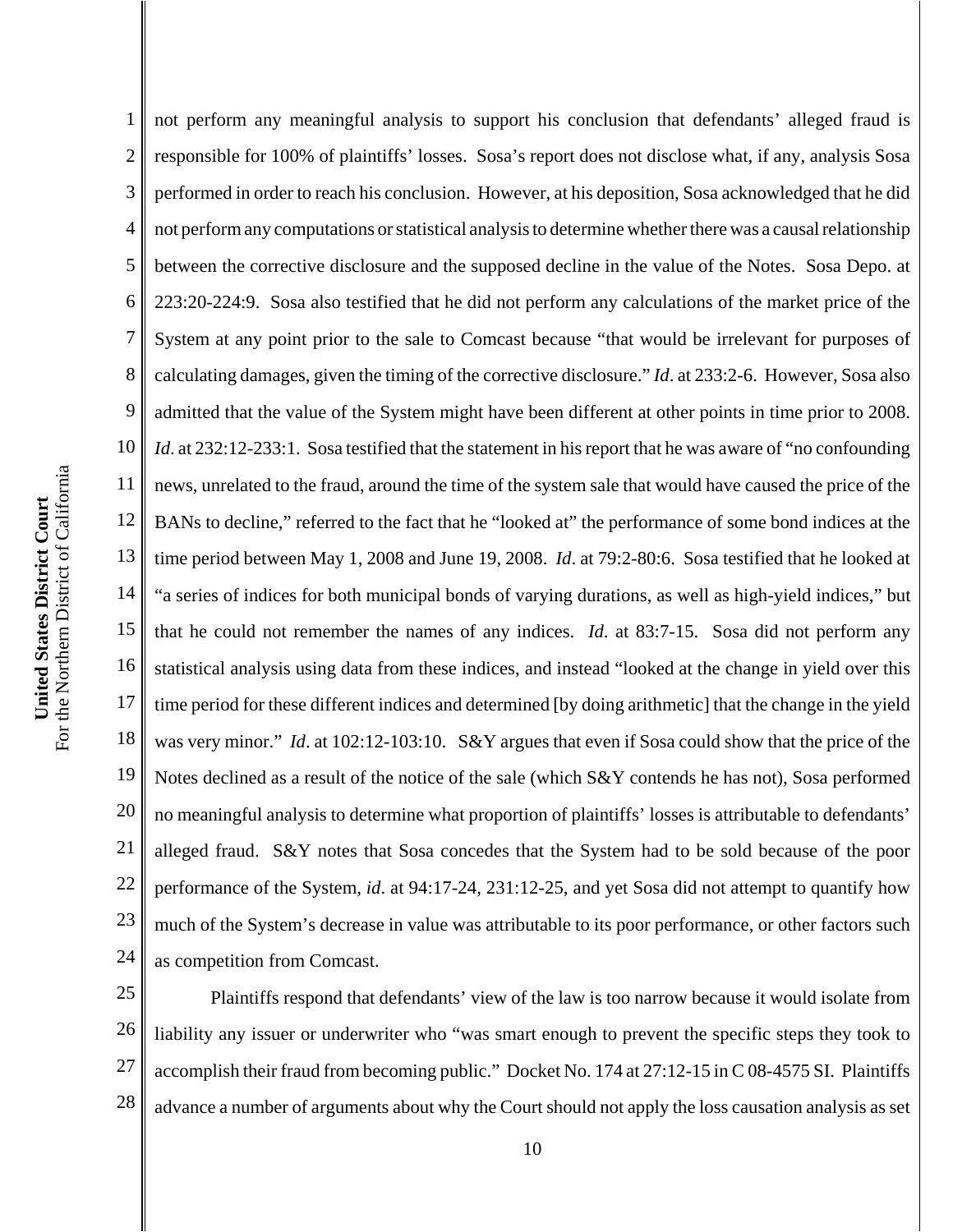2 3 4 5 6 7 8 9 10 forth in *Oracle* and other Ninth Circuit precedent. Plaintiffs argue that *Oracle* and the other loss causation cases cited by defendants involved efficient markets with many thousands of stock trades every day, and thus the plaintiffs in those cases could reasonably be required to demonstrate a direct temporal link between the trading price of the stock and the revelation of fraud. In contrast, in the Notes "market" there were 18 trades since January 31, 2005, all of which occurred prior to the sale of the System to Comcast in November 2008. Docket No. 175-1 in C 08-4575 SI. Plaintiffs contend that such a scarcity of trades makes it impossible to establish a temporal link between the "trading price" of the Notes and the release of information about the sale of the System. In the same vein, plaintiffs argue that because the market for the Notes was inefficient, Sosa could not perform an "event study." Plaintiffs also rely on the statement in *In re Charles Schwab Securities Litigation*, 257 F.R.D.

11 12 13 14 15 16 17 18 19 20 21 22 23 24 25 534 (N.D. Cal. 2009), that "a plaintiff may establish loss causation by alleging that 'the *subject* of the fraudulent statement or omission was the cause of the actual loss suffered;' that defendants' 'misstatements and omissions concealed the price-volatility risk (or some other risk) that materialized and played some part in diminishing the market value of' the security." *Schwab*, 257 F.R.D. at 547 (quoting *Lentell v. Merrill Lynch & Co.*, 396 F.3d 161, 173, 177 (2d Cir. 2005) (emphasis in original). Plaintiffs assert that under the "materialization of the risk" approach to loss causation recognized in *Schwab*, a plaintiff may establish loss causation by showing that the defendant's conduct concealed or caused the plaintiff to misapprehend a risk that later materialized, causing a decline in the value of the subject security. Plaintiffs argue that they have shown loss causation because plaintiffs' experts Rosston and Garfunkel opine that the Notes were doomed to fail from the very beginning and, but for defendants' misrepresentations and omissions, there would have been no market for the Notes. Docket No. 176-1 in C 08-4575 SI (Garfunkel Report), Docket No. 178-1 in C 08-4575 SI (Rosston Report). Plaintiffs assert that Sosa logically concluded that the risk defendants had concealed materialized in June of 2008 when APT announced that Comcast would be purchasing the system for approximately half of what plaintiffs had been led to believe it was worth.

26 27 28 The Court concludes that plaintiffs have failed to raise a triable issue of fact as to loss causation, and that Sosa's opinion on loss causation should be excluded as unsupported and unreliable. The Court agrees with S&Y that Sosa's opinion is fatally flawed because he did not perform any investigation or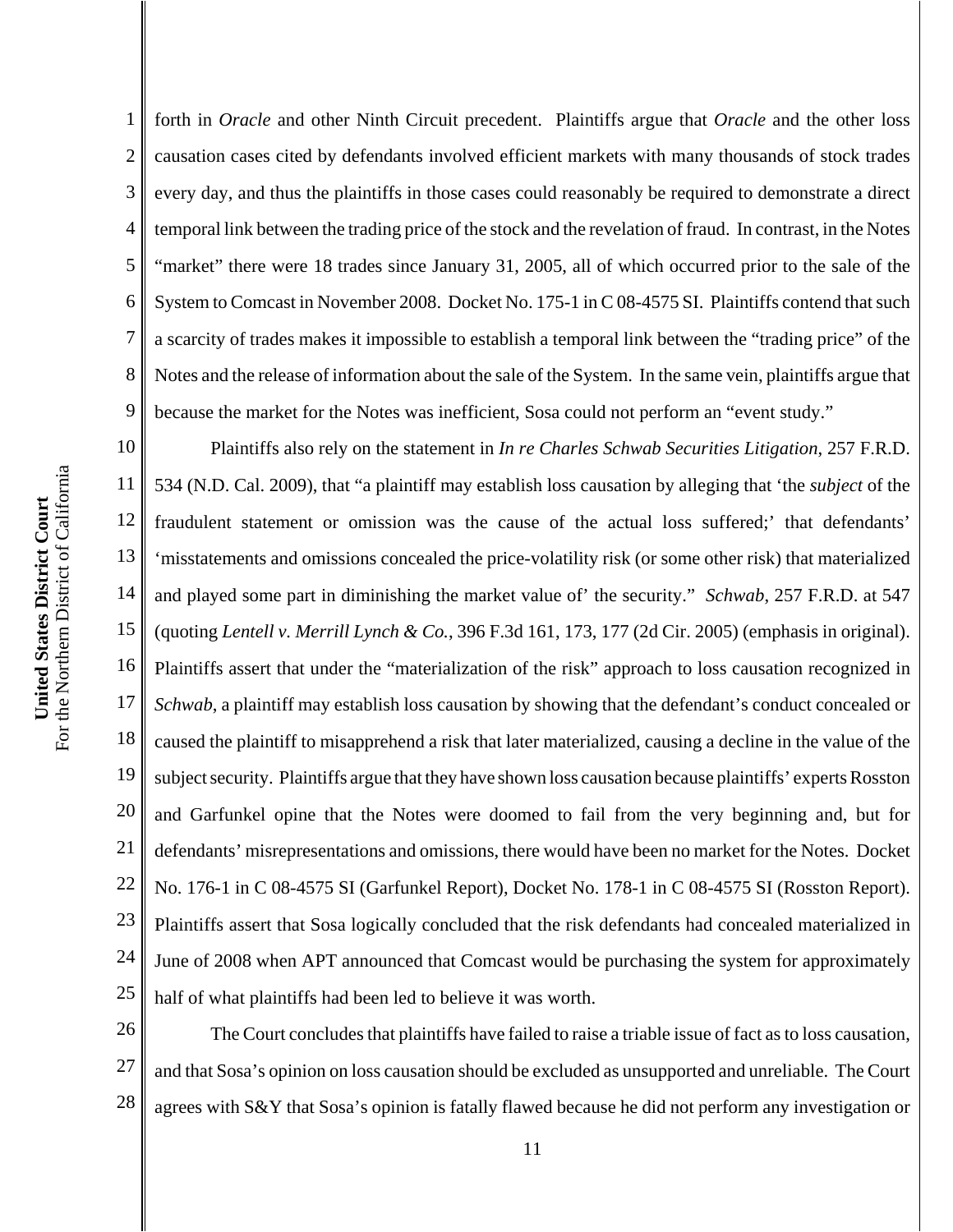4 5 6 7 8 9 10 For the Northern District of California For the Northern District of California 11 United States District Court **United States District Court** 12 13 14 15 16 17

1

2 3 analysis to support his conclusion that plaintiffs' losses were caused by defendants' fraud. The Court agrees with plaintiffs that a traditional event study is not feasible, given the type of "market" here in which there were very few trades. However, Sosa could have determined the "true value" of the Notes (or the System) at the time when plaintiffs purchased the Notes, thus calculating the fraud "premium" that plaintiffs paid. He did not, despite the fact that plaintiffs' expert Gregory Rosston opines at length about the proper method of valuing a cable system. *See* Rosston Report ¶¶ 14-26 (Docket No. 178-1 in C 08-4575 SI).<sup>7</sup> Nor did Sosa analyze or attempt to calculate the loss in value, if any, of the System that was caused by non-fraudulent factors, including the aggressive competition by Comcast. Instead, Sosa simply assumes that the purchase price that plaintiffs paid for the Notes was the "true value" of the System, and that the sale in 2008 is the fraud-free transaction that removed the fraudulent inflation from the Notes. However, the Supreme Court has held that plaintiffs may not establish loss causation simply by demonstrating that they sold a security for less than they paid for it. *See Dura*, 544 U.S. at 342-43 ("When the purchaser subsequently resells such shares, even at a lower price, that lower price may reflect, not the earlier misrepresentation, but changed economic circumstances, changed investor expectations, new industry-specific or firm-specific facts, conditions, or other events, which taken separately or together account for some or all of that lower price.").

18 19 20 21 "[L]oss causation is not adequately pled unless a plaintiff alleges that the market learned of and reacted to the practices the plaintiff contends are fraudulent. . . . [I]n order to establish loss causation, the market must learn of and react to those particular practices themselves." *Oracle*, 627 F.3d at 392. In *Metzler*, the Ninth Circuit affirmed dismissal of a complaint based on the plaintiff's inability to prove that the curative disclosure revealed the allegedly fraudulent practices:

Here, Metzler relies on the June 24 Financial Times story disclosing the DOE investigation at the Bryman campus and the August 2 earnings announcement. In doing so, Metzler fails to adequately plead loss causation. The [complaint] does not allege that the June 24 and August 2 announcements disclosed – or even suggested – to the market that Corinthian was manipulating student enrollment figures company-wide in order to procure excess federal funding, which is the fraudulent activity that Metzler contends forced down the stock that caused its losses. Neither the June 24 Financial Times story nor the August 2 press release regarding earnings can be reasonably read to reveal widespread financial aid manipulation by Corinthian, and the [complaint] does not

22

23

24

<sup>26</sup> 27

<sup>28</sup> <sup>7</sup> Rosston also does not offer an opinion about the "true" value of the System at the time plaintiffs purchased the Notes.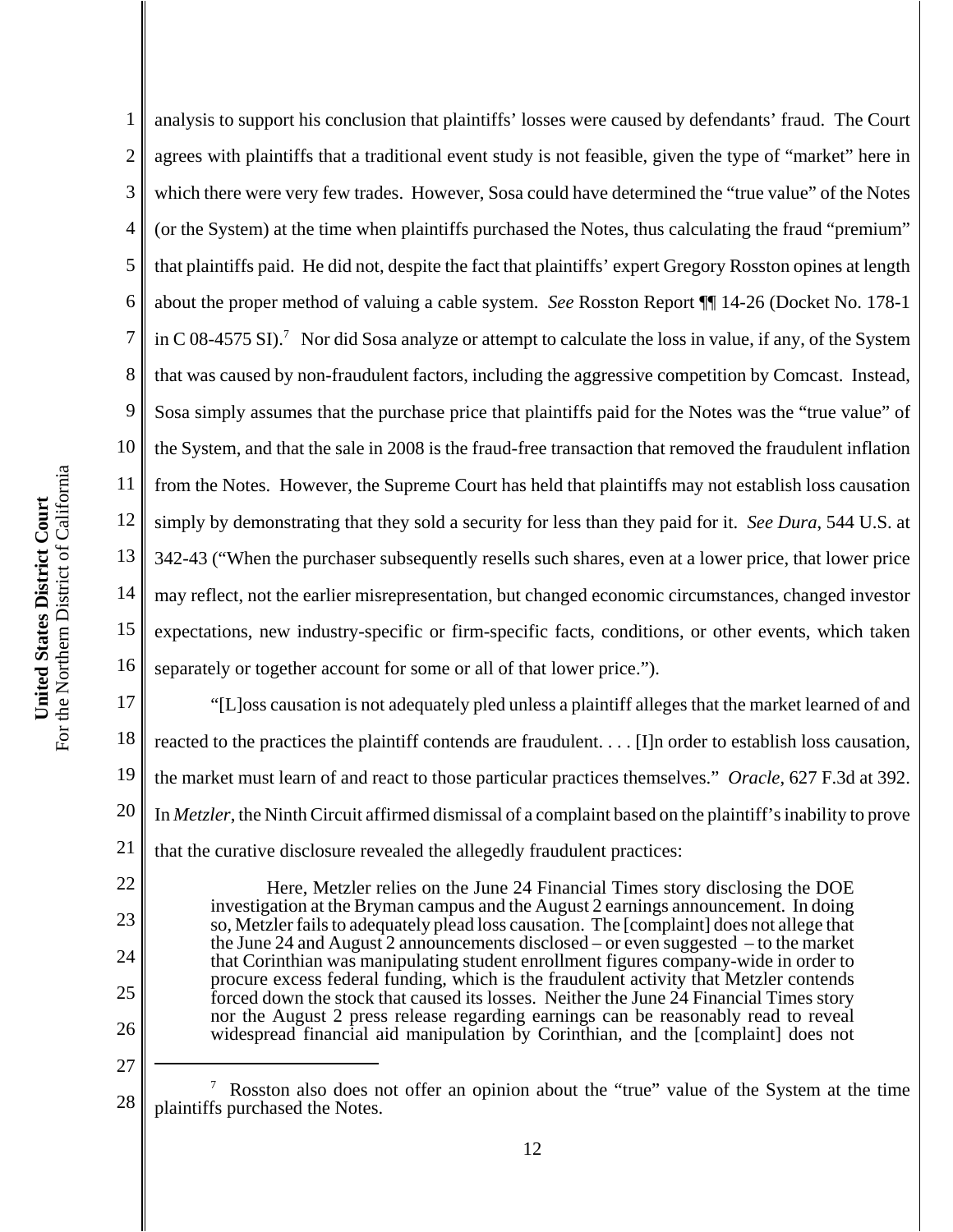- otherwise adequately plead that these releases did so.
- 2 *Metzler*, 540 F.3d at 1063. In *Oracle*, the Ninth Circuit affirmed summary judgment based on the
- 3 plaintiffs' inability to show loss causation:

Plaintiffs are unable to create a triable dispute that Oracle's share price dropped as a result of the market learning of and reacting to Defendants' purported fraud, as opposed to Oracle's poor financial health generally. Plaintiffs allege a fraud that consisted of statements misrepresenting the quality and success of Oracle's Suite 11i product. Even though Plaintiffs acknowledge that the market was already aware of initial rollout issues with Suite 11i, Plaintiffs allege that Defendants' misrepresentations downplayed defects in the product. The alleged fraud in this case, therefore, concealed a purported "truth" about Suite 11i. According to the Plaintiffs, the March 1, 2001 earnings miss revealed this "truth": Suite 11i was defective and customers had not bought it as a result of the defects. Thus, Plaintiffs argue, the truth regarding Suite 11<sup>i</sup> "[became] generally known" on March 1 and the stock price dropped as result.

Plaintiffs' theory is unsupported by the record. The overwhelming evidence produced during discovery indicates the market understood Oracle's earnings miss to be a result of several deals lost in the final weeks of the quarter due to concern over the declining economy. . . . To be sure, the miss was caused by customers not buying Oracle's products. But the market did not learn on March 1, 2001, that customers did not buy Suite 11i as a result of defects. Instead, the market learned that customers did not buy Oracle's products in the final weeks of the quarter as a result of uncertainty in an economy that would slide into a recession within the next month. In other words, the market reacted to reports of Oracle's "poor financial health generally."

15 *Oracle*, 627 F.3d at 392-93.

16 17 18 19 20 21 Although plaintiffs assert some persuasive arguments about why the loss causation framework as articulated in *Oracle* should not apply here because the bond market was inefficient, *Oracle* is controlling and plaintiffs have not cited any Ninth Circuit or Supreme Court authority adopting a different loss causation analysis for inefficient markets. Moreover, the PSLRA does not state that loss causation need not be proven where the market on which the security trades is inefficient, and Nuveen does not cite any case law in support of its position.

22 23 24 25 26 27 28 Here, as in *Metzler* and *Oracle*, plaintiffs have failed to show that the price that Comcast paid for the System was the result of the market learning about and reacting to defendants' alleged fraud. The June 19, 2008 "corrective disclosure" that the System would be sold to Comcast did not reveal any "truth" about the alleged fraud, and instead simply revealed that the System would be sold to Comcast for \$15 million. To be corrective, the disclosure must "relate back to the misrepresentation and not to some other negative information about the company." *In re Williams Sec. Litig. – WCG Subclass* (*"Williams II"*), 558 F.3d 1130, 1139-40 (10th Cir. 2009) (affirming summary judgment and holding

1

4

5

6

7

8

9

10

11

12

13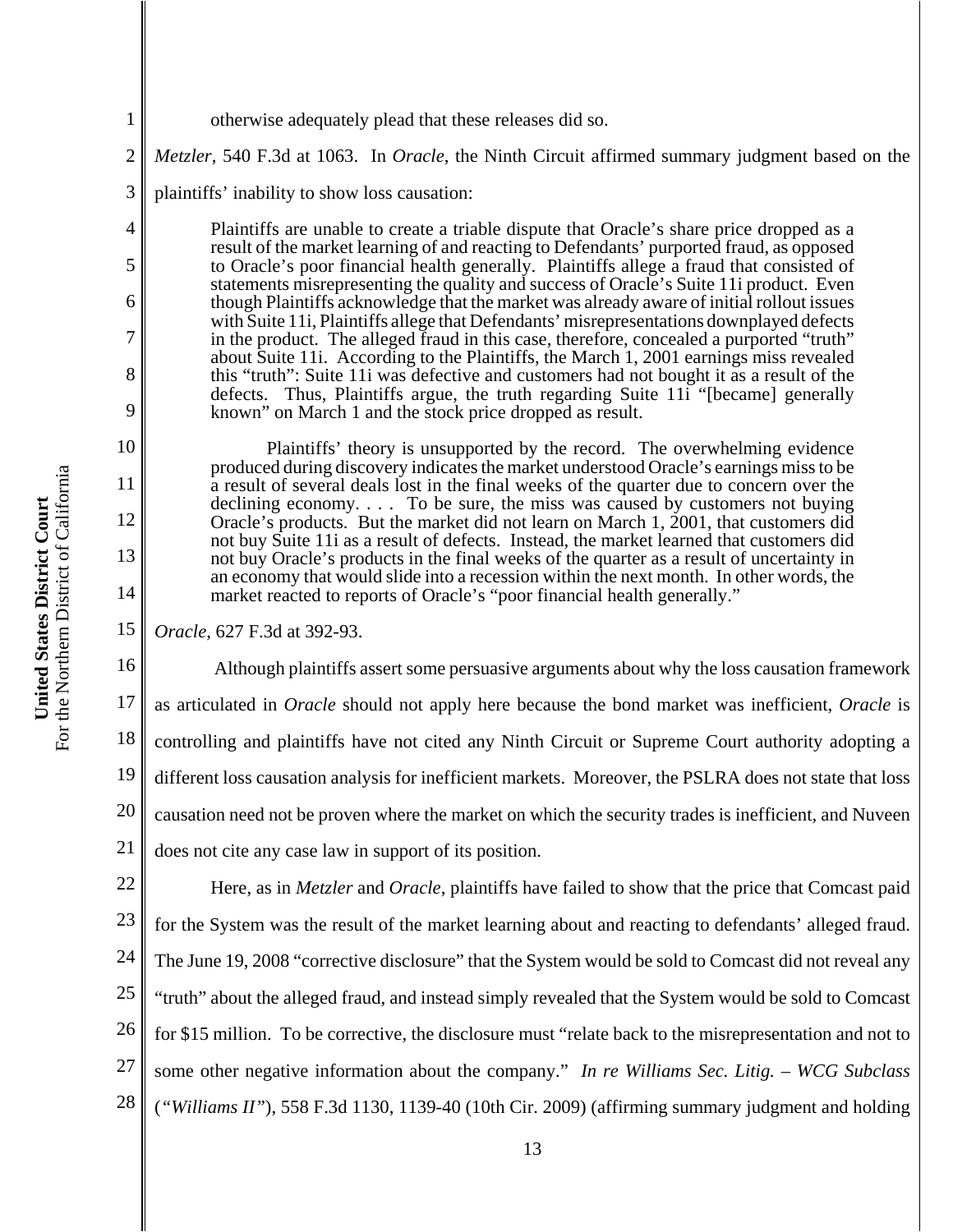1 2 3 4 that plaintiffs failed to establish loss causation when plaintiffs failed to show that losses following public disclosures could be "reliably attributed to the revelation of fraud rather than to other factors."). Here, the disclosure did not relate back to any alleged misrepresentation, but rather to negative information about how the System was performing. It is undisputed that by June 2008, the System had been performing poorly for a while. The System was losing subscribers, and the 2007-2008 APT Comprehensive Annual Financial Report stated that the System had suffered multi-million dollar operating losses. Docket No. 163-1, Ex. L in C 08-4575 SI (Blair Depo. at 409:16-24, testifying about subscriber losses); *Id*. at Ex. M at 18 (2007-2008 APT Annual Financial Report). Plaintiffs' position is similar to the theory unsuccessfully advanced by the *Oracle* plaintiffs. In *Oracle*, the court wrote, "Plaintiffs take issue with our opinion in *Metzler*. Specifically, they assert that they should be able to prove loss causation by showing that the market reacted to the purported 'impact' of the alleged fraud – the earnings miss – rather than the fraudulent acts themselves. We reject that assertion." *Oracle*, 627 F.3d at 692.

18 19 Plaintiffs' reliance on a "materialization of the risk" theory is also unavailing. As an initial matter, the Ninth Circuit has not endorsed this theory. Further, *Charles Schwab* is distinguishable on numerous grounds: *Schwab* involved a Section 11 claim, not a section 10b-5 claim, and it was decided on a motion to dismiss, not summary judgment. While loss causation is an element of a plaintiff's claim for relief in a section 10b-05 claim, loss causation is an affirmative defense to a Section 11 claim. *Compare* 15 U.S.C. 77k(e) *with* 15 U.S.C. § 78u-4(b)(4).

20 21 22 23 24 25 26 27 28 More importantly, however, under the materialization of the risk theory, plaintiffs must still demonstrate that their losses were proximately caused by defendants' fraud and not some intervening event. *See Lentell*, 396 F.3d at 172-77 (requiring that the event reveal that the defendant's "misstatement or omission concealed something from the market that, when disclosed, negatively affected the value of the security"); *see also In re Vivendi Universal, S.A. Sec. Litig.*, 605 F. Supp. 2d 586, 598-600 (S.D.N.Y. 2009) ("To demonstrate the connection between the statements and the events – termed 'materializations of the concealed risk' – plaintiffs must show: (1) that these events were foreseeable consequences of the alleged fraud; and (2) that these events revealed new information previously concealed by defendants' alleged fraud. To demonstrate the connection between the events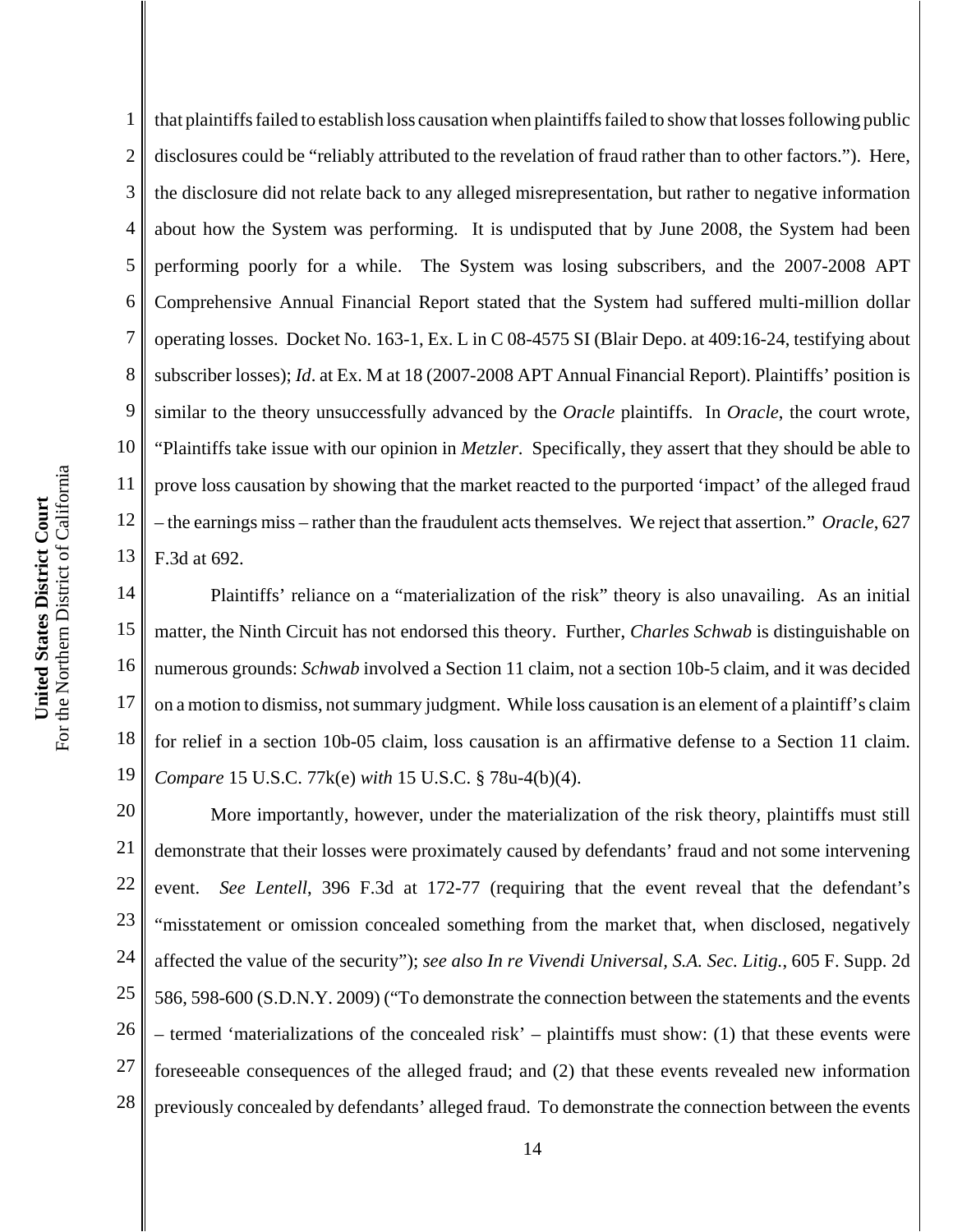1 2 3 and the share price declines, plaintiffs must: (1) show a correlation between news of the event and the declines; and (2) disaggregate the declines or some rough percentage of the declines from losses resulting from other, non-fraud-related events.").

4 5 6 7 8 9 10 11 12 13 14 15 16 17 18 Here, plaintiffs have not presented any evidence of a causal relationship between the allegedly unrealistic projections in 2004 and the sale of the System for less than the par value of the Notes in 2008. Plaintiffs have not submitted any evidence of the "true value" of the Notes (or System) in 2004. As defendants note, to the extent that plaintiffs argue that the sale of the System revealed that the projections could not be achieved, the System's failure to perform consistent with the projections had been widely known for years prior to the sale, and had been reported in newspaper articles as early as 2006. This case is similar to *Williams II*, where the plaintiffs alleged that they were misled about a company's prospects and that "the views expressed privately by members of senior management . . . belied their rosy public statements about WCG's prospects." *In re Williams Sec. Litig.*, 496 F. Supp. 2d 1195, 1202 (N.D. Okla. 2007). The plaintiffs relied on a materialization of the risk theory, arguing that the fraud was revealed when the Williams Companies ("WMB") announced that it would be spinning off its telecommunications subsidiary, WCG, in a move that it described as "the best way to ensure that both our energy and communications businesses have the efficient and effective access to the capital necessary to pursue the substantial growth that each enjoys." *Id*. at 1211. Two years later, WCG filed for bankruptcy.

19 20 21 22 The district court granted summary judgment in favor of the defendants on loss causation grounds, and the Tenth Circuit affirmed. The Tenth Circuit held, "[t]he causal connection between false statements about a company's prospects and that same company's eventual bankruptcy years later is too remote to constitute a corrective disclosure." *Williams II*, 558 F.3d at 1142.

. . . Bankruptcy might have been a possibility from the moment of the spinoff, and might even have been a likely possibility, but there are simply too many potential intervening causes to say that bankruptcy was WCG's legally foreseeable destiny such that its trading price at bankruptcy equaled its true value on the day the spinoff was announced. The alleged misstatements involved the risks of defaulting on debt and the true reasons that WCG was spun off from WMB; they did not involve the certainty of a bankruptcy. There are too many intervening factors at play – including the total meltdown of the telecommunications industry – to allow [the plaintiffs' expert] Dr. Nye to reliably equate bankruptcy with the risks that the original misstatements concealed. To do so would transform the securities laws into the kind of downside insurance policy that *Dura* warned against.

23

24

25

26

27

28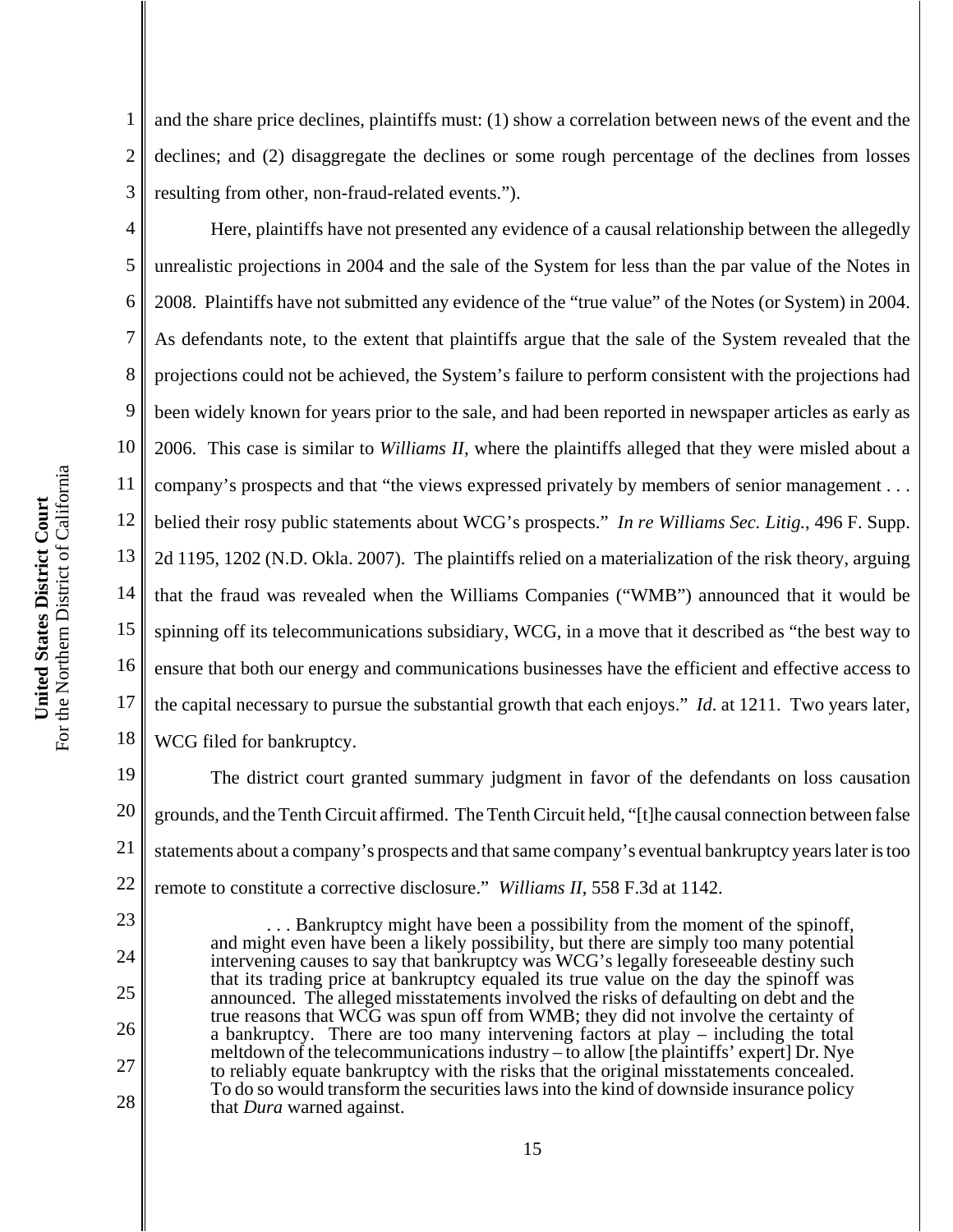3

4

5

6

1 2 *Id.* at 1143. The court held that the plaintiffs "fail[ed] to identify the mechanism by which fraud was revealed to the market," and thus that there was no triable issue of fact as to loss causation. *Id*.

Here, similar to *Williams*, plaintiffs argue that they have demonstrated loss causation by showing that actual performance failed to live up to allegedly fraudulent projections. However, there are four years of intervening events between the time the projections were published in the OS and the time the System was sold to Comcast. Plaintiffs have not submitted any evidence linking their losses – caused by the November 2008 sale *price* to Comcast, and not simply the sale – to the allegedly fraudulent 2004 projections. *Cf. Dura*, 544 U.S. at 343 ("Other things being equal, the longer the time between the purchase and sale, the more likely that . . . other factors caused the loss.").

Accordingly, the Court GRANTS defendants' motions for summary judgment on plaintiffs' 10b-5 claims.<sup>8</sup>

# **II. Defendants' motions for summary judgment on Nuveen's state claims**

16 17 18 19 20 In addition to the federal claims, Nuveen's FACC alleges the following claims under state law: (1) violations of Sections 25400 and 25500 of the California Corporate Securities Act, against both defendants; (2) violations of Sections 25401 and 25501 of the California Corporate Securities Act, against S&Y; (3) violation of Section 255401.1 of the California Corporate Securities Act, against both defendants; (4) violation of the Illinois Securities Act, against both defendants; (5) common law fraud, against S&Y; (6) aiding and abetting common law fraud, against S&Y; and (7) negligent misrepresentation, against S&Y.

<sup>22</sup>

<sup>23</sup>

<sup>24</sup>

<sup>25</sup>

<sup>&</sup>lt;sup>8</sup> Defendants raise a number of other arguments about the 10b-5 claims. The Court finds that there are disputes of fact as to scienter and materiality, and thus that summary judgment on those grounds is inappropriate. In light of the resolution of the 10b-5 claims on loss causation grounds, the Court does not reach the parties' arguments about the PSLRA damages cap.

<sup>26</sup> 27 28 Defendants have separately moved for summary judgment on Osher's 10b-5 claim on the basis that Osher cannot establish reliance. In response to defendants' motions, Osher urges the Court to adopt a "fraud created the market" theory of reliance. In light of the Court's ruling on loss causation, the Court need not decide whether this theory of reliance is viable or whether Osher has evidence in support of such a theory.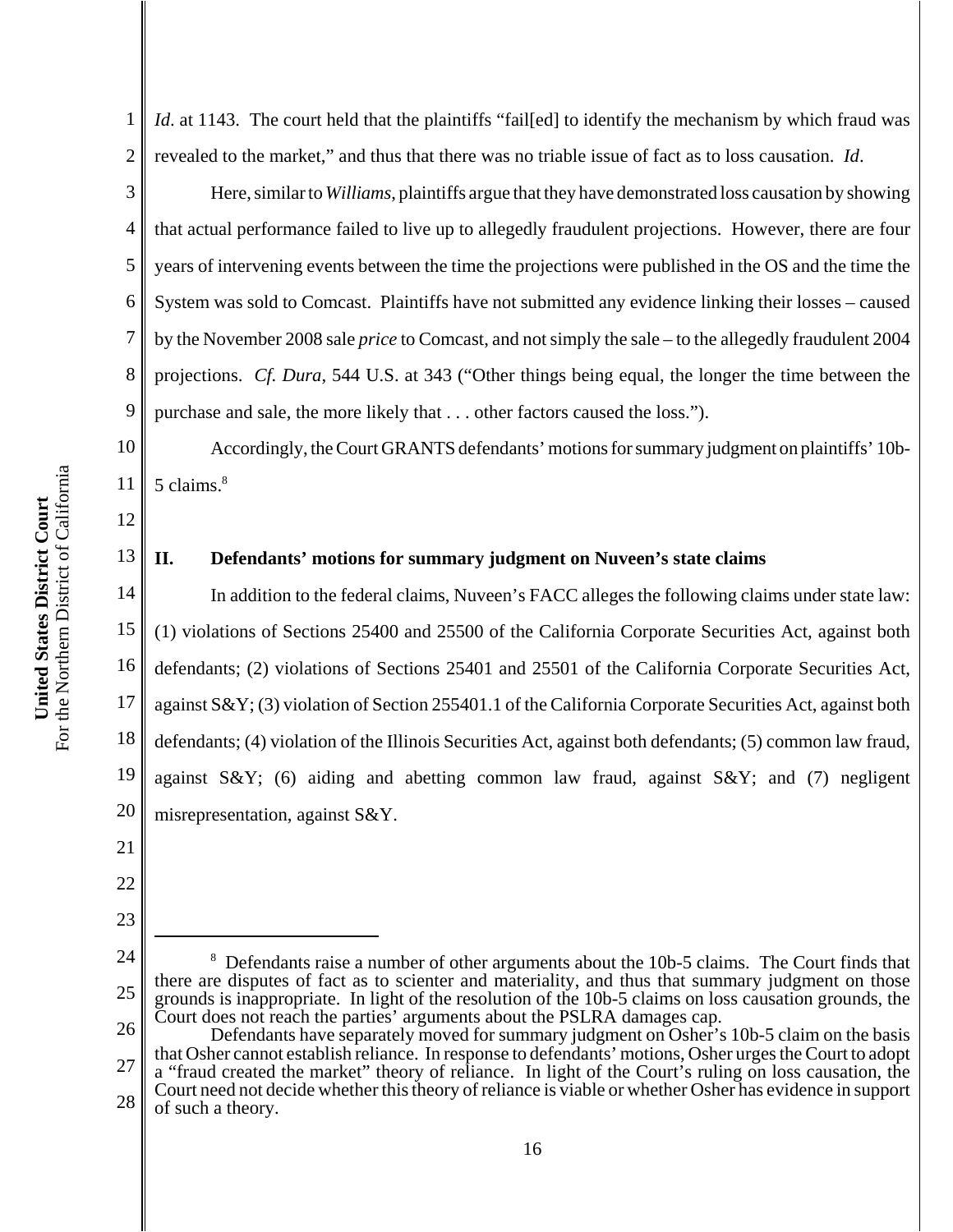#### **A. Statute of limitations**

2 3 4 5 6 Nuveen filed its counterclaim on October 16, 2008. The statute of limitations on plaintiffs' California Corporations Code Securities Act and negligent misrepresentation claims is two years. Cal. Corp. Code § 25506(b); Cal. Civ. Proc. Code § 339. The statute of imitations for fraud, aiding and abetting fraud, and the Illinois Securities Act claims is three years. Cal. Civ. Proc. § 338(d); *Klein v. George G. Kerasotes Corp*., 500 F.3d 669, 671 (7th Cir. 2007).

7 8 9 10 11 12 13 14 15 16 17 18 19 20 21 S&Y contends that Nuveen's claims are untimely because Nuveen knew that the System was missing projections by no later than April 12, 2005, as reflected in Nuveen's "Surveillance Report" of that date. S&Y notes that after Nuveen's initial purchase, Nuveen received monthly, quarterly and annual reports showing that the System was not performing in accordance with projections. In addition, both defendants argue that various news articles put Nuveen on notice of its claims. Defendants cite a March 9, 2006 Contra Costa Times article that stated that APT was cutting its revenue forecast. Defendants have submitted evidence showing that Nuveen Portfolio Manager John Miller admitted that S&Y provided him with a copy of this article, that he read it, and that he was aware of the reduced projections in 2006. Docket 163-1, Ex. M (Miller Depo. at 357:11-358:22) in C 08-4575 SI. Defendants also cite a front-page article in the Alameda Journal, published September 26, 2006, which discusses the Alameda telecom system's financial woes in detail and quotes City Councilmember Kerr as saying, "I believe that APT has lied to the public and has lied to the City Council . . . . I think someone deserves jail time for this mess." *Id*. at Docket No. 163-5, Ex. DD. Nuveen's Portfolio Manager and Rule 30(b)(6) corporate designee, John Wilhelm, admitted that S&Y sent him a copy of this article in September 2006. *Id*. at Docket No. 163-2, Ex. R (Wilhelm Depo. at 329:11-14).

22 23 24 25 Nuveen responds that neither the "surveillance" reports nor the newspapers articles discussed anything related to the fraud alleged in the FACC, namely that, from its inception, APT's marketing and business plans and then subsequent system performance confirmed that APT could never reasonably expect the System to perform as represented in the OS.

26 27 28 The Court concludes that there are factual issues as to whether the information available to Nuveen put it on notice of its claims, and thus that summary judgment on statute of limitations grounds is inappropriate.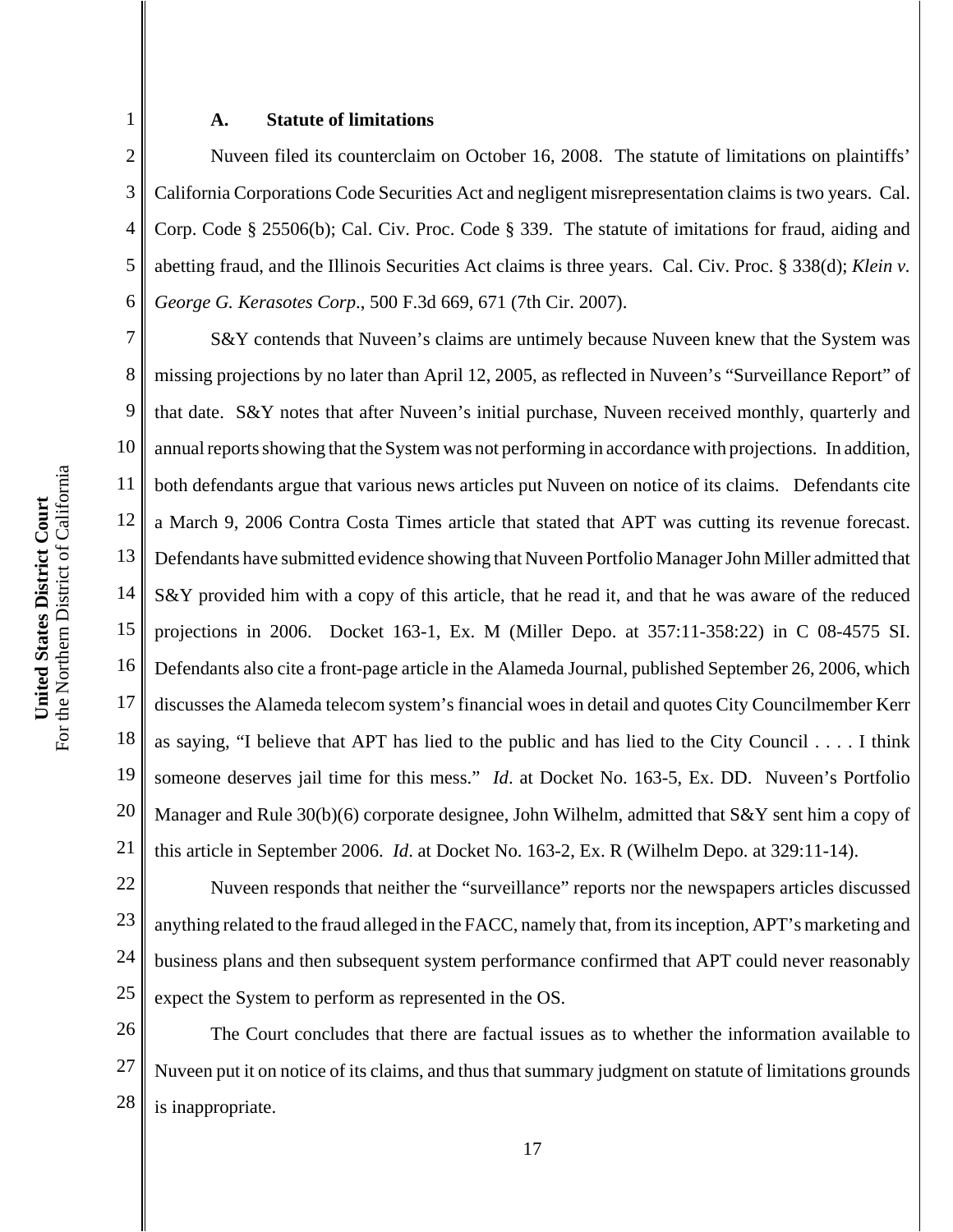#### **B. Cal. Gov't Code § 818.8**

2 3 4 5 6 7 8 9 10 Alameda contends that Nuveen's California Corporate Securities Act claims are barred by California Government Code § 818.8. That section states that "[a] public entity is not liable for an injury caused by misrepresentation by an employee of the public entity, whether or not such misrepresentation be negligent or intentional." Cal. Gov't Code § 818.8. The Legislative Committee Comments to § 818.8 state that "[t]his section provides public entities with an absolute immunity from liability for negligent or intentional misrepresentation." Cal. Law Revision Com., Comment, Deerings Ann. Gov. Code (1982 ed.) § 818.8, p. 174. Alameda argues that the immunity is absolute, and that the inclusion of a governmental entity in the definition of "person" in California Corporate Securities Act, Cal. Corp. Code § 25013, is insufficient to circumvent Section 818.8's immunity.

11 12 13 14 15 16 17 18 19 Alameda previously raised these arguments in a motion to dismiss in the Osher case.<sup>9</sup> In an order filed on August 11, 2009, the Court denied Alameda's motion. The Court noted that the application of § 818.8 to the California Corporate Securities Act was a novel question, and that neither party had thoroughly briefed the issue. The Court held, *inter alia*, that this case was distinguishable from those where California courts have applied § 818.8 to render government entities immune from alleged misrepresentation by their employees, because here the alleged fraud was committed by the City itself. The Court also noted that the language in the Corporate Securities Act imposing liability on governmental entities would be rendered nugatory if § 818.8 immunity applied. *See* Docket No. 25 at 8-9 in 09-1437.

20 21 22 23 24 25 In the present motions for summary judgment, Alameda has supplemented its earlier arguments by submitting portions of the file in an unpublished Los Angeles Superior Court case, *BNY Western Trust v. City of Los Angeles et al.* (Los Angeles Sup. Ct. Case No. BC 161090). In *BNY Western Trust*, the plaintiffs alleged that the City of Los Angeles and various city departments defrauded investors in connection with municipal bonds backed by a low-income housing project. Docket No. 120, Ex. C in

26 27

<sup>28</sup> 9 Although Alameda moved to dismiss the *Nuveen* complaint, Alameda did not raise immunity as a basis for dismissal.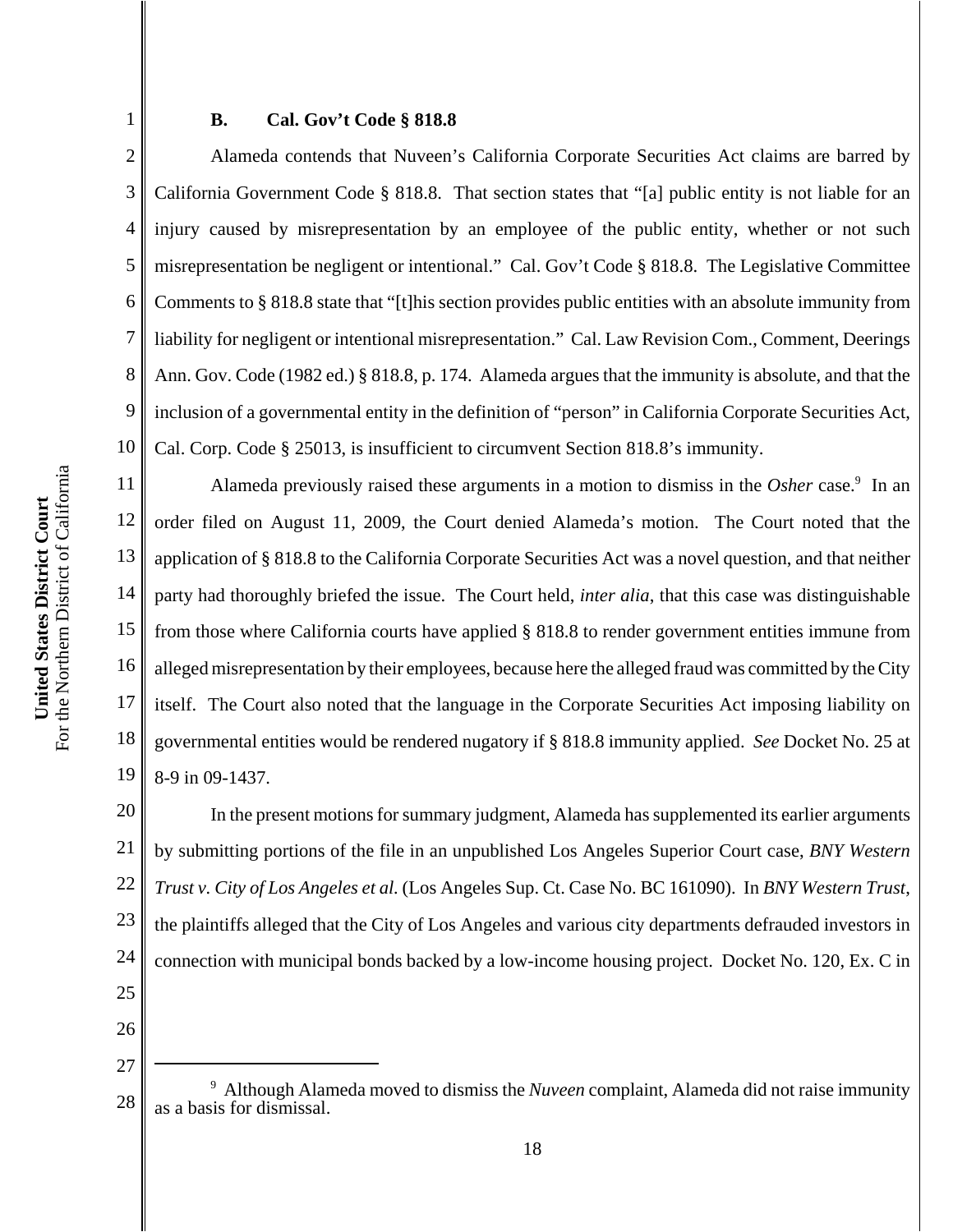1 2 3 4 5 6 7 8 C 09-1437 SI.<sup>10</sup> Similar to the plaintiffs here, the *BNY* plaintiffs alleged that the Official Statement accompanying the bonds made material misrepresentations about potential cash flows by understating expenses and overstating attainable rents and the value of section 8 subsidies. *Id*. The trial court sustained a demurrer without leave to amend in an unpublished decision. *Id*., Ex. B. The court dismissed the Corporate Securities Act claims against the City defendants "because they are subject to the immunity provisions Govt. Code Section 818.8 and are barred." *Id*. The California Court of Appeal denied a writ after full briefing by the parties, and the California Supreme Court denied review. *Id*. Ex. G-I.

9 10 11 12 13 14 15 16 17 18 19 20 21 22 Alameda has also cited additional cases for the proposition that Section 818.8 immunity is absolute, and is not limited to a situation where an employee is acting contrary to official policy or outside the scope of his employment. In *Universal By-Products, Inc. v. City of Modesto*, 43 Cal. App. 3d 145 (1974), the plaintiff was an unsuccessful low bidder for a contract to provide garbage collection services for the City of Modesto. The plaintiff sued the City of Modesto, alleging that the City's representation that it would consider the bids in good faith was false and that the City never intended to award the license. *Id*. at 150. The trial court sustained a demurrer without leave to amend, and the Court of Appeals affirmed, holding "Under Government Code section 818.8, respondent is immune from liability for the alleged misrepresentations by its employees." *Id*. at 154. Other courts have similarly held that public entities are immune from tort liability under § 818.8 where the plaintiffs alleged that the fraud was committed with the entity's imprimatur. *See e.g.*, *Janis v. California State Lottery Comm'n*, 68 Cal. App. 4th 824, 830 (1998), *rev. denied* (1999) (holding California State Lottery Commission immune under § 818.8 from fraud claims alleging that Commission misrepresented legality of the game of Keno).

23 24 25 26 The party seeking to circumvent an immunity bears the burden of proving "a clear indication of legislative intent that statutory immunity is withheld or withdrawn." *Caldwell v. Montoya*, 10 Cal. 4th 972, 986 (1995). In *Caldwell*, the plaintiff sued several public employees under the Fair Employment and Housing Act. The defendant employees argued that they were immune under Cal. Gov't Code

<sup>28</sup> <sup>10</sup> Alameda's motion for summary judgment against Nuveen incorporated the § 818.8 briefing filed in the *Osher* case.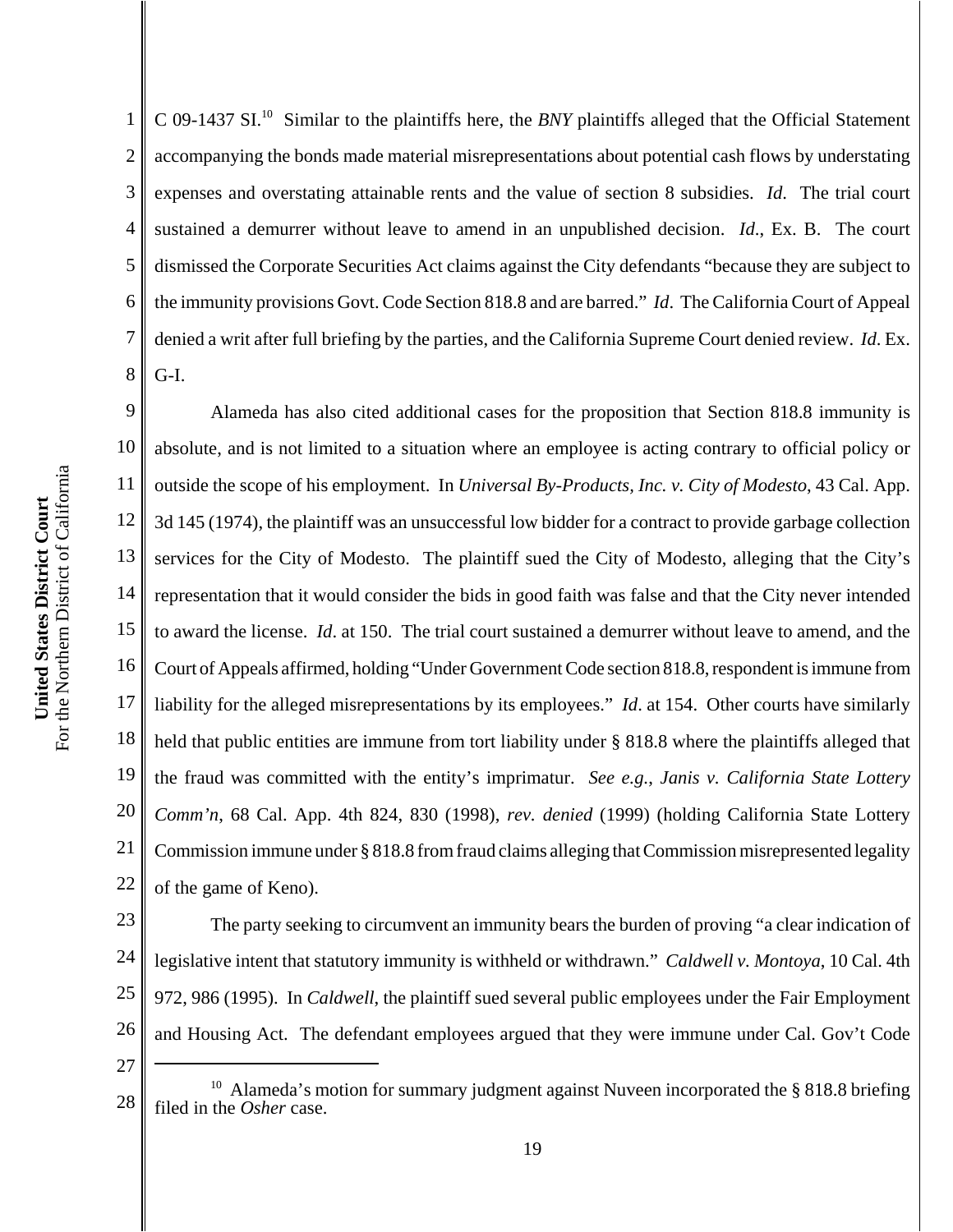27

28

1 2 3 4 5 6 7 8 9 10 11 12 13 14 15 16 17 18 19 20 21 22 23 24 25 26 § 820.2, which provides immunity for discretionary acts. The California Supreme Court held that the individual defendants were immune, and that the inclusion of a governmental defendant in the definition of potentially liable persons was insufficient to overcome immunity: . . . To paraphrase the Senate legislative committee, public employees are immune for their discretionary acts, even those which constitute breaches of actionable duty, unless a statute otherwise provides. It follows that where the immunity provided by section 820.2 would otherwise apply, that immunity cannot be abrogated by a statute which simply imposes a general legal duty or liability on persons, including public employees. Such a statute may indeed render the employee liable for his violations unless a specific immunity applies, but it does not remove the immunity. This further effect can only be achieved by a clear indication of legislative intent that statutory immunity is withheld or withdrawn in the particular case. FEHA does not meet this test. It generally prohibits employment discrimination by both public and private "employer[s]" and provides civil remedies when its provisions are violated. But even if those remedies extend to individuals, including public employees, as "agents" or "aiders and abetters" of culpable "employer[s]" (see fn. 3, ante), FEHA contains no indicia of an additional intent that individual public officials or employees may be sued despite a specific statutory immunity that would otherwise apply in a particular case. Hence, FEHA does not abrogate section 820.2's specific grant of immunity to public employees for their discretionary acts. *Caldwell*, 10 Cal. 4th at 986. Thus, under *Caldwell*, the fact that the California Corporate Securities Act defines "person" as including a political subdivision of a government, *see* Cal. Corp. Code § 25013, does not abrogate the specific grant of immunity contained in § 818.8. Nuveen has not identified any language in the California Corporate Securities Act or its legislative history showing an "additional intent" that public entities may be sued despite the § 818.8 immunity that would otherwise apply. The Ninth Circuit has applied this same reasoning to bar claims asserted against governmental entities for federal securities violations. In *Safeway Portland Employees' Fed. Credit Union v. Federal Deposit Ins. Corp.*, 506 F.2d 1213 (9th Cir. 1974), the court held, . . . The Credit Union further contends that the Securities Act of 1933 itself constitutes a waiver of sovereign immunity and supports jurisdiction. It points out that the anti-fraud section, 15 U.S.C. § 77q, applies to "any person" and that the Act defines "person" to include "a government or political subdivision thereof." 15 U.S.C. § 77b(2). The Securities Act makes no reference to a specific waiver of immunity by the sovereign United States and we have been cited to nothing in the legislative history which would indicate such a purpose. Express statutory consent to suit is essential and will not be implied from statutes that omit all reference to the sovereign. *Danning v. United States*, 259 F.2d 305, 309 (9th Cir., 1958), *cert. denied* 359 U.S. 911 (1959). Moreover, statutes which are claimed to be waivers of sovereign immunity are to be strictly construed

against such surrender. *Bat Rentals, Inc. v. United States*, 479 F.2d 43, 45 (9th Cir., 1973). *See United States v. Sherwood*, 312 U.S. 584, 590 (1941). Mere mention of "a government" in the definitional section of the Securities Act does not suffice as consent to suit.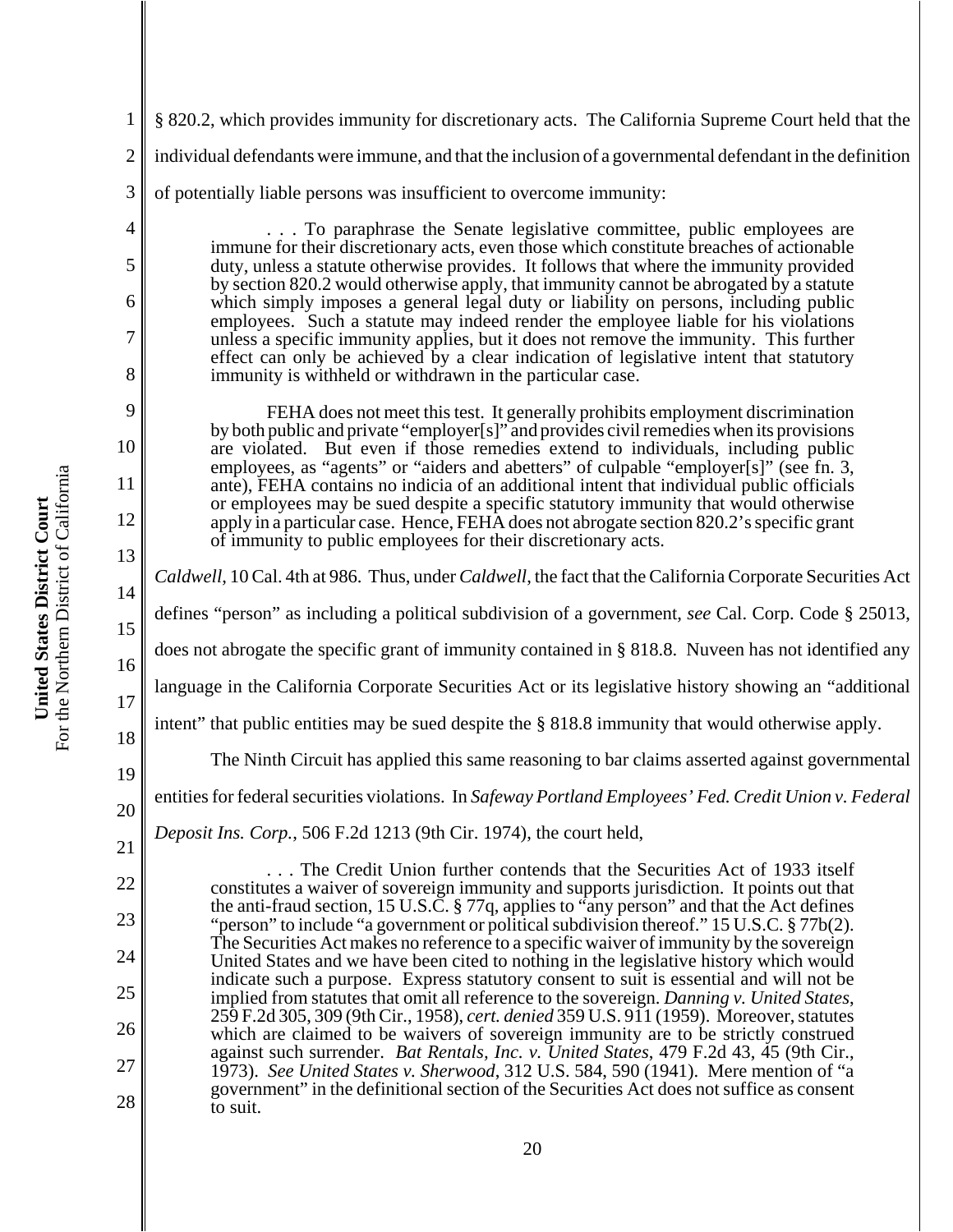1 2 3 4 5 *Id.* at 1216. The California Corporate Securities Act was modeled after the federal securities statutes. *See Moreland v. Dep't of Corporations*, 194 Cal. App. 3d 506, 512 (1987)."[W]hen a state law is patterned after a federal law, the two are construed together. . . . In these situations, the federal cases interpreting the federal law offer *persuasive* rather than controlling authority in construing the state law." *Id*. (emphasis in original).

6 8 9 10 11 12 The Court concludes that Nuveen has not met its burden to show that Alameda is not immune from claims under the California Corporate Securities Act. Although the Court is troubled by the policy implications of holding a public entity immune from state claims of securities fraud where the plaintiffs allege that the municipality itself has engaged in fraud with regard to the issuance of municipal bonds, the weight of authority strongly indicates that California courts would hold that Alameda is immune under § 818.8. Accordingly, the Court GRANTS Alameda's motion for summary judgment and holds the California Corporate Securities Act does not abrogate Alameda's immunity under § 818.8.<sup>11</sup>

14

18

19

20

21

22

23

13

7

## **C. Illinois Securities Act claim**

15 16 Nuveen's FACC alleges that defendants sold the Notes to Nuveen in violation of the Illinois Securities Act, 815 Ill. Comp. Stat. 5/12 and 5/13. The FACC alleges that defendants violated 815 Ill.

17 Comp. Stat.  $5/12(F)$ , (G), and (I). FACC  $\P$  364. Those provisions provide:

It shall be a violation of the provisions of this Act for any person:

F. To engage in any transaction, practice or course of business in connection with the sale or purchase of securities which works or tends to work a fraud or deceit upon the purchaser or seller thereof.

G. To obtain money or property through the sale of securities by means of any untrue statement of a material fact or any omission to state a material fact necessary in order to make the statements made, in the light of the circumstances

<sup>24</sup> 25 <sup>11</sup> Pursuant to the PSLRA and Rule 37, Alameda has filed a motion to exclude specific evidence from trial and from consideration in connection with Alameda's motion for summary judgment against the Nuveen plaintiffs. Because the Court has granted summary judgment in favor of Alameda on all of Nuveen's claims, the Court DENIES the motion as moot.

<sup>26</sup> 27 28 Although Alameda has not filed a separate motion to exclude in the *Osher* case, Alameda's motion for summary judgment against Osher contends that the PSLRA requires exclusion of Osher's "unpled" theory based on the 2005-2009 Alameda Business Plan. Because the Court is granting summary judgment on Osher's 10b-5 claim for failure to show loss causation, the Court need not address the parties' arguments on this point, including those raised in Osher's supplemental brief filed after the summary judgment hearing.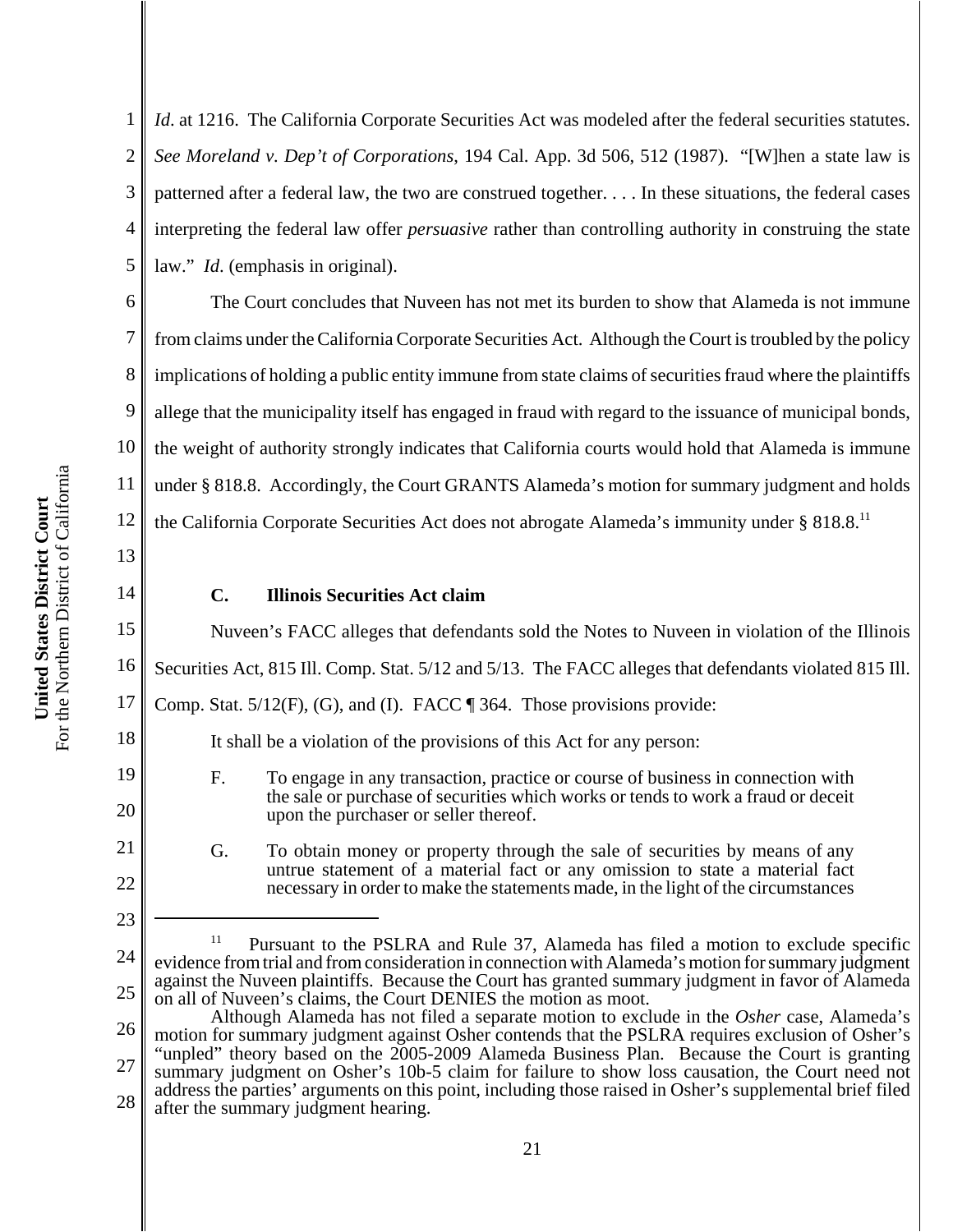For the Northern District of California For the Northern District of California United States District Court **United States District Court**

10

11

12

13

14

15

16

17

18

19

20

21

23

24

25

26

27

28

1

under which they were made, not misleading.

I. To employ any device, scheme or artifice to defraud in connection with the sale or purchase of any security, directly or indirectly.

815 Ill. Compl Stat. 5/12(F), (G), (I).

. . .

Defendants move for summary judgment on Nuveen's Illinois Securities Act claim on numerous grounds. Alameda contends that the claim is barred by immunity, under either Cal. Gov't Code § 818.8 or under Illinois immunity law. Nuveen responds that "[t]his argument fails because Nuveen has shown that APT does not have immunity under California law. As for APT's argument that Illinois immunity law bars Nuveen's claim, it also fails because the Illinois Government Immunity Statute applies only to local public entities located in Illinois." Docket No. 179 at 83:15-19 in C 08-4575 SI. For the reasons set forth above, the Court concludes that Alameda does have immunity under California law, and accordingly GRANTS Alameda's motion for summary judgment on this claim.

The Court has directed further briefing on Nuveen's Illinois Securities Act claim against S&Y, and will issue a separate order once those briefs are filed.

## **D. Other claims against S&Y**

S&Y moves for summary judgment on Nuveen's California Corporate Securities Act, common law fraud, aiding and abetting fraud, and negligent misrepresentation claims on the ground that Nuveen cannot show a material misstatement or omission. The Court finds there are disputed issues of fact as to materiality and DENIES S&Y's motion to this extent.

# 22

## **III. Defendants' motions for summary judgment on Osher's state law claims**

Osher's complaint alleges the following state law claims: (1) California Corporate Securities Act §§ 24500 and 25500, against both defendants, (2) California Corporate Securities Act § 25504.1, against both defendants, (3) common law fraud, against S&Y, (4) aiding and abetting common law fraud, against S&Y, (5) negligent misrepresentation, against S&Y, and (6) breach of fiduciary duty, against S&Y.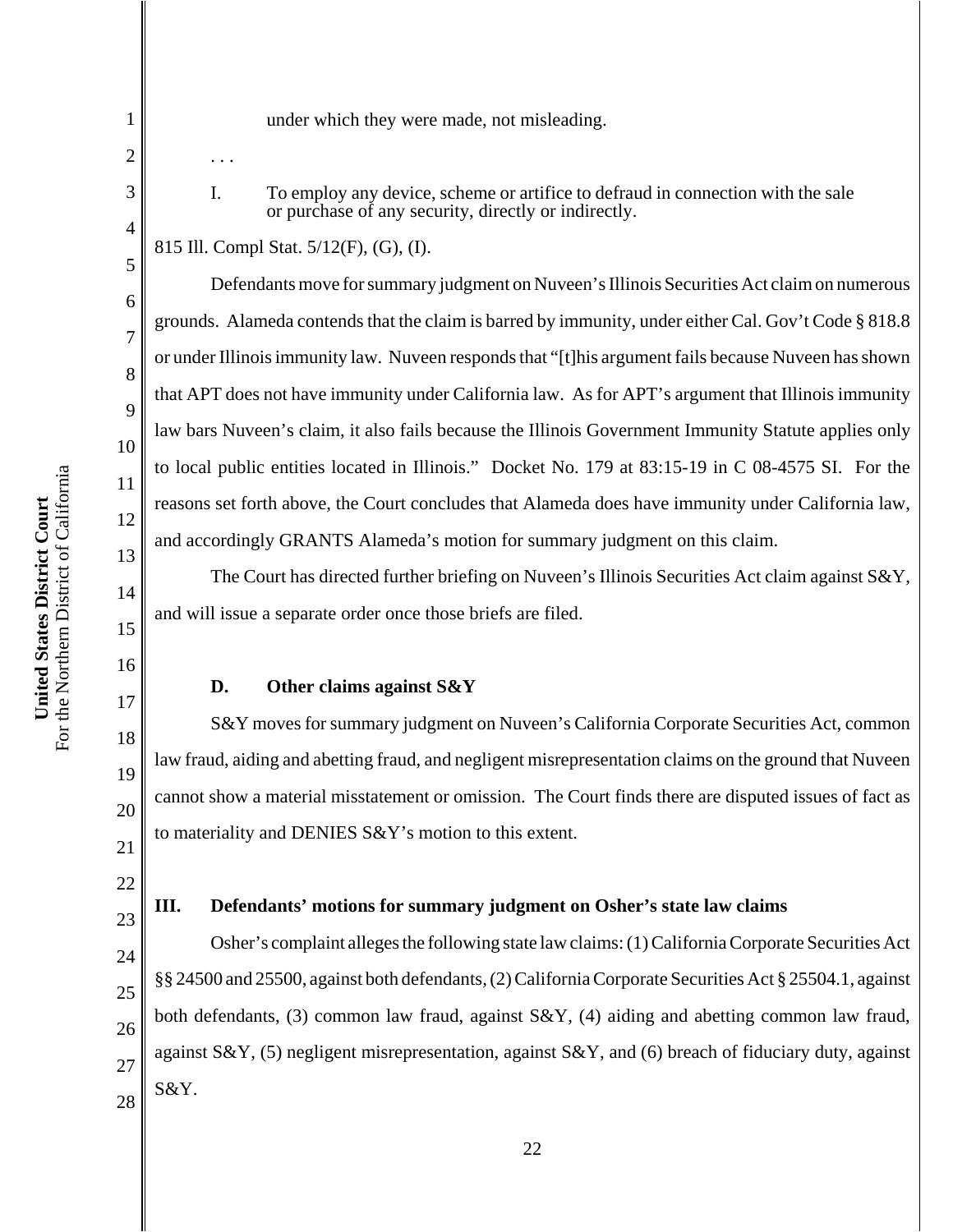2

3

4

5

6

7

21

22

23

24

25

26

27

28

1

#### **A. Government Claims Act - defendant Alameda**

Alameda contends that Osher's California Corporate Securities Act claims are barred by Osher's failure to comply with the Government Claims Act. The California Government Code requires that all claims for money or damages against a public entity be served on the entity in writing, within the applicable statutory time limit, and acted upon, before any lawsuit is filed against the public agency. Cal. Gov't Code §§ 905, 911.2, 945.2; *City of Stockton v. Superior Court*, 42 Cal. 4th 730, 737-38 (2007).

8 9 10 11 12 13 Osher does not dispute that he did not file a written claim prior to filing suit. Osher argues that no written claim was required prior to filing this action because plaintiff's claims are expressly exempted from the pre-filing requirement by Section 905(g), which applies to "claims for principal or interest upon any bonds, notes, warrants, or other evidences of indebtedness." Cal. Gov't Code §  $905(g)$ . Alameda responds that this argument is without merit because Osher's state law claims against the City are for securities fraud, not to collect the payments due on a bond.

14 15 16 17 18 19 20 Plaintiff bears the burden of establishing that an action is within an exception to the claims presentation requirements. *See Hanson v. Garden Grove Unified School Dist*.,129 Cal. App. 3d 942, 948 (1982) (upholding dismissal of tort action based on the plaintiff's failure to establish it was within Gov. Code, § 905 exceptions to claims requirement); *see also State v. Superior Court (Bodde)*, 32 Cal. 4th 1234, 1244 (2004). "[T]he statutory exceptions specified in section 905 are given a strict construction." *Dalton v. East Bay Mun. Util. Dist.*, 18 Cal. App. 4th 1566, 1573 (1993). In *Dalton*, the court examined the legislative history of § 905:

The legislative history of section 905 indicates the scope of the enumerated exceptions to filing claims was intended to be extremely limited. The study upon which legislation on the filing of claims against public entities was based provides: "In most of [the subdivisions to section 905] the basic objectives of early investigation to prevent litigation and discourage false claims which support a uniform procedure for tort and inverse condemnation claims are not applicable; and orderly administration of the substantive policies governing the enumerated types of claims strongly suggests that claims procedure should be closely and directly integrated into such substantive policies. Obvious and compelling reasons appear for . . . providing an uncomplicated routine procedure for processing the tremendous volume of salary, [and] pension . . . claims; . . . " (Recommendation and Study Relating to the Presentation of Claims Against Public Entities (Jan. 1959) 2 Cal. Law Revision Com. Rep. (1959) p. A-117.)

*Dalton*, 18 Cal. App. 4th at 1573. In *Dalton*, the plaintiffs were former and retired employees of the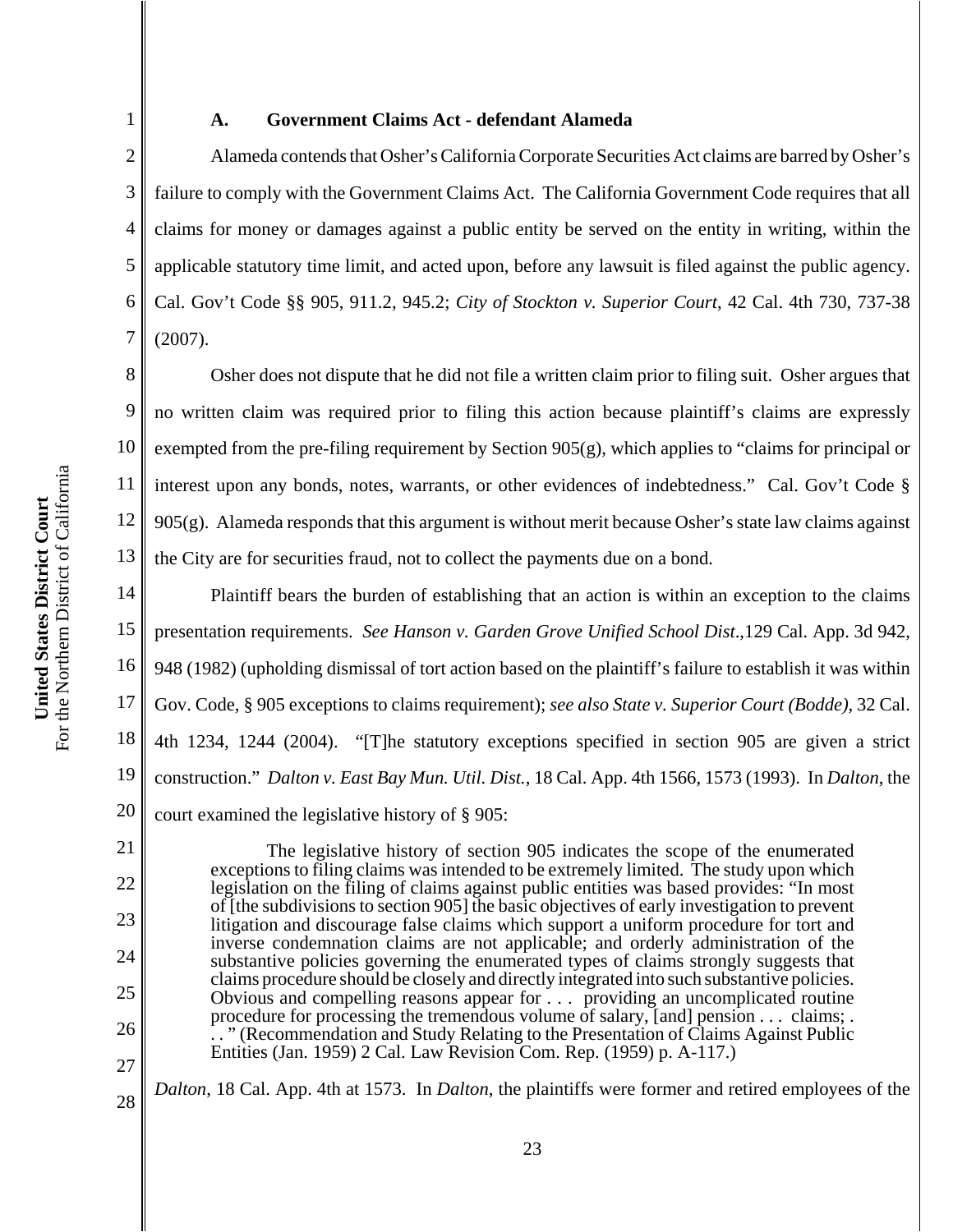1 2 3 4 5 defendant who brought a class action alleging claims for breach of fiduciary duty and denial of equal protection with regard to defendant's administration of retirement benefits. *Id*. at 1570. The court held that while "[a]t first blush plaintiffs' claims appear to fall squarely within the subdivision (f) exception; that is, they are claims "for money or benefits under [a] public retirement or pension system," the exception did not apply:

. . . [C]ommentators have construed the section 905 exceptions as essentially nontortious claims "for which some other adequate claims procedure has already been devised or for which the procedural protection of the Tort Claims Act is believed to be unnecessary." (Cal. Government Tort Liability Practice, op. cit. supra, ¶. 651-652.)

The instant action is not such a case. Plaintiffs are basically alleging tortious wrongdoing by defendants. They do not seek money due to them under the terms of the existing pension system; rather, they claim defendants treated them unfairly in administrating the system and seek to change the 1989 administrative decisions. Consequently, we conclude plaintiffs were required to file a claim pursuant to section 905. Having failed to file their claim, plaintiffs' suit is barred by section 911.2.

12 13 14 *Id*. at 1574; *see also Hanson*, 129 Cal. App. 3d at 947-48 (employee's claims for damages flowing from school district's refusal to reemploy him were tort damages, and thus did not fall within the § 905 exceptions for "salaries," "benefits" or wages").

15 16 17 18 19 20 21 22 23 The Court agrees with Alameda that Osher's state law claims against Alameda do not fall within the exception set forth in Cal. Gov't Code  $\S 905(g)$  because the claims are for securities fraud under the California Corporate Securities Act, and are not "claims for principal or interest upon any bonds, notes, warrants, or other evidences of indebtedness." Cal. Gov't Code § 905(g). As in *Dalton*, Osher is essentially alleging tortious wrongdoing by Alameda, and Osher's claims are not the type "for which some other adequate claims procedure has already been devised or for which the procedural protection of the Tort Claims Act is believed to be unnecessary." *Dalton*, 18 Cal. App. 4th at 1574. Osher has not met his burden of showing that the instant claims fall within an exception to the claims presentation requirement.

24 25 26 27 28 Osher also argues that it was not required to file a written claim because this case was filed months after the City filed its own declaratory relief action against Nuveen based on the same claims asserted here. For support, Osher cites *People ex rel. Dep't of Parks & Recreation v. Wes-A-Rama, Inc.*, 35 Cal. App. 3d 786 (1973). However, that case holds only that "when the state has filed suit on a contract, the defendant should be permitted to cross-complain for damages on the same contract without

6

7

8

9

10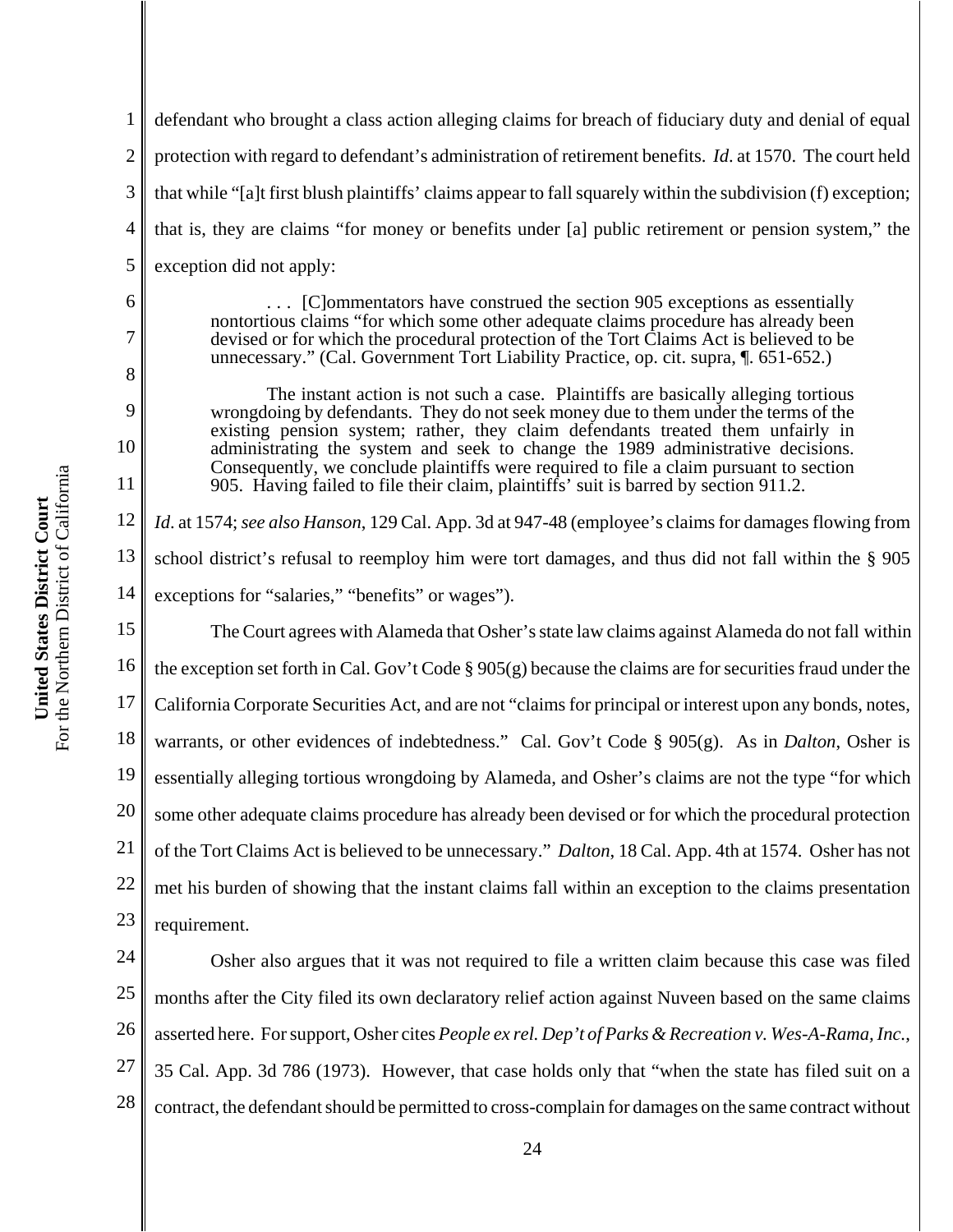7 8 9 10 For the Northern District of California For the Northern District of California 11 United States District Court **United States District Court** 12 13 14 15

1 2 3 4 complying with the claim statutes." *Id*. at 794. Osher does not cite any authority for the proposition that the City's separate lawsuit against the Nuveen Funds excuses Osher's obligation to comply with the claims presentment requirement. Moreover, as noted above, Osher's claims against Alameda sound in tort, not contract.

5 6 Accordingly, the Court GRANTS Alameda's motion for summary judgment based on Osher's failure to comply with the claims presentment requirement. In addition, for the reasons stated in Section II.B *supra*, the Court holds that Osher's state securities fraud claims against Alameda are barred by § 818.8 immunity.

## **B. Statute of limitations - defendant S&Y**

16 17 18 19 20 21 22 S&Y contends that all of Osher's claims are time-barred. Osher filed this lawsuit on April 1, 2009. S&Y argues that Osher's California Corporate Securities Act and negligent misrepresentation claims, which have a two year statute of limitations, are untimely because Osher should have been aware of the facts constituting these claims when he purchased the Notes, because of the contradictions between the purported "assurances" of Jeffrey Green, a manager at S&Y with whom Osher had dealt for many years, and the statements in the  $OS^{12}$  S&Y argues that even if the contradictions between the OS and Green's alleged assurances did not start the clock running, Osher should have discovered S&Y's allegedly fraudulent conduct at the latest on November 17, 2006, when he received a news article titled "Static Over Cable TV in Alameda" that referred to the System as a "failing venture." S&Y argues that at the least, the article put Osher on notice that Mr. Green's purported assurance that the System had been meeting projections was inaccurate, and that the price reflected on his account statements may not have been available in the market.

- 23
- 24
- 25

Osher responds that his claims are not time-barred because his claims are not based on any

discrepancy between the OS and Green's assurances. Instead, Osher argues that his claims are based

<sup>26</sup> 27 28  $12$  The statute of limitations for fraud and aiding and abetting fraud is three years, and the statute of limitations for breach of fiduciary duty is four years. S&Y argues that the statute of limitations has run on these claims with respect to Osher's April 21, 2004, June 14, 2004, March 30, 2005, and June 14, 2005 (for the three year claims) purchases because Osher was on notice of these claims upon receiving the allegedly contradictory information from Mr. Green.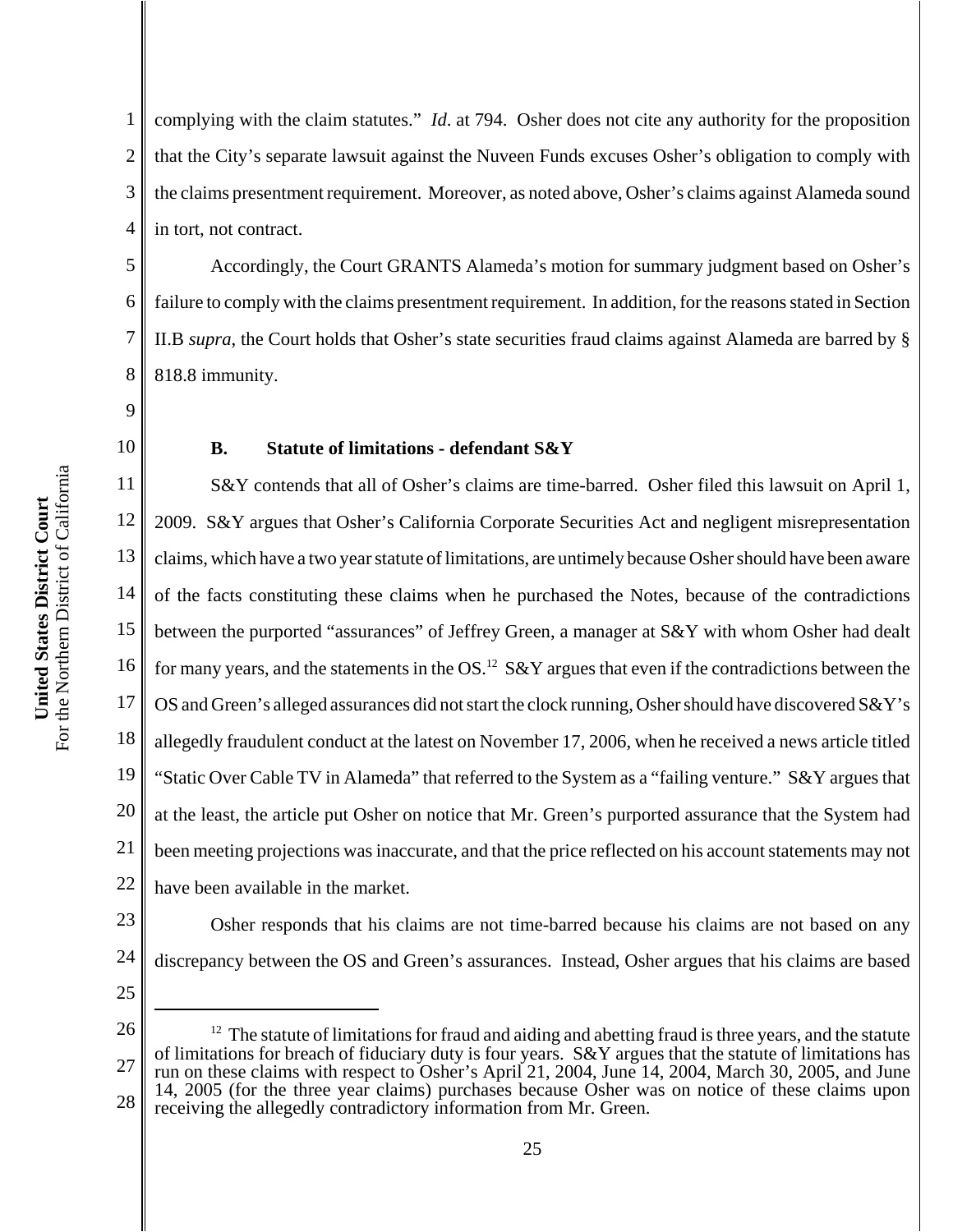1 2 3 4 5 on the allegedly false or misleading representations and/or nondisclosed facts as to the feasibility of the Notes in light of the facts known to defendants about the performance of the System and APT's business plans, which Osher did not learn until long after April 1, 2007. With regard to the November 16, 2006 news article, Osher argues that the article does not provide any facts indicating that, at the time of plaintiff's purchases of the Notes, S&Y's conduct had been reckless. Osher contends that the article provides no facts that would support an allegation of scienter, and instead refers to the System's problems as having been caused by recent setbacks. Docket No. 119-5 in C 09-1437 SI. Osher also notes that the article quotes the Public Utilities Board present as saying that "the utility is financially stable and capable of remaining solvent" and that "the utility has the financial wherewithal to take the hit [of the debt]. It will hurt, but it won't sink the agency." *Id*.

The Court concludes that there are questions of fact as to when Osher was on notice of his claims, and thus that summary judgment on statute of limitations grounds is inappropriate.

# **C. Common law fraud and negligent misrepresentation - defendant S&Y**

#### **1. Misstatements and omissions in the OS**

18 19 20 21 22 23 24 25 26 27 28 Reliance is an element of Osher's claims for common law fraud and negligent misrepresentation. *See Paracor Fin. Inc. v. General Elec. Capital Corp.*, 96 F.3d 1151, 1161 (9th Cir. 1996). S&Y argues that Osher cannot prove reliance on the OS because Osher admitted that he did not rely on any of the specific alleged misrepresentations or omissions pled in the FAC. The FAC alleges that defendants made the following material misrepresentations and omissions in the OS: (1) failing to disclose historical cost overruns, (2) failing to disclose that the System had originally been projected to achieve a profit in 2002, but that it did not, (3) falsely representing that the reason for omitting historical operating information was that the System was in a developmental stage, (4) falsely representing that the City was willing to raise rates in subsequent years, (5) falsely representing that programming costs "stood a reasonable chance" of decreasing as a percentage of total revenue, (6) falsely stating that satellite competitors were continuing to experience technical difficulties, when in fact those difficulties had been resolved, (7) falsely representing that the System "could reasonably be expected to compete with Comcast, (8) falsely representing that APT's business plan for future operations included serving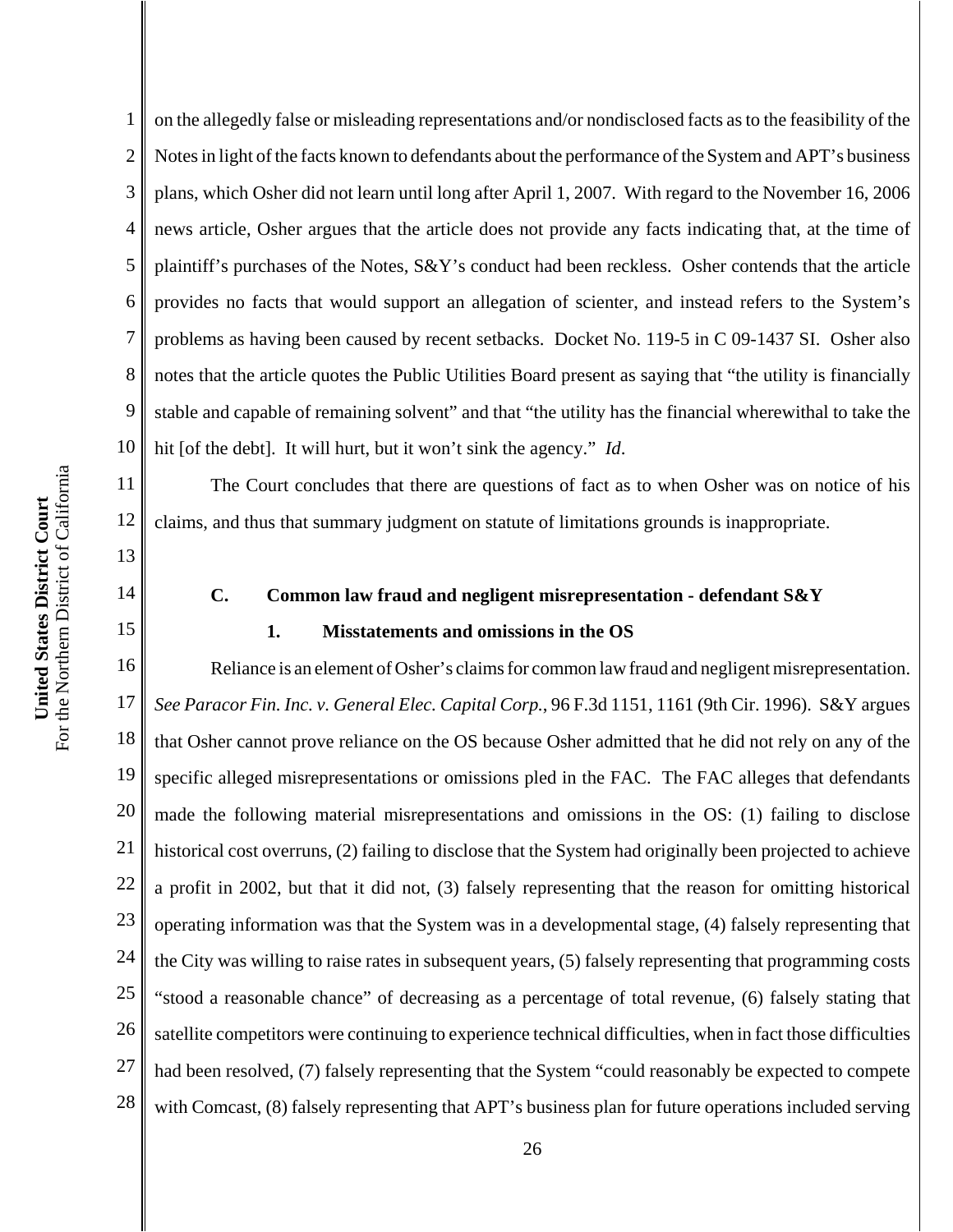1 2 multiple-dwelling units ("MDUs"), and (9) falsely representing that households not presently subscribing to cable TV "were viable potential customers" of the System. FAC ¶¶ 26-34.

3 4 5 6 7 8 9 10 11 12 At his deposition, Mr. Osher testified that with respect to each of these alleged misrepresentations, he did not read the section of the OS in which it was purportedly made. *See* Osher Depo.13 at 236:4-7, 236:8-11, 186:9-14 (historical cost overruns); *id*. at 210:11-16, 211:-1-22 (failed prior projections); *id*. at 182:20-22, 197:14-23 (historical operations/System in developmental stage); *id*. at 183:23-184:25, 234:3-11, 185:1-4 (APT's willingness to raise rates); *id*. at 204:2-5, 208:13-21, 235:1-5 (projected programming costs); *id*. at 201:14-25, 236:12-18 (satellite competition); *id*. at 200:15-20, 201:1-13 (competition with Comcast); *id*. at 234:16-25, 208:22-109:8 (MDUs); and *id*. at 201:14-25, 236:19-237:1 (households not currently cable TV subscribers). Similarly, with regard to the alleged omissions, Osher testified that he was not interested in the allegedly omitted information and did not ask about it because he did not consider it important. *Id*.

13 14 15 16 17 18 19 20 21 22 23 Osher's opposition to S&Y's motion does not address any of these specific alleged misrepresentations or omissions. Instead, Osher argues that he relied on the OS's representation that, if projections were met, the Notes could be refinanced and his principal would be repaid. Osher testified that he read the portions of the OS relating to repayment of the principal. Although Osher testified at his deposition that he never saw the OS projections in the form of the Uptown Report attached to the OS, *see* Osher Depo. at 199:18-200:5, 171:13-18 (Docket No. 144-1, Ex. D in C 09-1437 SI), Osher has submitted evidence suggesting that he was aware about the projections and relied on them in the context of his discussions with  $S\&Y$ 's Jeffrey Green. Osher testified at his deposition that it was his understanding based on his conversations with Green that if the System "got up to 16,000 subscribers that there would be no problem refinancing and paying off the principal notes." Osher Depo. at 165:14- 16 (Docket No. 164-1 in C 09-1437 SI).<sup>14</sup> Osher has also submitted evidence showing that Green

- 24
- 25

<sup>&</sup>lt;sup>13</sup> Docket No. 144-1, Ex. D in C 09-1437 SI.

<sup>26</sup> 27 28 <sup>14</sup> Green denies that he told Osher that 16,000 subscribers was APT's subscriber goal, but as Osher notes, APT's General Manager told the City Council that 16,000 subscribers was the "breakeven point" for the System. Docket No. 118-1 at SY026547 (Oct. 1, 2003 City Council minutes). According to the minutes of a subsequent City Council meeting, the APT General Manager told the City Council that 16,000 subscribers was the system buildout target for 2008. Docket No. 118-2 at SY026562 in C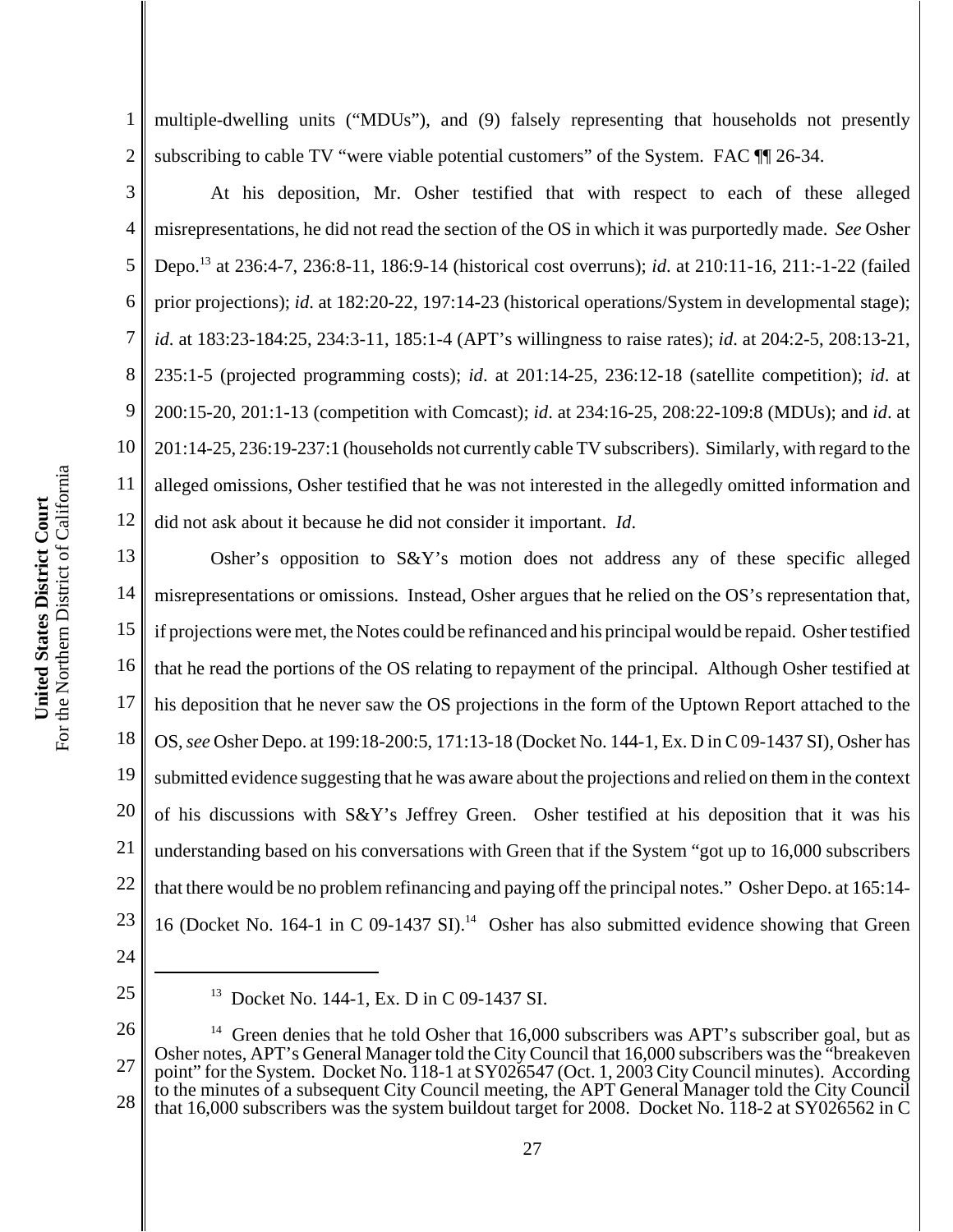1 2 3 4 attended a February 2004 presentation by APT and S&Y to investors on behalf of Osher, and that Green received materials from APT which he went over with Osher. Green Depo. at 45:5-13; 51:20-52:6; 53:10-20 (Docket No. 164-2 in C 09-1437 SI).<sup>15</sup> Those materials contained projections stating that "Based upon customer acquisition targets, cash flow is positive at June 2007 and \$3.9 MM at June 2008." Docket No. 152-1 in C 09-1437 SI at SY 043789 (citing Uptown Report, Section 3). Osher argues that through his agent Green, he relied on the representations as to revenue projections, in addition to the general representation in the OS that its business plan supported refinancing. Osher argues that the overarching theory of liability alleged in the complaint is that defendants failed to disclose a number of key facts that demonstrated that the System was not in fact economically feasible at the time the Notes were marketed, and that defendants knew that the System was never going to achieve the results needed to obtain the new financing in 2009.

The Court finds that it is a very close call whether Osher has raised a triable issue of fact regarding reliance. S&Y correctly notes that Osher has essentially abandoned his claims regarding the specific misrepresentations and omissions in the OS that were alleged in the complaint (FAC  $\P$ [26-34). The Court GRANTS summary judgment in favor of S&Y on those specific allegations, because the record shows that Osher did not read the relevant portions of the OS or find the alleged omissions important, and therefore did not rely to his detriment.

18 19 20 21 22 23 24 With regard to Osher's more general theory that Osher relied on the OS's representation that, if projections were met, the Notes could be refinanced and his principal would be repaid, the evidence is just barely sufficient to defeat summary judgment. Viewing the evidence in the light most favorable to Osher, as this Court is required to do on summary judgment, the evidence shows that (1) the OS contained projections that had been repeatedly and aggressively ramped up, (2) the OS contained projections that were at odds with contemporaneous projections contained in the 2005-2009 Alameda Business Plan, (3) the Notes could not have been sold if the 2005-2009 Business Plan projections had

<sup>26</sup> 09-1437 SI.

<sup>27</sup> 28 <sup>15</sup> Osher also testified, somewhat inconsistently, that he was not aware of any APT site visit for investors and that he did not know that Green went to the site visit. Osher Depo. at 148:21-149:11 (Docket No. 59, Tab 11 in C 09-1437 SI).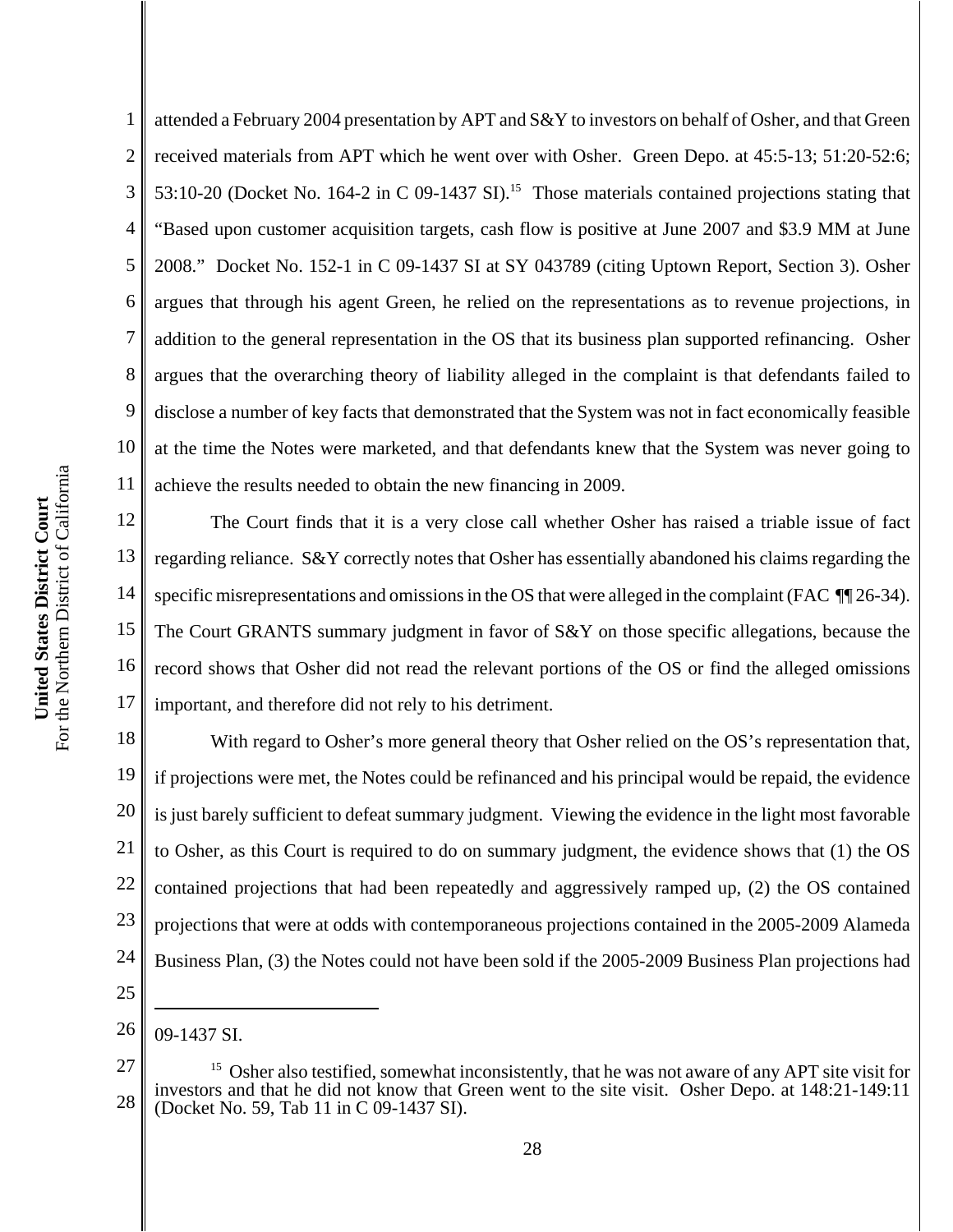5

6

7

8

9

1 2 3 4 been included in the OS, (4) S&Y knew, or was reckless in not knowing, that the OS projections were unrealistic and could never be achieved, and (5) Osher purchased the Notes with the understanding that refinancing was feasible if the System was successfully built out and projections were met. Under this view of the evidence, a jury could find that Osher relied on material misstatements and/or omissions.

**2. Alleged oral assurances by Jeffrey Green and S&Y brokerage statements** The complaint alleges that Jeffrey Green orally assured Osher that the "City Defendants intend[ed] to honor the Notes" in the event that the System was unable to do so, and later, that APT was "meeting projections." FAC ¶¶ 19-20.<sup>16</sup>

10 11 12 13 14 15 16 17 18 19 20 21 22 23 24 S&Y contends that Osher's reliance on Green's alleged oral assurances was unjustified as a matter of law. S&Y argues that Osher's reliance was unreasonable because he is a sophisticated and experienced investor, and that he acted recklessly by failing to undertake any due diligence with respect to his investment, and by relying on oral assurances that are contradicted by the offering documents. With regard to Green's alleged assurances that the City would honor the Notes, S&Y argues that Osher signed the Investor Letter in which he attested to having been given access to information and having had the opportunity to receive answers to his questions, and represented that he had made his own inquiry. Docket No. 68, Ex. F in C 09-1437 SI (Investor Letter).  $S\&Y$  also emphasizes that the OS explained that repayment of the Notes was dependent upon a refinancing at the Notes' maturing in June 2009, OS at CITY 000499-500, 000505-506, that a refinancing could be secured only by the System's revenues, and that APT had no obligation to repay the Notes if revenues were insufficient. OS at CITY 000493 ("[N]o revenues or assets of Alameda P&T other than those of the Telecom System (*i.e.*, no revenues or assets of Alameda P&T related to its electric utility facilities . . .) are pledged to the payment of the Notes or any obligation securing the Notes."); *see also id*. at CITY 000494 ("Security for the Notes" section). Osher attested to understanding this when he signed the Investor Letter, which

<sup>26</sup> 27 28 <sup>16</sup> The complaint also alleges that in making subsequent decisions to buy the Notes, Osher relied on his S&Y brokerage statements showing valuations for the Notes at or above par value. *Id*. ¶ 19. S&Y asserts that Osher's purported reliance on the price stated on his account statements was unjustified. Osher does not address this claim in his opposition, and the Court concludes that Osher has abandoned this claim.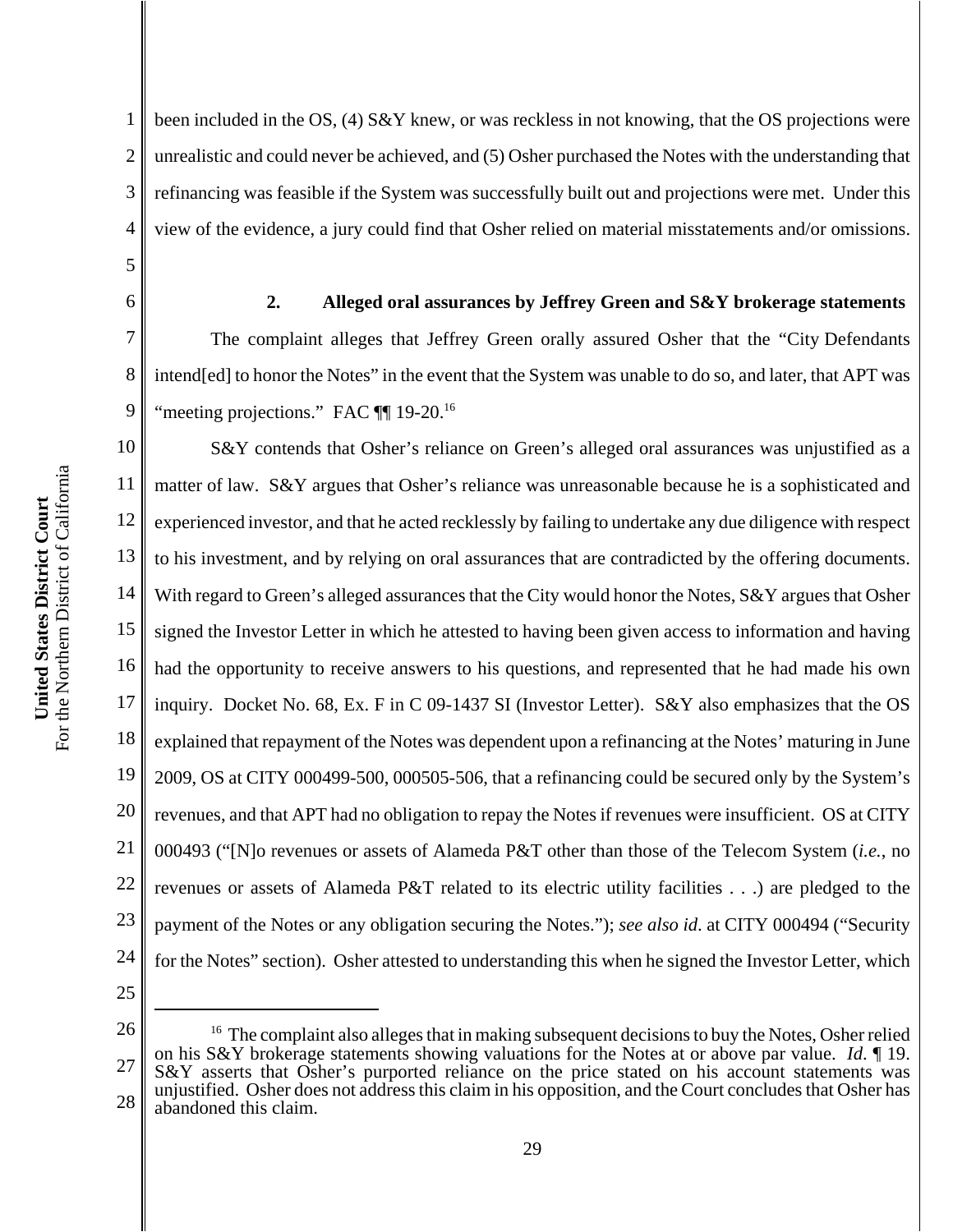1 acknowledged:

2

3

4

5

6

7

8

9

10

11

12

13

14

15

16

17

18

19

20

6. The Investor acknowledges that the obligation of Alameda P&T to make the Installment Payments is secured by a pledge of Net Revenues . . . of the Telecom System, and Alameda P&T shall not be directly or indirectly or contingently or morally obligated to use any other moneys or assets of Alameda P&T (including revenues or assets of Alameda P&T related to its electric utility facilities or distribution system) to make the Installment Payments. . . .

Docket No. 68, Ex. F at 2 in C 09-1437 SI. In addition, the inside cover of the OS explicitly instructs investors not to rely on any representations made by anyone outside of the OS:

No dealer, broker, salesperson or other person has been authorized by the Authority, the Corporation, Alameda P&T or the Underwriter to give any information or to make any representations other than those contained herein and, if given or made, such other information or representations must not be relied upon as having been authorized by any of the foregoing.

OS at CITY 000494.

Osher's opposition does not address the allegation that Osher relied on Green's alleged assurances that the City intended to honor the Notes, and thus it appears that Osher has abandoned this claim. The Court agrees with  $S\&Y$  that it is entitled to summary judgment on this claim as any reliance by Osher, a sophisticated and experienced investor, on Green's oral assurances that the City would repay the Notes was unreasonable the face of the numerous warnings in the OS. *See Kennedy v. Josephthal & Co.*, 814 F.2d 798, 801, 804-05 (1st Cir. 1987) (affirming summary judgment against investor plaintiff who relied on broker's oral assurances where, *inter alia*, plaintiff was sophisticated investor, oral representations were "completely at odds" with offering memorandum, and offering memorandum warned investors that only general partner was authorized to provide information to investors).

21 22 23 However, with respect to Osher's claim that Green provided him with inaccurate and misleading updates regarding the System's performance, and that Osher relied on those updates when he purchased additional Notes, the Court finds that there are disputes of fact sufficient to defeat summary judgment.

24

25

26

27

28

**C. California Corporate Securities Act claims**

Osher alleges claims against S&Y under Sections 25400, 25000 and 25504.1 of the California Corporate Securities Act. Section 25400 prohibits false and misleading statements designed to manipulate the securities markets. That section provides,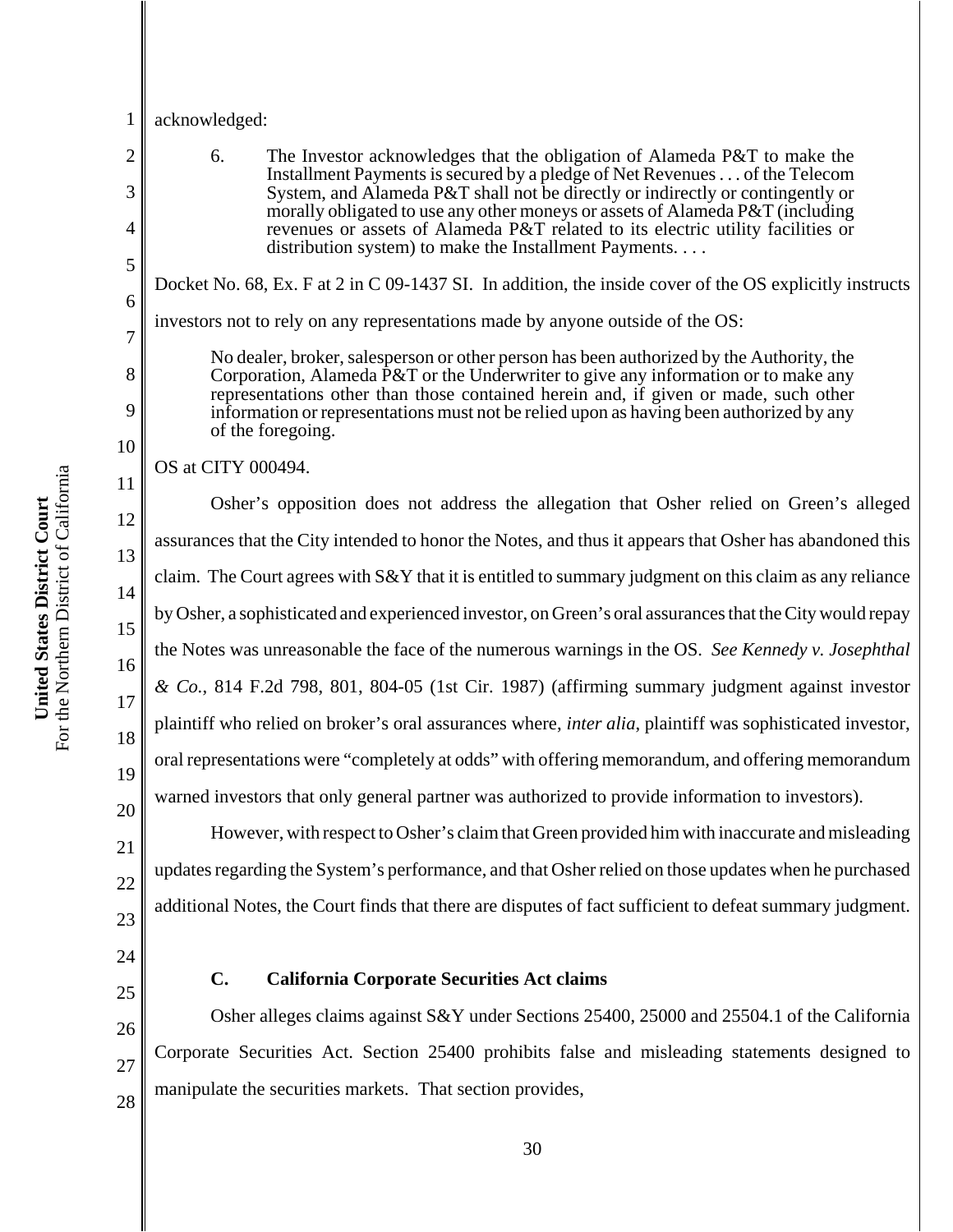It is unlawful for any person, directly or indirectly, in this state:

(a) For the purpose of creating a false or misleading appearance of active trading in any security or a false or misleading appearance with respect to the market for any security, (1) to effect any transaction in a security which involves no change in the beneficial ownership thereof, or (2) to enter an order or orders for the purchase of any security with the knowledge that an order or orders of substantially the same size, at substantially the same time and at substantially the same price, for the sale of any such security, has been or will be entered by or for the same or different parties, or (3) to enter an order or orders for the sale of any security with the knowledge that an order or orders of substantially the same size, at substantially the same time and at substantially the same price, for the purchase of any such security, has been or will be entered by or for the same or different parties.

(b) To effect, alone or with one or more other persons, a series of transactions in any security creating actual or apparent active trading in such security or raising or depressing the price of such security, for the purpose of inducing the purchase or sale of such security by others.

(c) If such person is a broker-dealer or other person selling or offering for sale or purchasing or offering to purchase the security, to induce the purchase or sale of any security by the circulation or dissemination of information to the effect that the price of any such security will or is likely to rise or fall because of market operations of any one or more persons conducted for the purpose of raising or depressing the price of such security.

(d) If such person is a broker-dealer or other person selling or offering for sale or purchasing or offering to purchase the security, to make, for the purpose of inducing the purchase or sale of such security by others, any statement which was, at the time and in the light of the circumstances under which it was made, false or misleading with respect to any material fact, or which omitted to state any material fact necessary in order to make the statements made, in the light of the circumstances under which they were made, not misleading, and which he knew or had reasonable ground to believe was so false or misleading.

(e) For a consideration, received directly or indirectly from a broker-dealer or other person selling or offering for sale or purchasing or offering to purchase the security, to induce the purchase or sale of any security by the circulation or dissemination of information to the effect that the price of such security will or is likely to rise or fall because of the market operations of any one or more persons conducted for the purpose of raising or depressing the price of such security.

23 Cal. Corp. Code § 25400. "Section 25500 creates the private remedy for violations of section 25400

- 24 and extends liability to all persons affected by market manipulation without requiring reliance or privity.
- 25 But, section 25500 is limited to intentional misrepresentations." *California Amplifier Inc. v. RLI Ins.*
- 26 *Co.*, 94 Cal. App. 4th 102, 109 (2001). Section 25504.1 imposes joint and several liability on persons
- 27 who materially assist in the violation of state securities laws.
- 28
- 

1

2

3

4

5

6

7

8

9

10

11

12

13

14

15

16

17

18

19

20

21

22

S&Y moves for summary judgment on the California Corporate Securities Act claims on the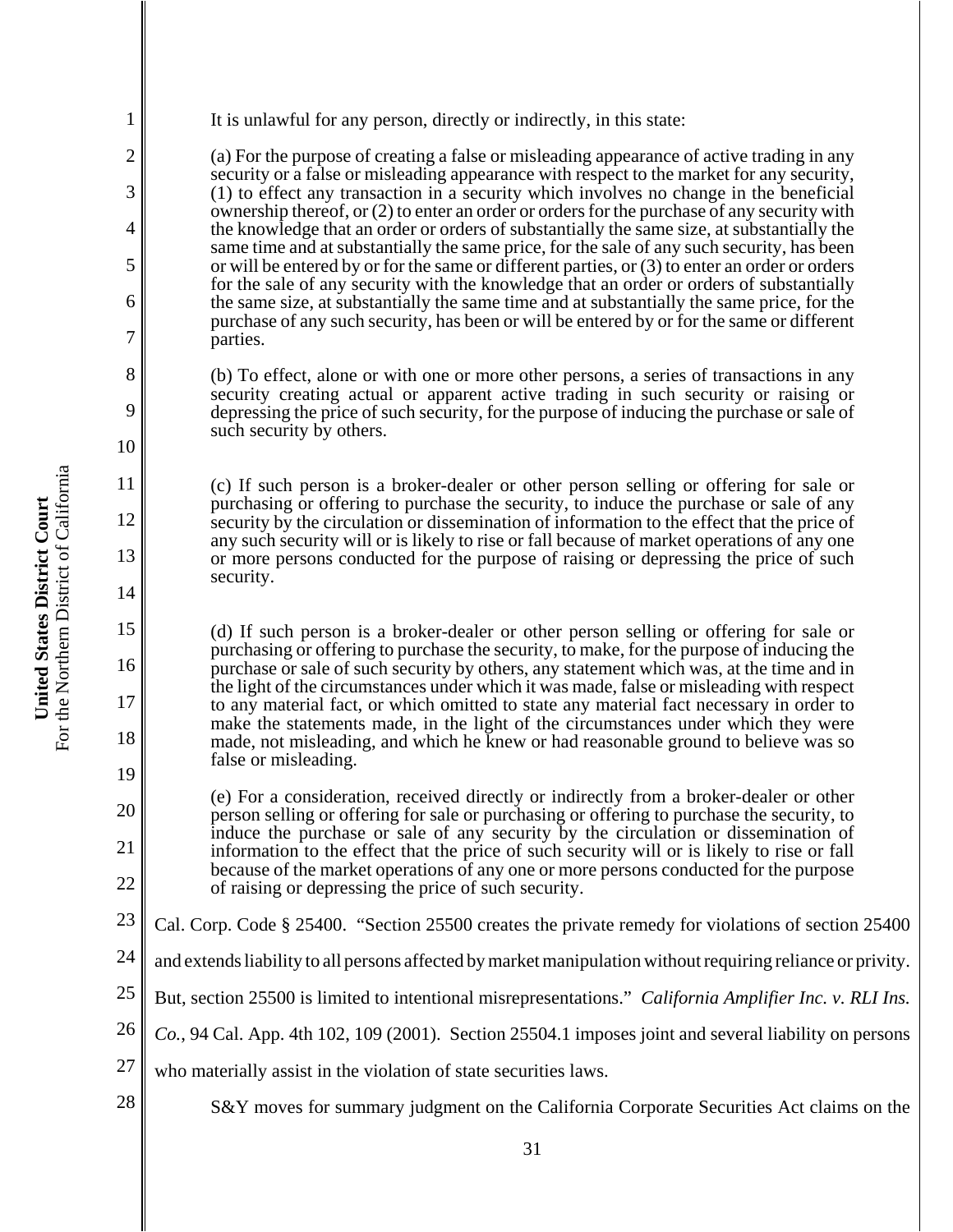1 2 3 4 ground that Osher cannot raise triable issues of fact as to scienter and materiality. Regarding scienter, S&Y argues that it performed extensive due diligence by investigating and analyzing the System, hiring underwriter's counsel, and ensuring that APT hired the feasibility consultant, Uptown. S&Y also argues that its reliance on the Uptown report was reasonable.

5 6 7 8 9 10 11 12 13 14 15 16 17 18 19 Osher argues that there are questions of fact about scienter because S&Y acted recklessly by abdicating its due diligence function to Uptown. "By assigning Uptown, who was working for APT, the task of creating the financial models that supported the BANs, declining to take part in that effort, and disclaiming any responsibility for the end result, S&Y deliberately closed its eyes and elected to 'see no evil' and 'hear no evil' with respect to the process of inflating APT's financials." Docket No. 105 at 18:25-28 in C 09-1437 SI. Osher argues that S&Y's due diligence consisted of (1) conversations between Thomas Lockard,  $S\&Y$ 's senior investment banker working on the project, with the City, during which Mr. Lockard essentially accepted whatever the City employees told him; and (2) blind acceptance of the Uptown report. Osher argues that Mr. Lockard did not vet the Uptown report, and that he did not investigate the basis for Uptown's two "benchmarks" for APT, nor did he realize or have concern that one of the two benchmarks was a major system with no competition, and the other was a non-existent system (Palo Alto) whose business plan was still in draft form and being prepared by Uptown itself. The Court agrees with Osher that there are questions of fact about whether S&Y acted recklessly in conducting its due diligence, and thus DENIES summary judgment as to scienter on these claims.

20 21 22 23 24 25 26 27 28 With regard to materiality,  $S\&Y$  argues that Osher's testimony demonstrates that the alleged misstatements and omissions were not material to his investment because Osher testified that he did not read the relevant portions of the OS and testified that he did not have any interest in the purportedly omitted information. To the extent that the Court has granted summary judgment on the specific misrepresentations/omissions asserted at FAC ¶¶ 26-34 for lack of Osher's reliance, the Court also grants summary judgment for lack of materiality. However, to the extent that Osher's claims are based on the theory that the OS projections were inflated in order to secure financing and that S&Y knew or should have known that the OS projections could never be achieved, the Court finds there are questions of fact on materiality sufficient to defeat summary judgment.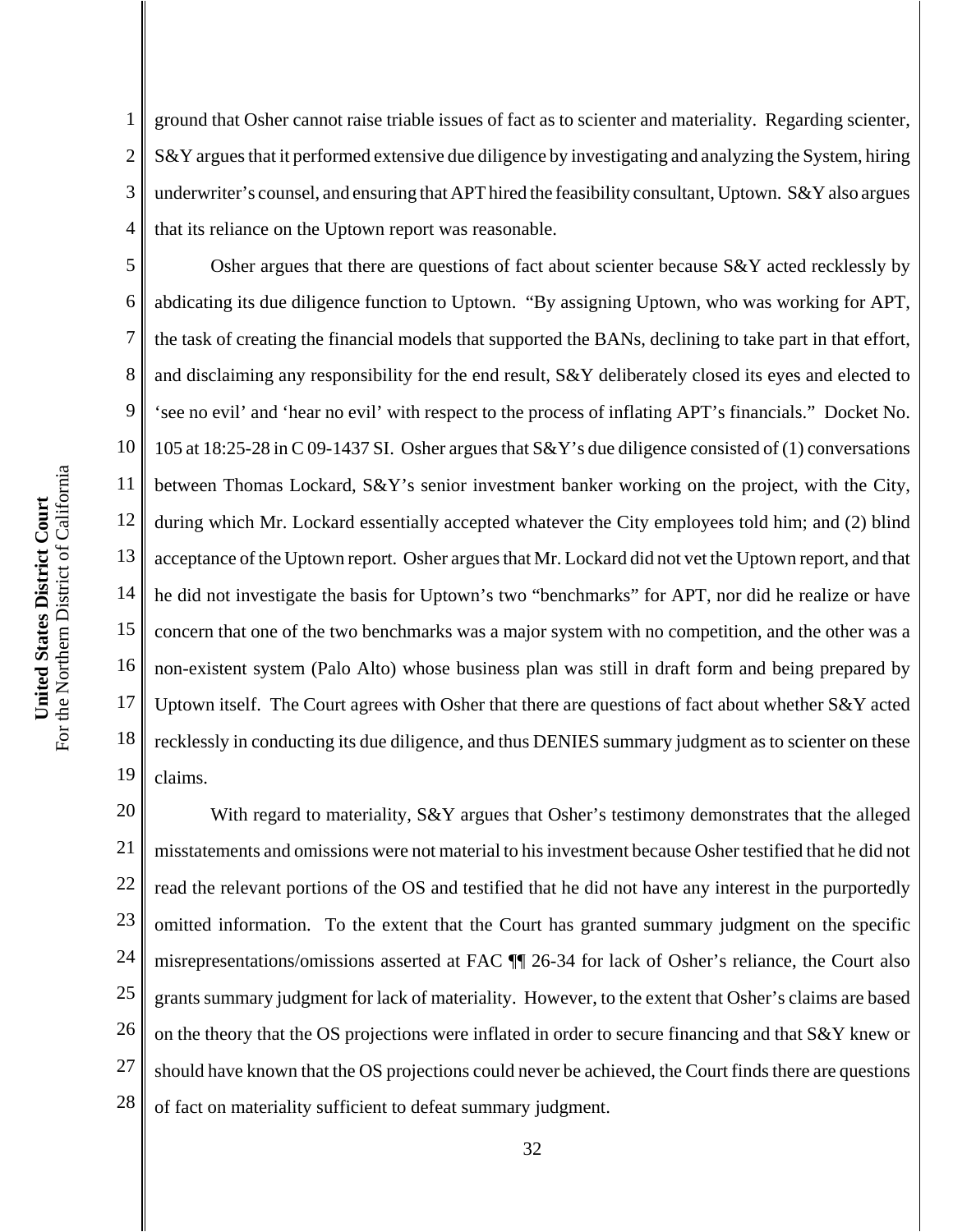#### **D. Breach of fiduciary duty**

2 3 4 5 6 7 8 9 10 11 12 13 14 15 16 17 18 19 S&Y moves for summary judgment on Osher's claim for breach of fiduciary duty on the ground that as a matter of law, S&Y did not owe plaintiff a fiduciary duty. Citing *Caravan Mobile Home Sales, Inc. v. Lehman Brothers Kuhn Loeb, Inc.*, 769 F.2d 561, 568 (9th Cir. 1985), and *Leboce, S.A. v. Merrill Lynch, Pierce, Fenner & Smith, Inc.*, 709 F.2d 605, 607 (9th Cir. 1983), S&Y argues that in the absence of discretionary authority over a client's account, the broker's duty is only to faithfully execute a client's desired transactions and does not include any fiduciary obligations for investment decisions or suggestions. However, as plaintiff notes, in *Duffy v. Cavalier*, 215 Cal. App. 3d 1517 (1989), the California Court of Appeal expressly rejected that view of *Caravan* and *Leboce*: Contrary to appellants' formulation, the existence of a stockbroker's fiduciary duty to a customer does not depend on a showing of "special facts," including whether or not the stockbroker serves as an investment adviser or controls the account. Stockbrokers act as agents for buyers and sellers of securities. Any agent is also a fiduciary, whose obligation of diligent and faithful service is the same as that of a trustee. (Civ. Code, § 2322, subd. (c); Rest.2d Agency, § 13; *Twomey, supra*, 262 Cal.App.2d at p. 709; 2 Witkin, Summary of Cal. Law (9th ed. 1987) Agency and Employment, §§ 41, 287, ¶. 53, 284-285.) As repeatedly stated in *Twomey* and the many subsequent cases following it, the relationship between any stockbroker and his or her customer is fiduciary in nature, imposing on the former the duty to act in the highest good faith toward the customer. (*Twomey*, *supra*, 262 Cal.App.2d at p. 709; *Hobbs v. Bateman Eichler, Hill Richards, Inc*. (1985) 164 Cal.App.3d 174, 201 [210 Cal.Rptr. 387]; 2 Witkin, *op. cit. supra*, at § 287, p. 285.) Appellants insist that recent federal cases have limited the scope of a stockbroker's fiduciary duty to instances in which it can be proven that the broker

actually controlled the account. We disagree. In our opinion, appellants have misread these cases, which are not in conflict with *Twomey* and its progeny. The question is not whether there is a fiduciary duty, which there is in every broker-customer relationship; rather, it is the scope or extent of the fiduciary obligation, which depends on the facts of the case.

Thus, in *Leboce, S.A. v. Merrill Lynch, Pierce, Fenner*, etc. (9th Cir. 1983) 709 F.2d 605, the plaintiff (Leboce) was a foreign investment holding company which placed an unsolicited order with the defendant stockbrokerage to sell its extensive shares of an over-the-counter stock. The stockbrokerage itself purchased the stock and then began to resell the shares to other purchasers at a small profit. Leboce sued for the subsequent profits earned on resale of the stock, claiming that the stockbrokerage had a fiduciary duty to disclose its intent to purchase the shares prior to acting on the customer's order to sell. The following facts were controlling: Leboce did not rely on the brokerage in making its decision to sell; the sale was unsolicited; the brokerage fully disclosed to Leboce the fact that it had purchased the shares; Leboce's investments were managed by a professional investment consultant who dealt on Leboce's behalf with all the various brokerages with which Leboce maintained accounts; and the brokerage had no authority to make trades on Leboce's account. The federal court of appeals affirmed the

20

21

22

23

24

25

26

27

28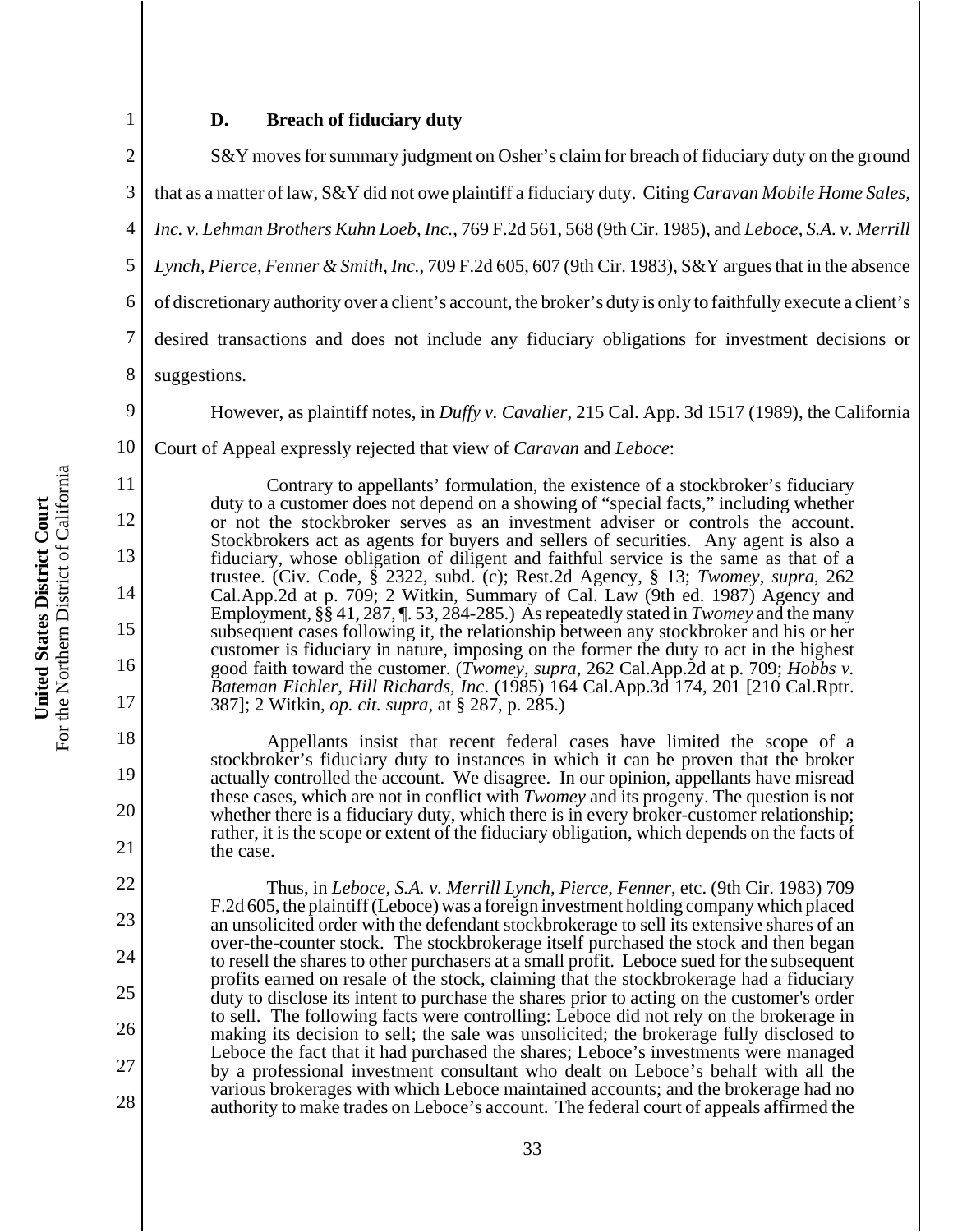district court's judgment for the brokerage, holding that the brokerage's duties to its customer "were limited by the narrow extent of its agency," which was "strictly limited" to selling the stock on the customer's order at the best available price and for a reasonable commission. (*Id*., at ¶. 607-608.)

Similarly, in *Caravan Mobile Home Sales v. Lehman Bros. Kuhn Loeb* (9th Cir. 1985) 769 F.2d 561, the federal court of appeals found that the stockbroker's agency was relatively narrow. The plaintiff customer in *Caravan* had a nondiscretionary account with the defendant stockbroker. On the stockbroker's recommendation, the customer invested funds in securities which subsequently declined in value; the customer then sued to recover its losses, claiming that the stockbroker violated a fiduciary duty by not advising the customer of adverse information about the security after it had been purchased. The federal appeals court held that, under the circumstances presented, where there was a nondiscretionary account with no showing that the defendant stockbroker had any control over the account whatsoever or acted as an investment counselor to the plaintiff, the stockbroker was only a limited agent of the customer. "Normally the agency relationship created by a non-discretionary account arises when the client places an order and terminates when the transaction ordered is complete. [Citation.] The stockbroker [in such a situation] assumes no continuing obligation to advise his [or her] clients of information that affects their securities. [Citation.]" ( *Id*., at p. 567.)

12 *Duffy*, 215 Cal. App. 3d at 1534-36 (internal footnote omitted).

13 14 15 16 17 18 19 20 21 22 23 24 25 26 27 28 The Court concludes that S&Y is not entitled to summary judgment on plaintiff's claim for breach of fiduciary duty. The elements of a claim for breach of fiduciary duty are (1) the existence of a fiduciary relationship, (2) its breach, and (3) damage proximately caused by that breach. *Mendoza v. Rast Produce Co.*, 140 Cal. App. 4th 1395, 1405 (2006). There is evidence raising a triable issue of fact on this claim: S&Y was Osher's agent in connection with the purchase of the Notes; for over 25 years, S&Y (through Jeffrey Green, and earlier through his father, Morris Green) gave Osher advice on bond purchases; and Osher followed Jeffrey Green's advice on the purchase and sale of bonds. With regard to this specific investment, Osher claims that prior to the initial purchase, Green attended the investor tour and gave him a report on what had been presented, as well as the presentation materials. Mr. Osher also alleges that Green participated in the "investor calls" with APT on Osher's behalf. In connection with Osher's later purchases of Notes, Green received and read the quarterly reports from the Trustee for Osher; he did not send Osher the quarterly reports, but read them on his behalf and communicated the "relevant parts" to him. Green also received updates from APT management through Mr. Lockard, which he purported to convey to Osher. Viewing these facts in the light most favorable to plaintiff, a jury could find that S&Y breached its fiduciary duty to Osher. The fact that Osher is a sophisticated investor, and that Green did not have discretionary authority over the Trust's account, may limit the

1

2

3

4

5

6

7

8

9

10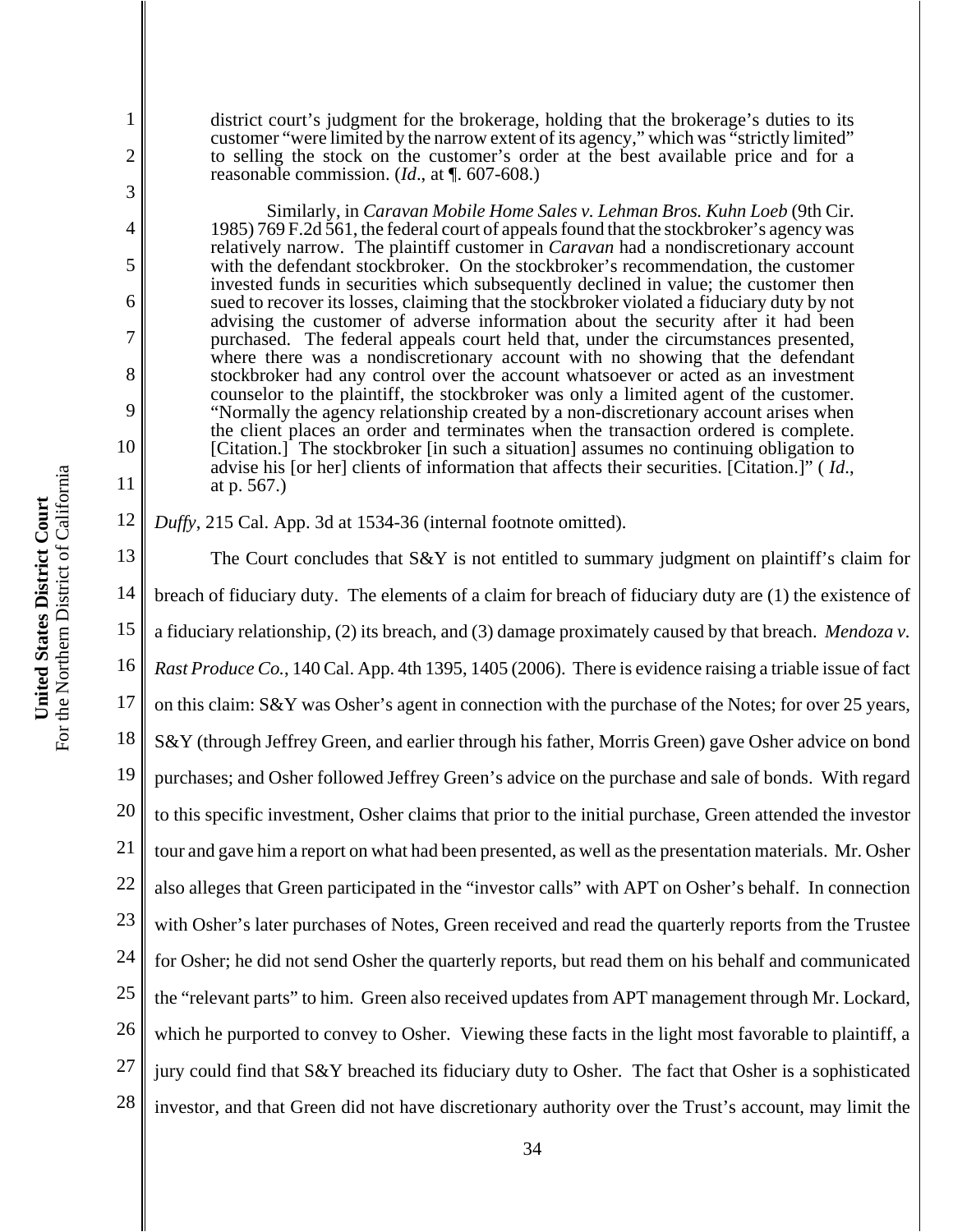For the Northern District of California For the Northern District of California United States District Court **United States District Court**

5

6

7

1 2 scope of the fiduciary duty that S&Y owed to Osher, but it does not eliminate that duty as a matter of law.

3 4 Accordingly, the Court DENIES S&Y's motion for summary judgment on the breach of fiduciary duty claim.

## **IV. S&Y's motion to exclude plaintiffs' expert David Sosa**

## **A. Out of pocket damages**

8 9 10 11 12 13 14 15 16 17 18 19 20 21 22 23 24 S&Y has moved to exclude the expert report and testimony of David Sosa. For the reasons stated *supra*, the Court agrees with S&Y that Sosa's opinion on loss causation with respect to the federal claims is unreliable because Sosa fails to show defendants' alleged fraud caused plaintiffs' investment losses. S&Y argues, and the Court agrees, that the problems with Sosa's damages opinion apply equally to plaintiffs' claims for out-of-pocket damages under the California Corporate Securities Act. California Corporations Code § 25500 provides that "damages [for violations for section 25400] shall be the difference between the price at which such other person purchased or sold securities and the market value which such securities *would have had at the time of his purchase or sale in the absence of such act or transaction*, plus interest at the legal rate." Cal. Corp. Code § 25500 (emphasis added); *see also OCM Principal Opportunities Fund v. CIBC World Mkts Corp.*, 157 Cal. App. 4th 835, 874 (2007) ("[F]or purposes of the out-of-pocket rule, the basic measure of the actual value of a security is 'the price at which it could be resold in an open market . . . if its quality or other characteristics that affect its value were known.' (Rest.2d. Torts, § 549, com. c, p. 110, italics added.) Because this hypothetical price may be difficult to assess, the defrauded investor is permitted to establish the actual value of a security at the time of purchase by reference to its market price when the misrepresented or concealed 'matter' becomes publicly known, provided this underlying 'matter' played a causal role in the decrease in the market price.").

25 26 27 28 As discussed *supra*, Sosa did not evaluate or calculate the value of the Notes (or the System) at the time of plaintiffs' purchase, and instead simply assumed that the entire difference between the price paid and the proceeds from the sale to Comcast constituted the inflation due to defendants' alleged fraud. For the reasons stated *supra*, the Court GRANTS S&Y's motion to exclude Sosa's opinion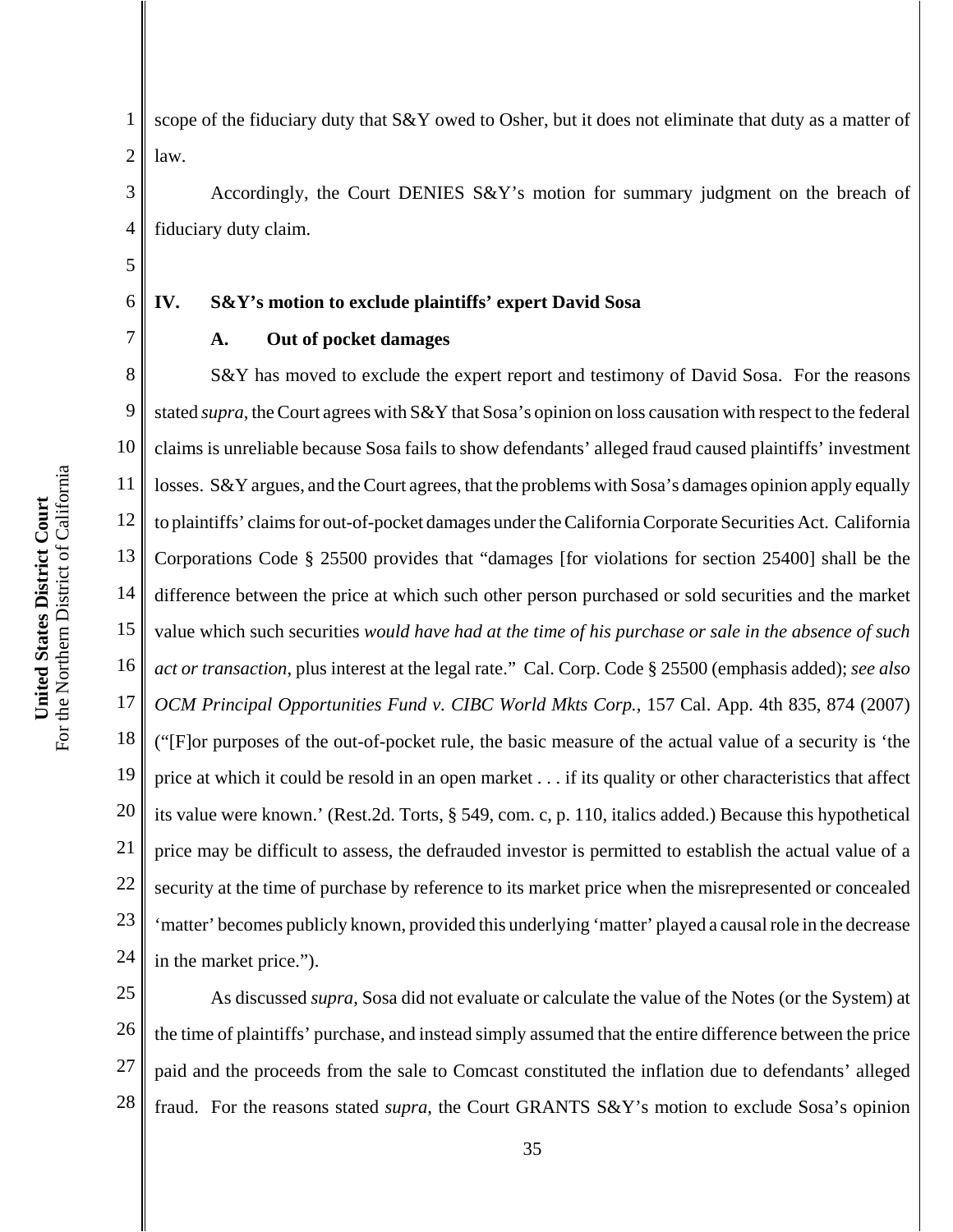2

3

4

5

6

7

8

9

11

1 regarding plaintiffs' damages under the federal and California securities acts.

#### **B. Rescissory damages**

10 California Corporations Code § 25501 provides that a plaintiff who proves a violation of § 25401 is entitled to either rescission, or, if the plaintiff no longer holds the security, damages. "Under true rescission, the plaintiff returns to the defendant the subject of the transaction, plus any other benefit received under the contract, and the defendant returns to the plaintiff the consideration furnished, plus interest." *Ambassador Hotel Co. v. Wei-Chuan Inv.*, 189 F.3d 1017, 1031 (9th Cir. 1999). "If true rescission is no longer possible (perhaps because the plaintiff no longer owns the subject of the sale), the court may order its monetary equivalent. This remedy entitles the plaintiff to the return of the consideration paid less any value received on the investment." *Id*.

12 13 14 15 16 17 18 19 20 S&Y contends that Sosa's calculations of "cash losses" improperly inflates plaintiffs' losses by failing to account for the coupon payments that plaintiffs received. Nuveen responds that rescission is an equitable remedy, not a legal one, and thus that the amount of Nuveen's rescissory recovery is a calculation to be performed by the Court after the jury has entered its verdict on the legal issue of liability. Nuveen also asserts that the rescissory calculation is a simple mathematical calculation, the inputs of which are defined by statute. *See* Cal. Corp. Code § 25501 ("Upon rescission, a purchaser may recover the consideration paid for the security, plus interest at the legal rate, less the amount of any income received on the security, upon tender of the security."). Accordingly, Nuveen states that Sosa would not be offering any testimony on rescissory damages at trial.<sup>17</sup>

21 22 23 24 25 In its reply, S&Y argues that Nuveen is incorrect about the Court's (or a jury's) ability to perform a mechanical calculation of rescissory damages based on the calculations Sosa performed because Sosa did not calculate the value of the Notes or the System for any date prior to the sale of the System. S&Y argues that to determine the appropriate rescissory measure, a court compares the price paid for the security to its value on the date the purchaser would have been entitled to rescind the

<sup>27</sup> 28  $17$  In opposition to defendant's motion, Nuveen has also submitted a declaration from Mr. Sosa which contains, at Exhibit D, calculations of Nuveen's rescissory damages that deduct the coupon payments.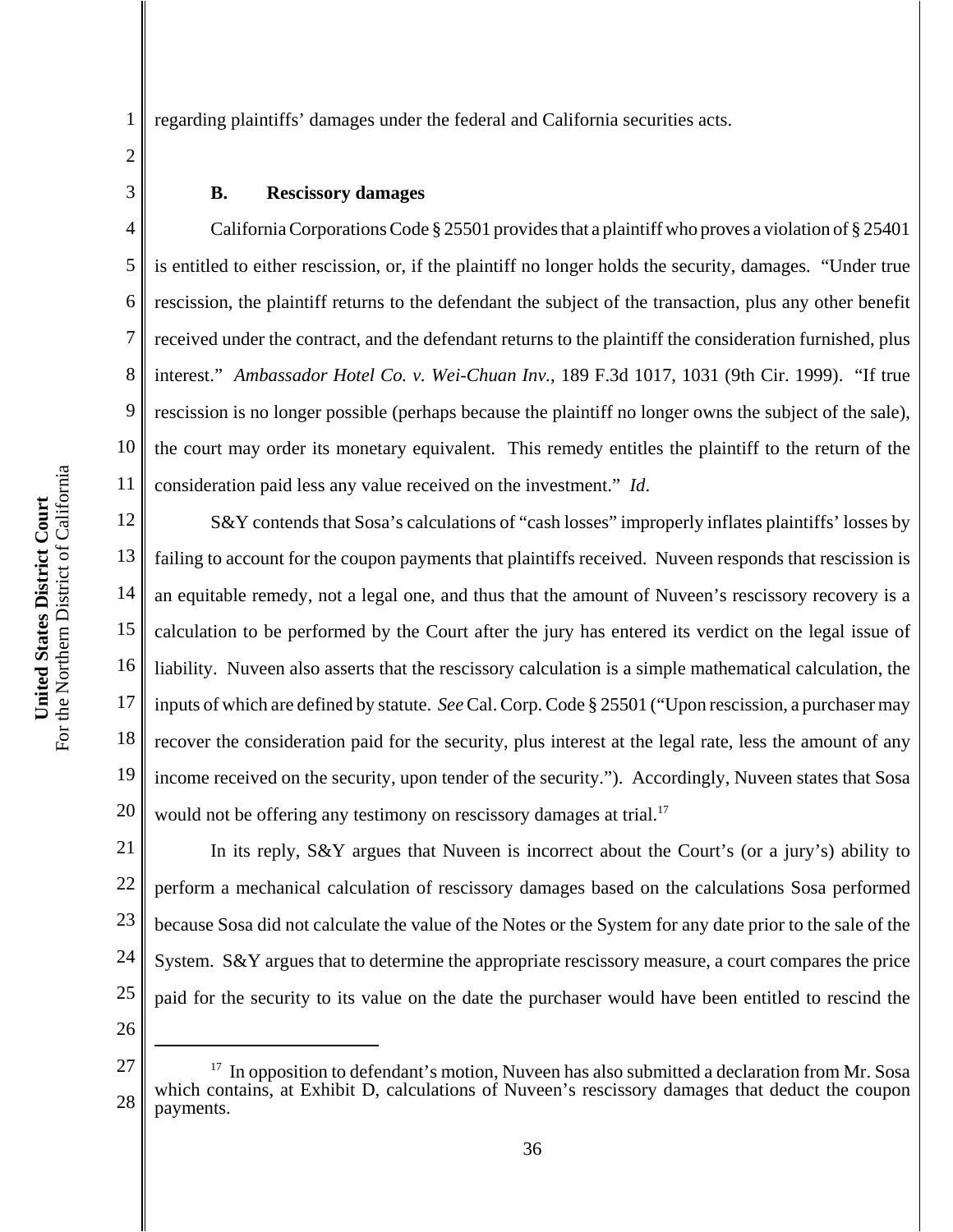18

19

20

21

22

23

24

25

26

27

///

///

28

1 2 3 4 5 6 transaction. As support, S&Y cites Judge Sneed's concurring opinion in *Green v. Occidental Petroleum Corporation*, 541 F.2d 1335, 1342 (9th Cir. 1976). In *Green*, the Ninth Circuit denied the defendants' petition of writ of mandamus challenging a district court's order certifying a class in a federal securities fraud action. Judge Sneed's concurring opinion does not address rescission under the California Corporate Securities Act, and S&Y has not cited any authority for the proposition that rescission under the California statute requires an analysis of the *value* of the security on the purchase date.

The Court is not persuaded by  $S\&Y$ 's arguments about rescission. Furthermore, based upon Nuveen's representation that it will not be offering testimony about rescissory damages at trial, the Court DENIES S&Y's motion to strike Sosa's opinions about rescissory damages as moot.

## **V. Objections to evidence**

The parties have raised a number of evidentiary objections. In granting Alameda's motions for summary judgment, this order does not rely on any evidence to which Alameda, Osher or Nuveen have objected, and accordingly the Court does not rule on those objections.

17 With regard to S&Y's motions for summary judgment, the Court has not relied any evidence to which the parties have objected to conclude that there are issues of fact. The parties may renew specific objections to evidence at the time of trial.